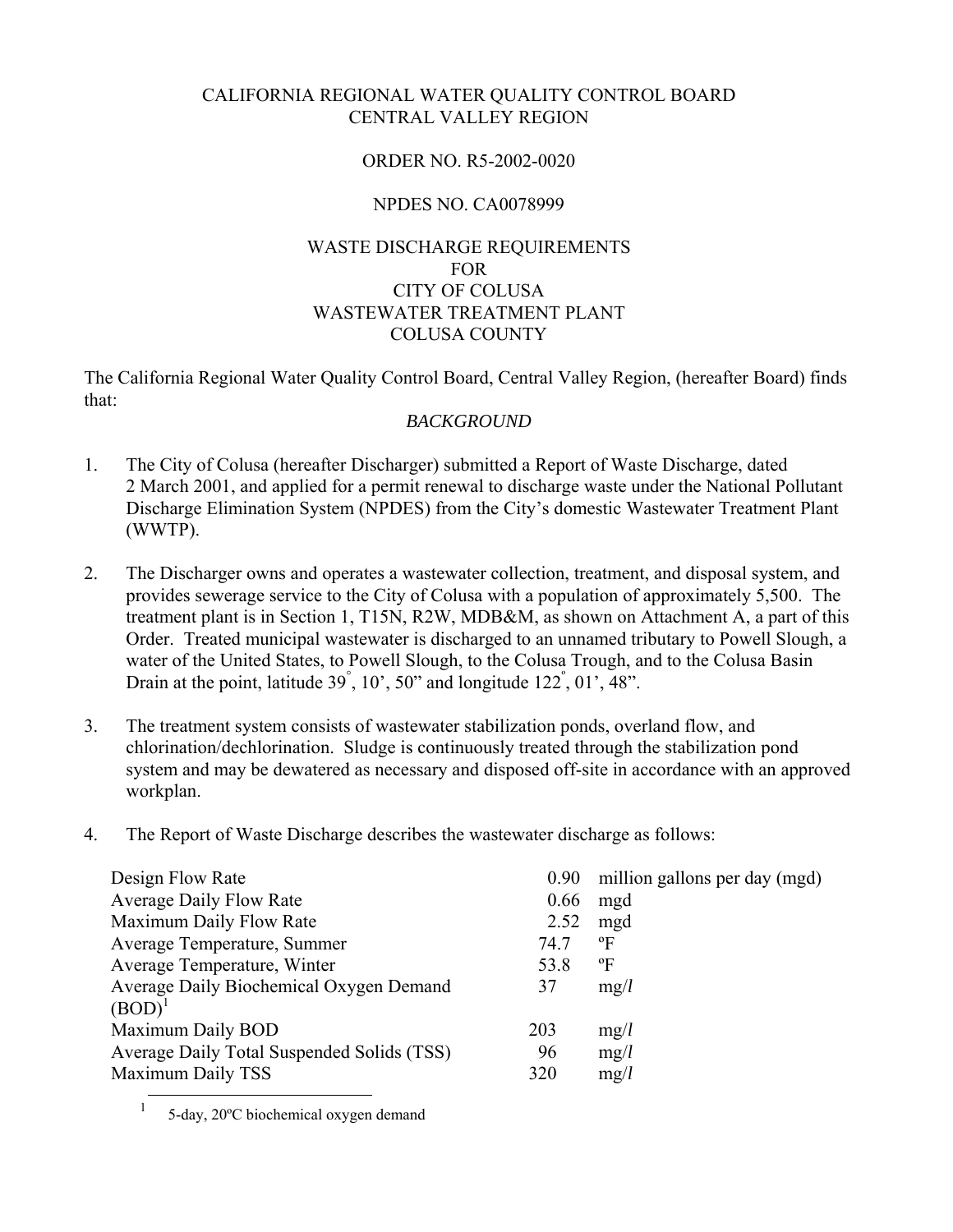- 5. The Board adopted a *Water Quality Control Plan*, *Fourth Edition, for the Sacramento and San Joaquin River Basins* (hereafter Basin Plan). The Basin Plan designates beneficial uses, establishes water quality objectives, and contains implementation programs and policies to achieve water quality objectives for all waters of the Basin. These requirements implement the Basin Plan.
- 6. The United States Environmental Protection Agency (U.S. EPA) adopted the *National Toxics Rule* (NTR) on 5 February 1993 and the *California Toxics Rule* (CTR) on 18 May 2000. These Rules contain water quality standards applicable to this discharge. The State Water Resources Control Board adopted the *Policy for Implementation of Toxics Standards for Inland Surface Waters, Enclosed Bays, and Estuaries of California* (known as the *State Implementation Plan* or SIP), which contains guidance on implementation of the NTR and the CTR*.*

#### *BENEFICIAL USES OF THE RECEIVING STREAM*

7. The Basin Plan states, on page II-1.00, "*Protection and enhancement of existing and potential beneficial uses are primary goals of water quality planning…*" and "*disposal of wastewaters is*  [not] *a prohibited use of waters of the state; it is merely a use which cannot be satisfied to the detriment of beneficial uses*." The existing and beneficial uses that currently apply to surface waters of the basins are presented in Figure II-1 and Table II-1 of the Basin Plan. The beneficial uses of any specifically identified water body apply to its tributary streams. It should be noted that it is impractical to list every surface water body in the Region. For unidentified water bodies, the beneficial uses will be established by the tributary rule. The unnamed tributary to Powell Slough is in the Colusa Basin Drain Subarea in the Sacramento Hydrologic Basin. The beneficial uses of the unnamed tributary to Powell Slough are not specifically identified in the Basin Plan. The unnamed tributary to Powell Slough is tributary to Powell Slough, the Colusa Trough, and the Colusa Basin Drain. The Colusa Basin Drain is the first body of water downstream of the unnamed tributary to Powell Slough for which the Basin Plan has identified existing and potential beneficial uses. The beneficial uses of the Colusa Basin Drain, as identified in Table II-1 of the Basin Plan, are agricultural irrigation, agricultural stock watering, body contact water recreation, canoeing and rafting, warm freshwater aquatic habitat, cold freshwater aquatic habitat, warm fish migration habitat, warm spawning habitat, and wildlife habitat. Other beneficial uses identified in the Basin Plan apply to the unnamed tributary to Powell Slough, including groundwater recharge and freshwater replenishment. Upon review of the flow conditions, habitat values, and beneficial uses of the unnamed tributary to Powell Slough, the Board finds that the beneficial uses identified in the Basin Plan for the Colusa Basin Drain, are applicable to the unnamed tributary to Powell Slough.

The Board finds that the beneficial uses identified in the Basin Plan for the Colusa Basin Drain are applicable to the unnamed tributary to Powell Slough based upon the following:

#### a. *Agricultural Supply*

The State Water Resources Control Board (SWRCB) has recorded water rights to existing water users downstream of the discharge for irrigation uses. Since the unnamed tributary to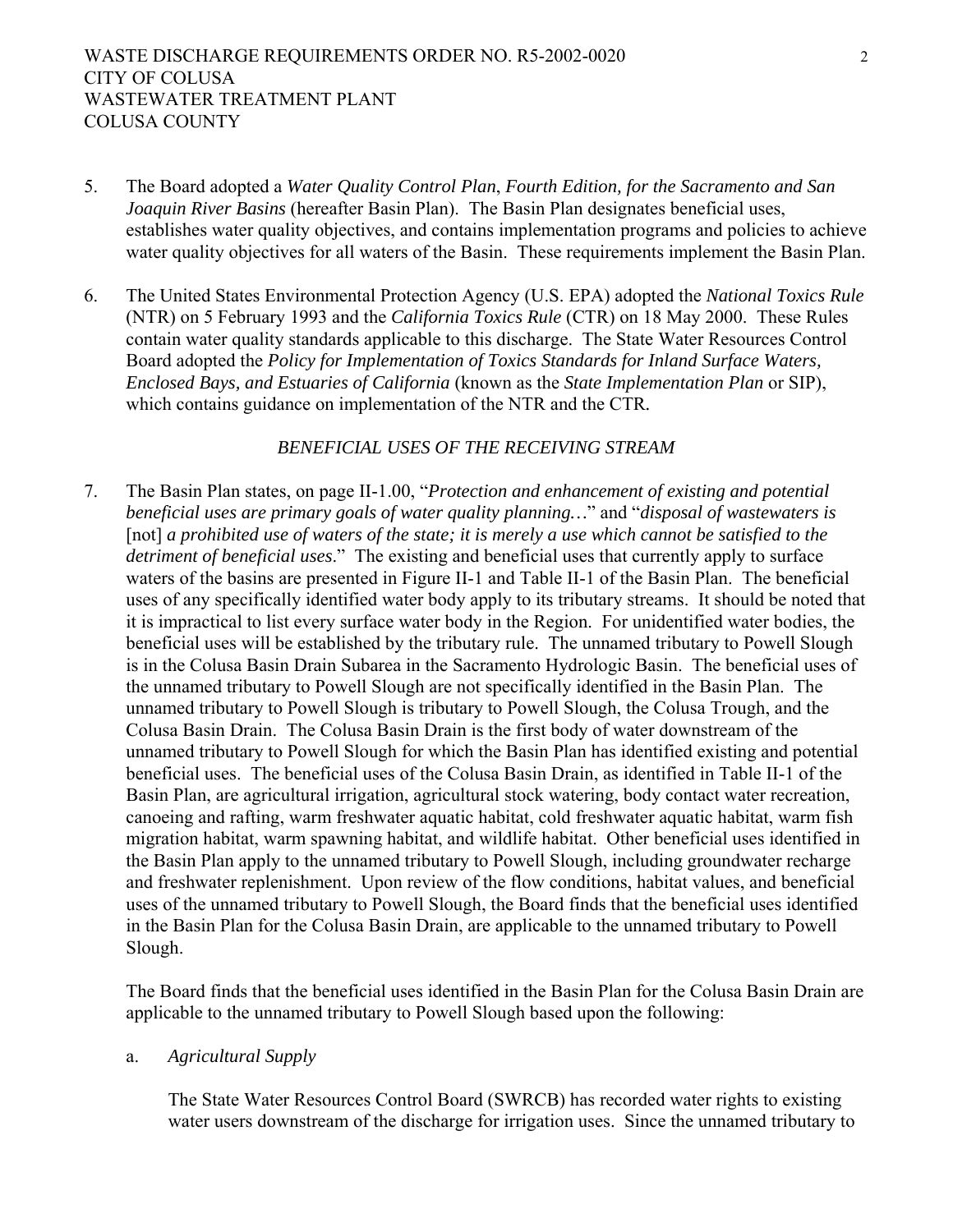Powell Slough is an ephemeral stream, the stream likely provides groundwater recharge during periods of low flow. The groundwater is a source of drinking and irrigation water.

#### b. *Water Contact (including canoeing and rafting)*

The Board finds that the discharge flows through areas where there is limited public access to the unnamed tributary to Powell Slough, Powell Slough, the Colusa Trough, and the Colusa Basin Drain; however, exclusion of adjoining property owners and the public is unrealistic.

# c. *Warm and Cold Freshwater Habitats (including preservation or enhancement of fish, wildlife, and other aquatic resources) and Wildlife Habitat*

The unnamed tributary to Powell Slough flows to Powell Slough, the Colusa Trough, and the Colusa Basin Drain. Pursuant to the Basin Plan tributary rule, the warm and cold freshwater habitat designations applied to the Colusa Basin Drain also apply to the unnamed tributary to Powell Slough. The habitat designation for the unnamed tributary to Powell Slough is appropriate since there is no documentation of the existence of barriers that might prohibit the upstream migration of cold-water and warm-water fish species into these waters. The cold freshwater habitat designation necessitates that the in-stream dissolved oxygen concentration be maintained at, or above, 7.0 mg/*l*.

#### d. *Groundwater Recharge*

In areas where groundwater elevations are below the stream bottom, water from the stream will percolate to groundwater. During dry weather in many places in California, flowing streams experience these conditions, thus providing groundwater recharge. Since the unnamed tributary to Powell Slough is at times dry, it is reasonable to assume that the stream water is lost by evaporation, flow downstream, and percolation to groundwater which provides a source of municipal and irrigation water supply.

#### e. *Freshwater Replenishment*

When water is present in the unnamed tributary to Powell Slough and Powell Slough, there is hydraulic continuity between these waters and the Colusa Trough and the Colusa Basin Drain. The unnamed tributary to Powell Slough contributes to the quantity and impacts the quality of the water in Powell Slough, the Colusa Trough, and the Colusa Basin Drain.

The Board also finds that, based on the available information and on the Discharger's application, that the unnamed tributary to Powell Slough, absent the discharge from the wastewater treatment plant, is a low-flow/intermittent stream. The ephemeral natures of the unnamed tributary to Powell Slough and Powell Slough means that the designated beneficial uses must be protected, but that no credit for receiving water dilution is available. Although the discharge, at times, maintains the aquatic habitat, constituents may not be discharged that may cause harm to aquatic life. During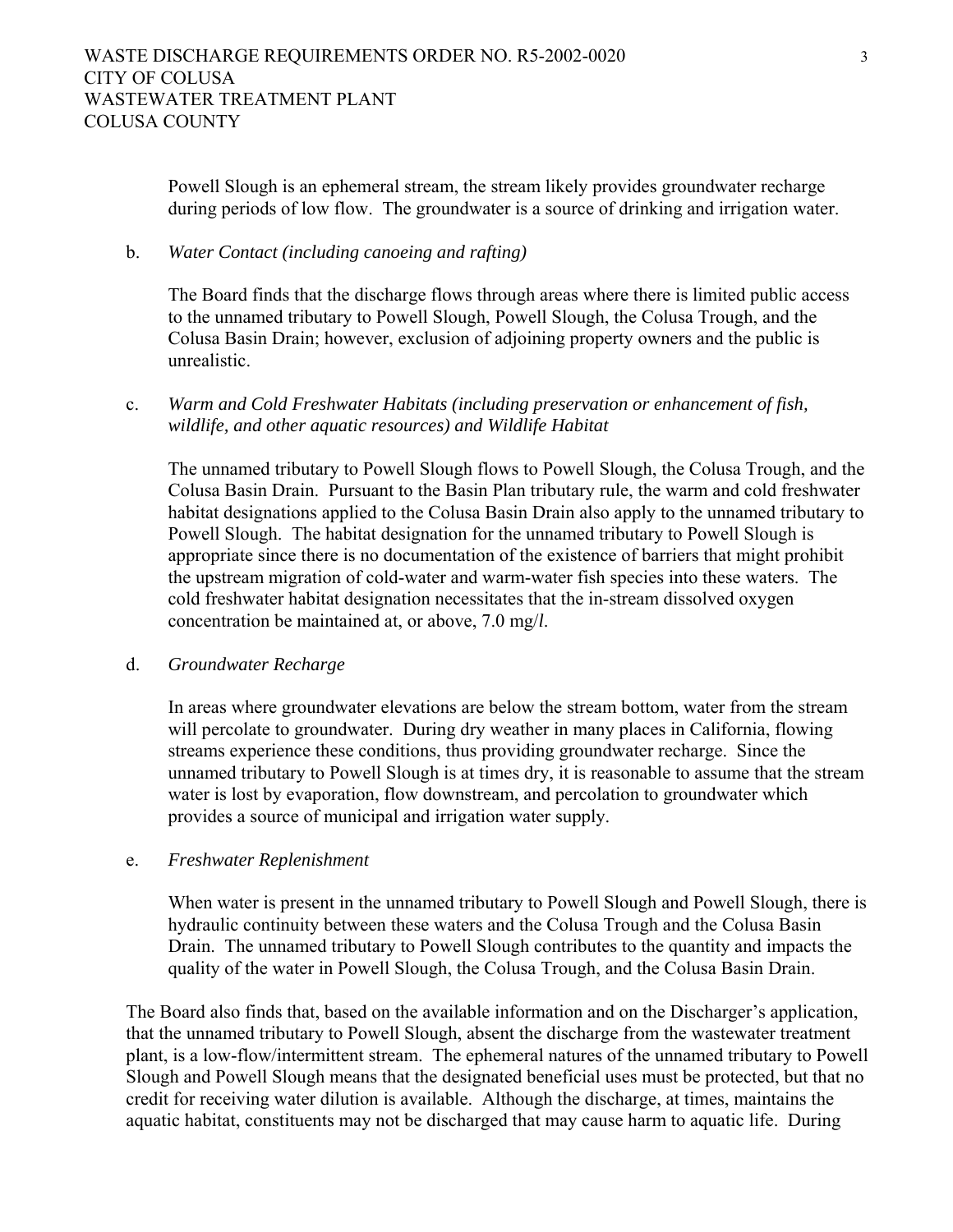dry weather conditions, the unnamed tributary to Powell Slough may have no or low flow and within a short time period, sufficient precipitation or irrigation flows may increase the flows to provide hydraulic continuity with Powell Slough, the Colusa Trough, and the Colusa Basin Drain. At other times, flows within the unnamed tributary to Powell Slough help support cold-water aquatic life. Both conditions may exist within a short time span, when the receiving waters would be dry without the discharge and periods when sufficient background flows provide hydraulic continuity with the Colusa Basin Drain. Dry conditions occur primarily in the summer months, but dry conditions may also occur throughout the year, particularly in low rainfall years. The lack of available dilution results in more stringent effluent limitations to protect contact recreational uses and aquatic life and to meet agricultural water quality goals.

### *EFFLUENT LIMITATIONS AND REASONABLE POTENTIAL*

- 8. Effluent limitations, and toxic and pretreatment effluent standards established pursuant to Sections 301 (Effluent Limitations), 302 (Water Quality Related Effluent Limitations), 304 (Information and Guidelines), and 307 (Toxic and Pretreatment Effluent Standards) of the Clean Water Act (CWA) and amendments thereto are applicable to the discharge.
- 9. Federal regulations require effluent limitations for all pollutants that are or may be discharged at a level that will cause or have the reasonable potential to cause or contribute to an in-stream excursion above a narrative or numerical water quality standard. This Order contains provisions that:
	- a. require the Discharger to provide information as to whether the levels of CTR, NTR, and U.S. EPA priority toxic pollutants in the discharge cause or contribute to an in-stream excursion above a water quality objective;
	- b. if the discharge has a reasonable potential to cause or contribute to an in-stream excursion above a water quality objective, require the Discharger to submit information to calculate effluent limitations for those constituents; and
	- c. allow the Board to reopen this Order and include effluent limitations for those constituents.

On 10 September 2001, the Executive Officer issued a letter, in conformance with California Water Code, Section 13267, requiring the Discharger to prepare a technical report assessing water quality. This Order is intended to be consistent with the requirements of the technical report in requiring sampling for NTR, CTR, and additional constituents to determine the full water quality impacts of the discharge. The technical report requirements are intended to be more detailed, listing specific constituents, detection levels, and acceptable time frames and shall take precedence in resolving any conflicts.

10. Section 13263.6(a), California Water Code, requires that "the regional board shall prescribe effluent limitations as part of the waste discharge requirements of a POTW for all substances that the most recent toxic chemical release data reported to the state emergency response commission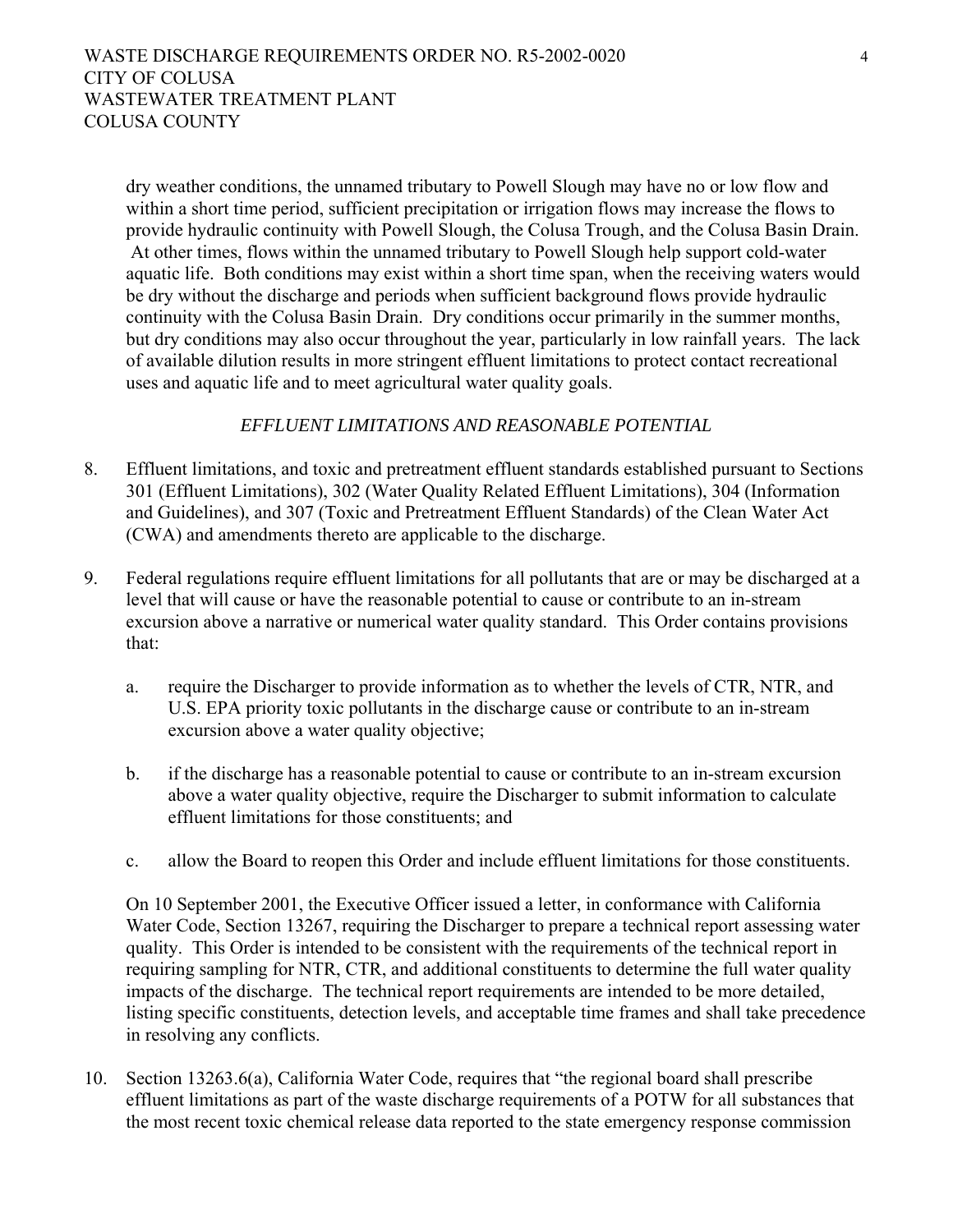pursuant to Section 313 of the Emergency Planning and Community Right to Know Act of 1986 (42 United States Code Section 11023) (EPCRKA) indicate as discharged into the POTW, for which the state board or the regional board has established numerical water quality objectives, and has determined that the discharge is or may be discharged at a level which will cause, have the reasonable potential to cause, or contribute to, an excursion above any numeric water quality objective". There is insufficient information to determine if pollutants in the effluent other than those limited by this Order have the reasonable potential to cause, or contribute to, an excursion above any numeric water quality objective. The study described in the above Finding will determine if additional effluent limitations are necessary.

11. Federal regulations require effluent limitations for all pollutants that are or may be discharged at a level that will cause or have the reasonable potential to cause, or contribute to an in-stream excursion above a narrative or numerical water quality standard. Based on information submitted as part of the application, in studies, and as directed by monitoring and reporting programs the Board finds that the discharge does have a reasonable potential to cause or contribute to an instream excursion above water quality objectives for aluminum, ammonia, chlorine, and copper. Effluent limitations for these constituents are included in this Order.

A change in treatment process or disposal method, including discharge location, is sufficient to reassess the character of the effluent and the reasonable potential of the discharge's impacts to water quality.

- 12. The Basin Plan prohibits the discharge of toxic materials in toxic concentrations. The Discharger uses chlorine for disinfection of the effluent waste stream. Chlorine can cause toxicity to aquatic organisms when discharged to surface waters. U.S. EPA recommends, in its Ambient Water Quality Criteria for the Protection of Fresh Water Aquatic Life, maximum 1-hour average and 4-day average chlorine concentrations. The use of chlorine as a disinfectant presents a reasonable potential that it could be discharged in toxic concentrations. Effluent Limitations for chlorine have been included in this Order to protect the receiving stream aquatic life beneficial uses. The effluent limitations have been established at the ambient water quality criteria for chlorine since, absent the discharge, the unnamed tributary to Powell Slough and Powell Slough may not flow during some periods of the year.
- 13. The Basin Plan prohibits the discharge of toxic materials in toxic concentrations. Untreated domestic wastewater contains ammonia. Nitrification is a biological process that converts ammonia to nitrate. Wastewater treatment plants commonly use nitrification to remove ammonia from the waste stream. Inadequate or incomplete nitrification may result in the discharge of ammonia to the receiving stream. Ammonia is known to cause toxicity to aquatic organisms in surface waters. U.S. EPA has developed Ambient Water Quality Criteria for ammonia. The discharge from the Colusa Wastewater Treatment Plant has a reasonable potential to cause or contribute to an in-stream excursion above water quality standards for ammonia. Effluent limitations for ammonia are included in this Order to assure the treatment process adequately nitrifies the waste stream to protect the beneficial uses of the receiving stream and to prevent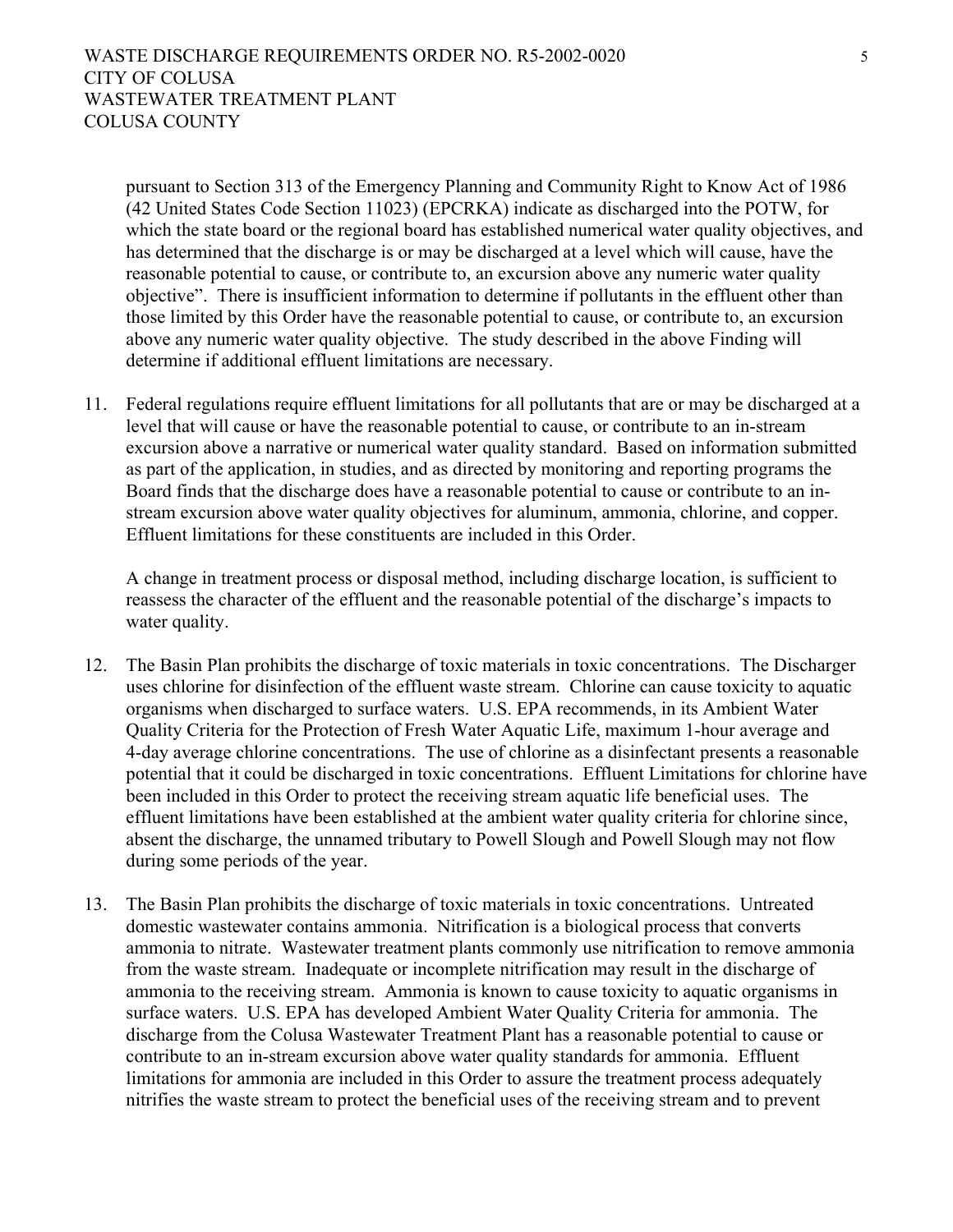aquatic toxicity.

- 14. The Basin Plan prohibits the discharge of toxic materials in toxic concentrations. Based on information included in analytical laboratory results submitted by the Discharger and resulting from an inspection by Regional Board staff, the discharge has a reasonable potential to cause or contribute to an in-stream excursion above the CTR standards for copper. U.S. EPA developed hardness-dependent National Recommended Ambient Water Quality Criteria for the Protection of Freshwater Aquatic Life for copper. Analytical results of samples collected by the Discharger and by Regional Board staff indicate that discharged copper concentrations have exceeded the recommended one-hour and four-day average criteria. The effluent limitations for copper, included in this Order, are presented in total concentrations, and are based on U.S. EPA's Ambient Water Quality Criteria for the protection of freshwater aquatic life as included in the CTR.
- 15. The Basin Plan prohibits the discharge of toxic materials in toxic concentrations. Based on information included in analytical laboratory reports submitted by the Discharger, aluminum in the discharge has a reasonable potential to cause or contribute to an in-stream excursion above a level necessary to protect aquatic life. U.S. EPA developed National Recommended Ambient Water Quality Criteria for protection of freshwater aquatic life for aluminum. The concentration in the effluent sample collected by the Discharger exceeded a recommended criterion. Effluent limitations for aluminum are included in this Order and are based on U.S. EPA's Ambient Water Quality Criteria for the protection of freshwater aquatic life.
- 16. 40 Code of Federal Regulations (CFR) §133 allows for the adjustment of BOD and TSS limits for facilities that provide treatment equivalent to secondary treatment utilizing stabilization ponds as the principal method of treatment. The Discharger's facility uses waste stabilization ponds as the principal treatment process. Waste Discharge Requirements, Order No. 90-207, adjusted the monthly average BOD and TSS limits to 60 mg/*l* and 110 mg/*l*, respectively, in accordance with federal regulations, based on a regional analysis of this and several neighboring pond systems. The BOD and TSS limits were carried forth in Order No. 96-238 and are unchanged in this permit until the tertiary treatment requirements, defined below, are in effect.
- 17. The beneficial uses of the unnamed tributary to Powell Slough, Powell Slough, and the Colusa Basin Drain include contact recreation uses and irrigation. To protect these beneficial uses, the Board finds that the wastewater must be disinfected and adequately treated to prevent disease. The principal infectious agents (pathogens) that may be present in raw sewage may be classified into three broad groups: bacteria, parasites, and viruses. Tertiary treatment, consisting of chemical coagulation, sedimentation, and filtration, has been found to remove approximately 99.5% of viruses. Filtration is an effective means of reducing viruses and parasites from the waste stream. The wastewater must be treated to tertiary standards (filtered) to protect contact recreational and food crop irrigation uses.

The California Department of Health Services (DHS) has developed reclamation criteria, California Code of Regulations, Title 22, Division 4, Chapter 3 (Title 22), for the reuse of wastewater. Title 22 requires that for spray irrigation of food crops, parks, playgrounds, school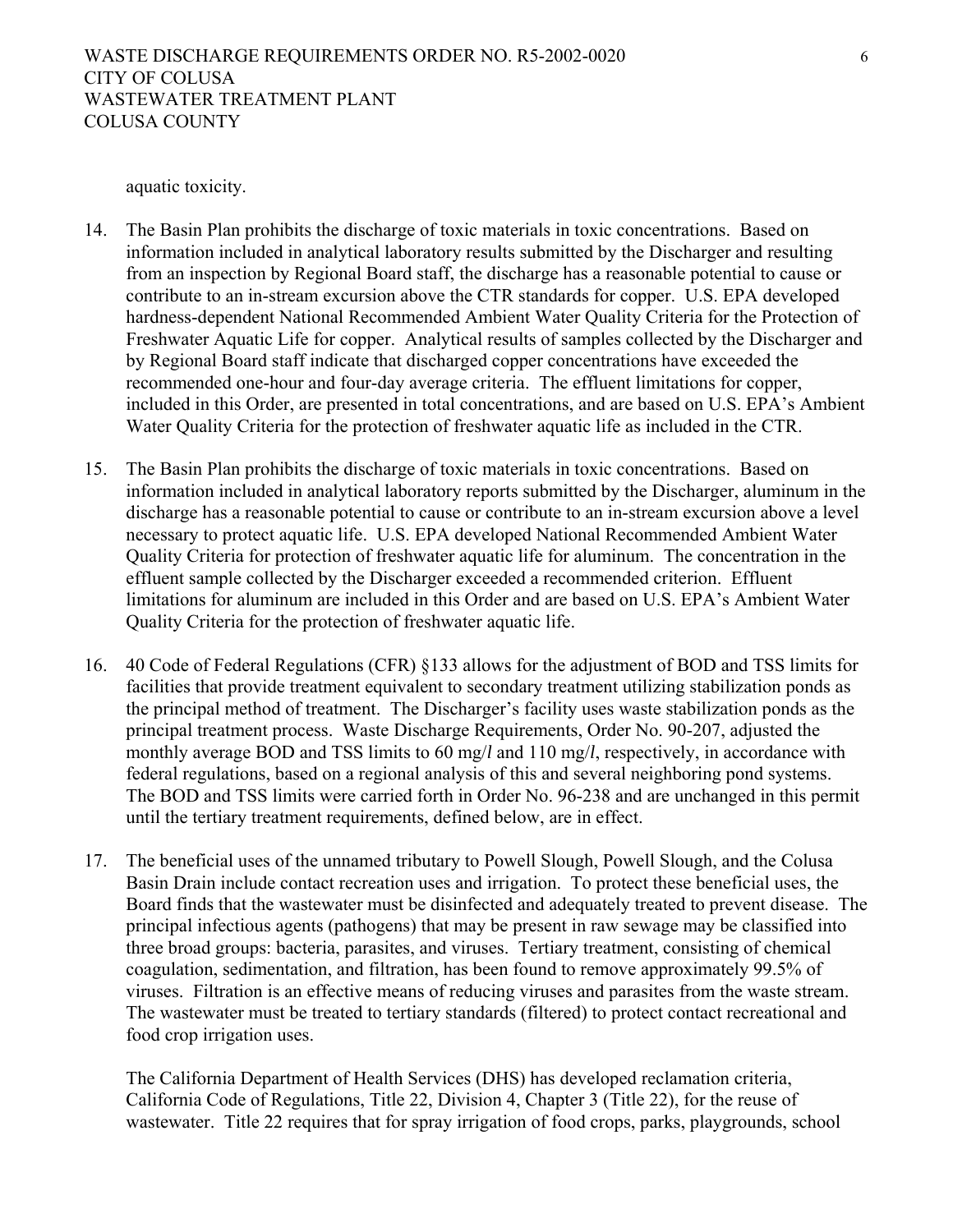yards, and other areas of similar public access, wastewater be adequately disinfected, oxidized, coagulated, clarified, and filtered, and that the effluent total coliform levels not exceed 2.2 MPN/100 m*l* as a 7-day median. Title 22 is not directly applicable to surface waters; however, the Board finds that it is appropriate to apply DHS's reclamation criteria because the unnamed tributary to Powell Slough, Powell Slough, and the Colusa Basin Drain are used for irrigation of agricultural land and for contact recreation purposes. The stringent disinfection criteria of Title 22 are appropriate since the undiluted effluent may be used for the irrigation of food crops. Coliform organisms are intended as an indicator of the effectiveness of the entire treatment train and the effectiveness of removing other pathogens. The method of treatment is not prescribed by this Order; however, wastewater must be treated to a level equivalent to that recommended by DHS.

In addition to coliform testing, a turbidity effluent limitation has been included as a second indicator of the effectiveness of the treatment process and to assure compliance with the required level of treatment. The tertiary treatment process, or equivalent, is also capable of reliably meeting a turbidity limitation of 2 nephelometric turbidity units (NTU) as a daily average. Failure of the filtration system such that virus removal is impaired would normally result in increased particles in the effluent, which result in higher effluent turbidity. Turbidity has a major advantage for monitoring filter performance, allowing immediate detection of filter failure and rapid corrective action. Coliform testing, by comparison, is not conducted continuously and requires several hours, to days, to identify high coliform concentrations.

The application of tertiary treatment processes results in the ability to achieve lower levels for BOD and TSS than the secondary standards currently prescribed; the 30-day average BOD and TSS limitations have been revised to 10 mg/*l*, in accordance with the time schedule included in this Order, which is technically based on the capability of a tertiary system. In addition to pathogen reduction, application of tertiary treatment will result in improved water quality by removing oxygen-demanding substances and solids from the wastewater and reducing dissolved oxygen depletion in the receiving stream.

Compliance with tertiary limitations has not been previously required for this discharge; therefore, a schedule for compliance with the tertiary treatment requirement is included as a Provision in this Order. Alternatives to tertiary treatment, such as land disposal or discharge to a different water body with assimilative capacity, would require modification of the permit.

### *GROUNDWATER*

- 18. The beneficial uses of the underlying ground water, as identified in the Basin Plan, are municipal and domestic supply, industrial service supply, industrial process supply, and agricultural supply.
- 19. Basin Plan water quality objectives to protect the beneficial uses of groundwater include numeric objectives and narrative objectives, including objectives for chemical constituents, toxicity of groundwater, and taste and odor. The toxicity objective requires that groundwater be maintained free of toxic substances in concentrations that produce detrimental physiological responses in humans, plants, or animals. The chemical constituent objective states groundwater shall not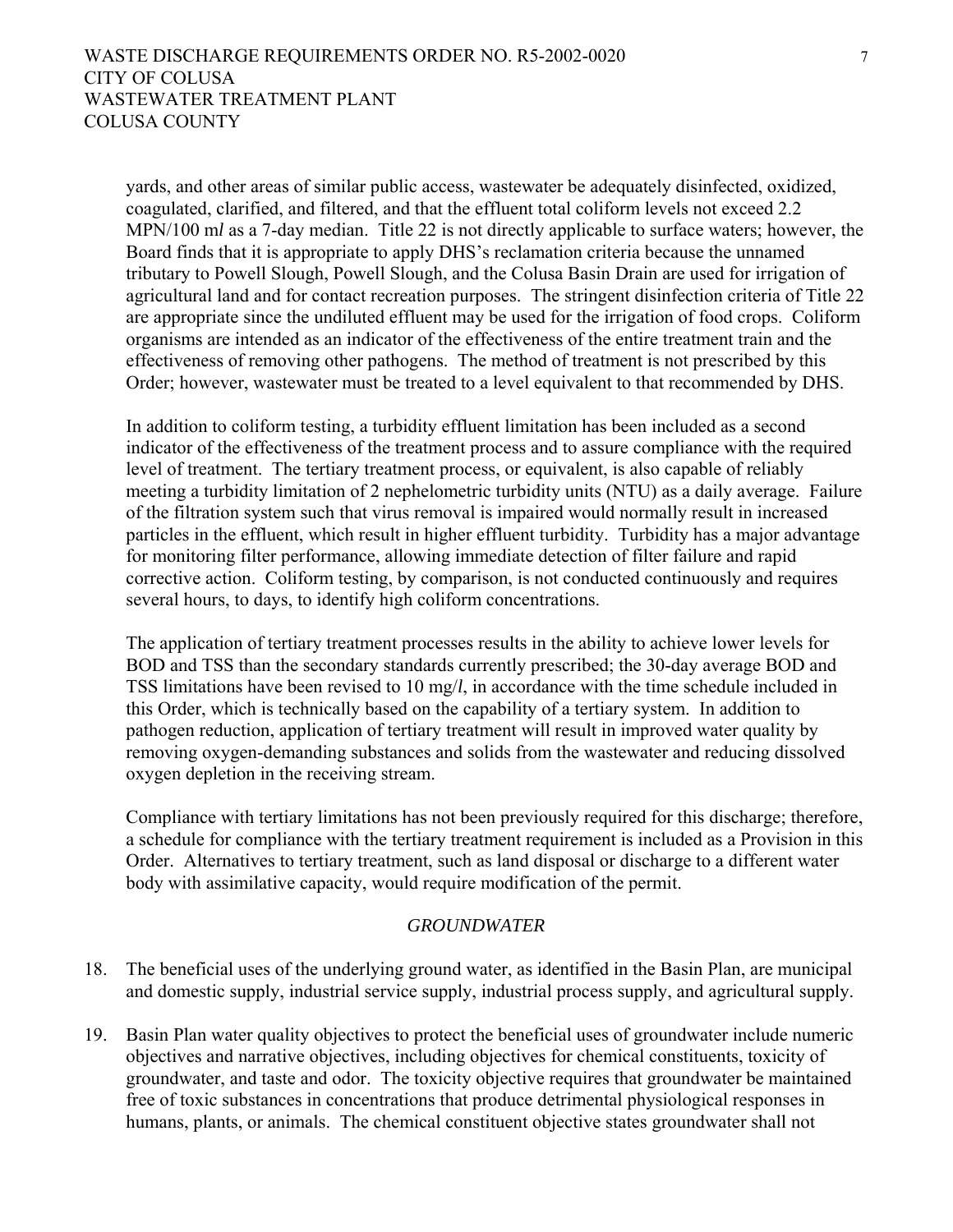contain chemical constituents in concentrations that adversely affect any beneficial use or that exceed the maximum contaminant levels (MCLs) in Title 22, CCR. The Basin Plan requires the application of the most stringent objective necessary as necessary to ensure that groundwaters do not contain chemical constituents, toxic substances, radionuclides, or taste and odor producing substances in concentrations that adversely affect domestic drinking water supply, agricultural supply, or any other beneficial use.

- 20. State Water Resources Control Board (SWRCB) Resolution No. 68-16 (hereafter Resolution 68-16) requires the Board in regulating discharge of waste to maintain high quality waters of the State until it is demonstrated that any change in quality will be consistent with maximum benefit to the people of the State, will not unreasonably affect beneficial uses, and will not result in water quality less than that described in the Board's policies (e.g., quality that exceeds water quality objectives). Resolution 68-16 requires that the discharge be regulated to meet best practicable treatment or control to assure that pollution or nuisance will not occur and the highest water quality consistent with the maximum benefit to the people of the State be maintained.
- 21. Domestic wastewater contains constituents such as total dissolved solids (TDS), specific conductivity, pathogens, nitrates, organics, metals, and oxygen demanding substances (BOD). The Discharger utilizes waste stabilization ponds and overland flow where wastewater may percolate to groundwater; this may result in an increase in the concentration of the constituents listed above in groundwater. The increase in the concentration of these constituents in groundwater must be consistent with Resolution 68-16. Any increase in pollutant concentrations in groundwater must be shown to be necessary to allow wastewater utility service necessary to accommodate housing and economic expansion in the area and must be consistent with maximum benefit to the people of the state of California. Some degradation of groundwater by the Discharger is consistent with Resolution 68-16 provided that:
	- a. the degradation is limited in extent;
	- b. the degradation after effective source control, treatment, and control is limited to waste constituents typically encountered in municipal wastewater as specified in the Groundwater Limitations in this Order;
	- c. the Discharger minimizes the degradation by fully implementing, regularly maintaining, and optimally operating best practicable treatment and control (BPTC) measures; and
	- d. the degradation does not result in water quality less than that prescribed in the Basin Plan.
- 22. Monitoring of the groundwater must be conducted to determine if the discharge has caused an increase in constituent concentrations, when compared to background. The monitoring, at a minimum, requires a complete assessment of groundwater impacts, including the vertical and lateral extent of any degradation; an assessment of all wastewater-related constituents which may have migrated to groundwater; and an analysis of whether additional or different methods of treatment or control of the discharge are necessary to provide best practicable treatment or control to comply with Resolution 68-16.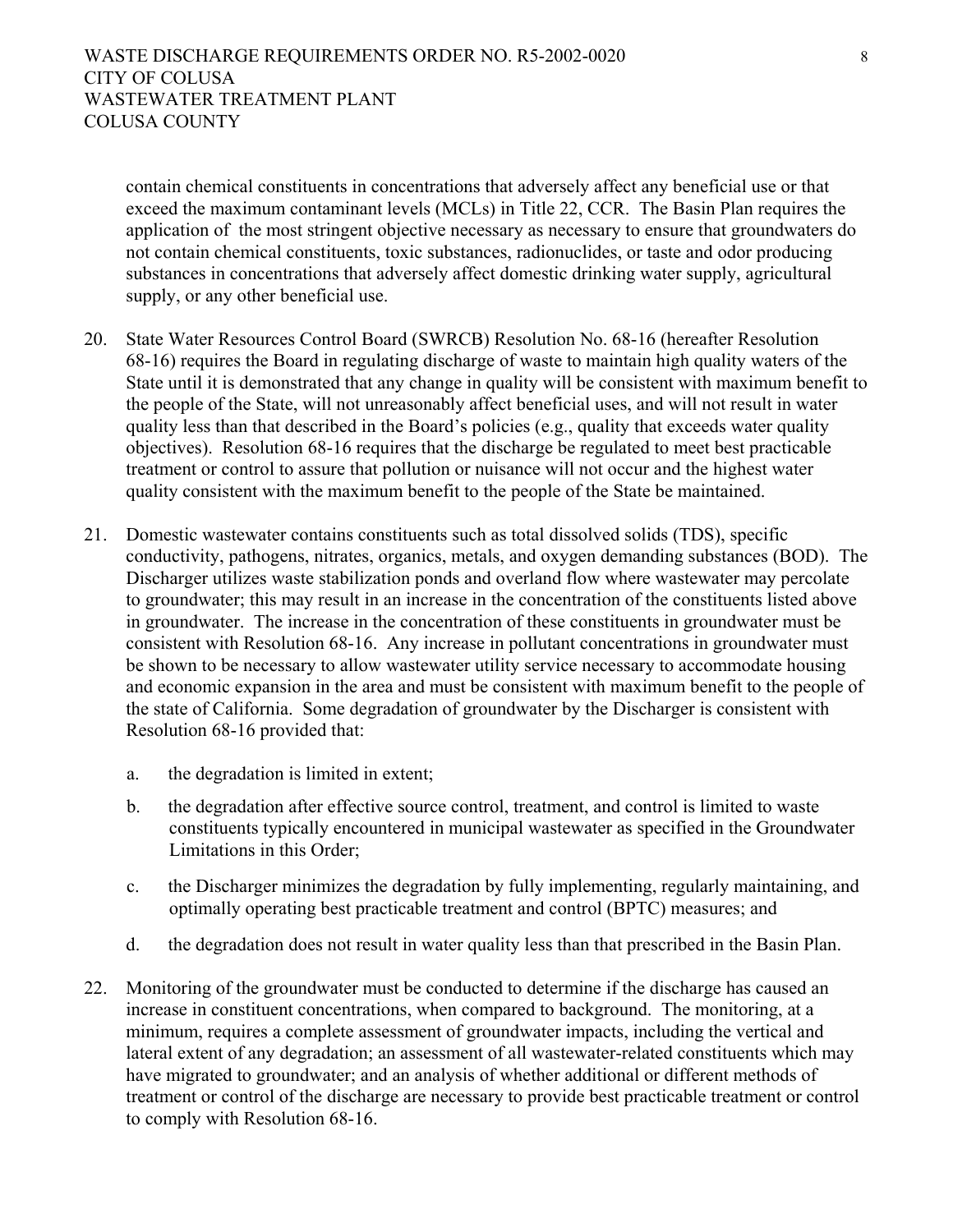Economic analysis is only one of many factors considered in determining best practicable treatment. If monitoring indicates that the discharge has incrementally increased constituent concentrations in groundwater above background, this permit may be reopened and modified. Until groundwater monitoring is sufficient, this Order contains Groundwater Limitations that allow groundwater quality to be degraded for certain constituents when compared to background groundwater quality, but not to exceed water quality objectives. If groundwater quality has been degraded by the discharge, the incremental change in pollutant concentration (when compared with background) may not be increased. If groundwater quality has been or may be degraded by the treatment processes or discharge, this Order may be reopened and specific numeric limitations established consistent with Resolution 68-16 and the Basin Plan.

- 23. The discharge authorized herein and the treatment and storage facilities associated with the discharge of treated municipal wastewater, except for discharges of residual sludge and solid waste, are exempt from the requirements of Title 27, California Code of Regulations (CCR), Section 20005 *et seq*. (hereafter Title 27). The exemption, pursuant to Title 27 CCR Section 20090(a), is based on the following:
	- a. the waste consists primarily of domestic sewage and treated effluent;
	- b. the waste discharge requirements are consistent with water quality objectives; and
	- c. the treatment and storage facilities described herein are associated with a municipal wastewater treatment plant.
- 24. This Order requires the Discharger to continue groundwater monitoring and includes a regular schedule of groundwater monitoring in the attached Monitoring and Reporting Program. The groundwater monitoring reports are necessary to evaluate impacts to waters of the state to assure protection of beneficial uses and compliance with Board plans and policies, including Resolution 68-16. Evidence in the record includes effluent monitoring data that indicates the presence of constituents that may degrade groundwater and surface water.

### *POND LIMITATIONS*

- 25. The Discharger utilizes waste stabilization ponds for the treatment and disposal of wastewater. Pond Discharge Limitations have been included in this permit to assure that the pond system does not overflow or cause a nuisance. Nuisance conditions from pond systems are typically found when strong odors occur when the dissolved oxygen concentration is allowed to drop below 1.0 mg/*l*. This permit requires the dissolved oxygen concentration be maintained above 1.0 mg/*l* in the upper one-foot of water in the ponds.
- 26. Ponds levees can fail for a variety of reasons, typically, a lack of maintenance or overtopping due to wave action. This permit requires a minimum pond freeboard be maintained to prevent overtopping.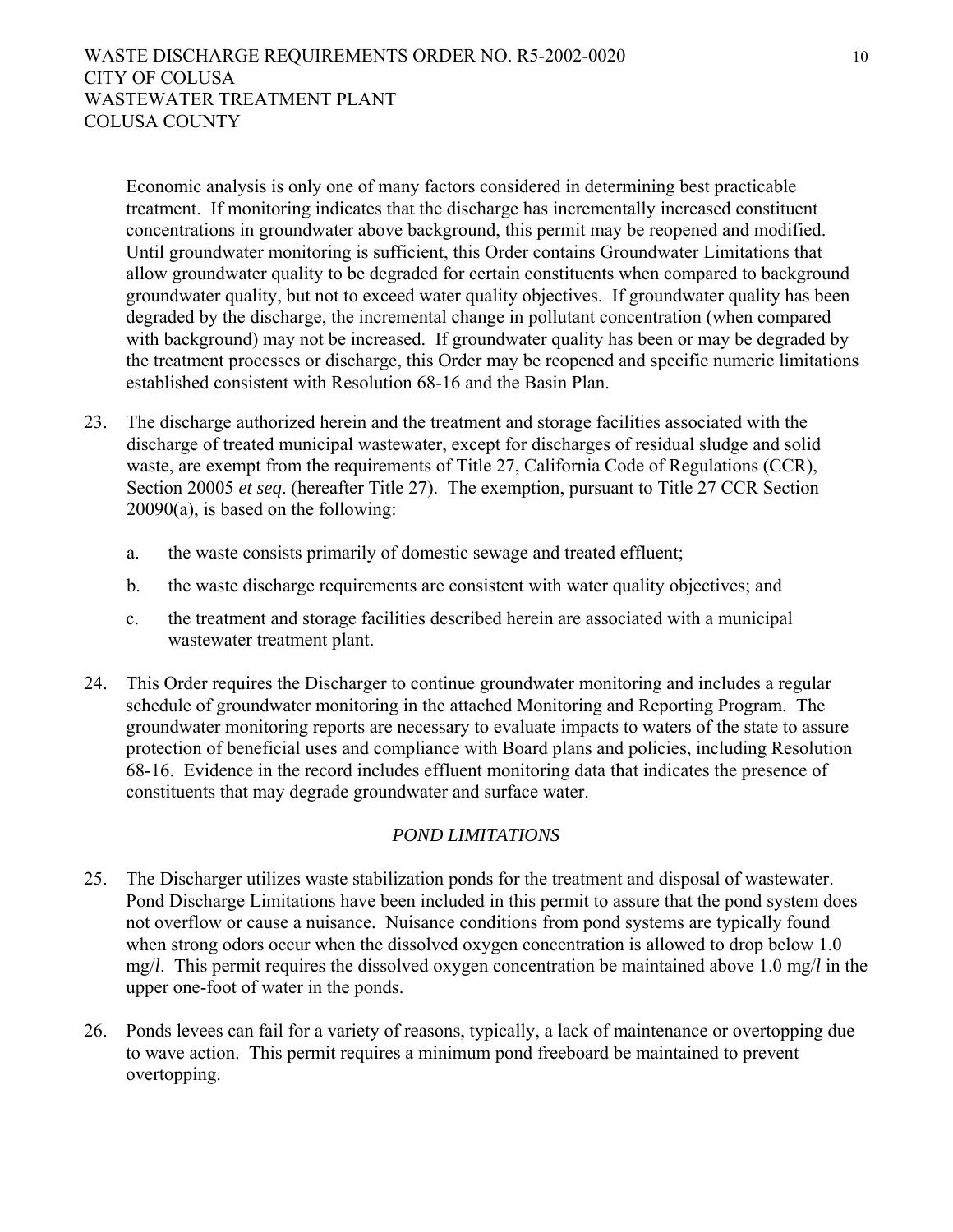#### *GENERAL*

- 27. Monitoring is required by this Order for the purposes of assessing compliance with permit limitations and water quality objectives and gathering information to evaluate the need for additional limitations.
- 28. Monitoring and Reporting Program No. R5-2002-0020, Attachments A through E, and the Fact Sheet, are a part of this Order.
- 29. This discharge was previously regulated by Waste Discharge Requirements in Order No. 96-238, adopted by the Board on 20 September 1996.
- 30. U.S. EPA and the Board have classified this discharge as a minor discharge.
- 31. The permitted discharge is consistent with the antidegradation provisions of 40 CFR 131.12 and State Water Resources Control Board Resolution 68-16. Compliance with these requirements will result in the use of best practicable treatment or control of the discharge. The impact on existing water quality will be insignificant.
- 32. The action to adopt an NPDES permit is exempt from the provisions of Chapter 3 of the California Environmental Quality Act (CEQA) (Public Resources Code Section 21100, *et seq*.), requiring preparation of an environmental impact report or negative declaration in accordance with Section 13389 of the California Water Code.
- 33. The Board has considered the information in the attached Fact Sheet in developing the Findings of this Order. The attached Fact Sheet is part of this Order.
- 34. The Board has notified the Discharger and interested agencies and persons of its intent to prescribe waste discharge requirements for this discharge and has provided them with an opportunity for a public hearing and an opportunity to submit their written views and recommendations.
- 35. The Board, in a public meeting, heard and considered all comments pertaining to the discharge.
- 36. This Order shall serve as an NPDES permit pursuant to Section 402 of the CWA, and amendments thereto, and shall take effect upon the date of hearing, provided U.S. EPA has no objections.
- 37. Section 13267 of the California Water Code states, in part, "*(a) A regional board, in establishing…waste discharge requirements… may investigate the quality of any waters of the state within its region"* and *"(b) (1) In conducting an investigation…, the regional board may require that any person who… discharges… waste…that could affect the quality of waters within its region shall furnish, under penalty of perjury, technical or monitoring program reports which the regional board requires.*"The attached Monitoring and Reporting Program is issued pursuant to California Water Code Section 13267. The monitoring and reporting program to monitor groundwater required by this Order and the attached Monitoring and Reporting Program are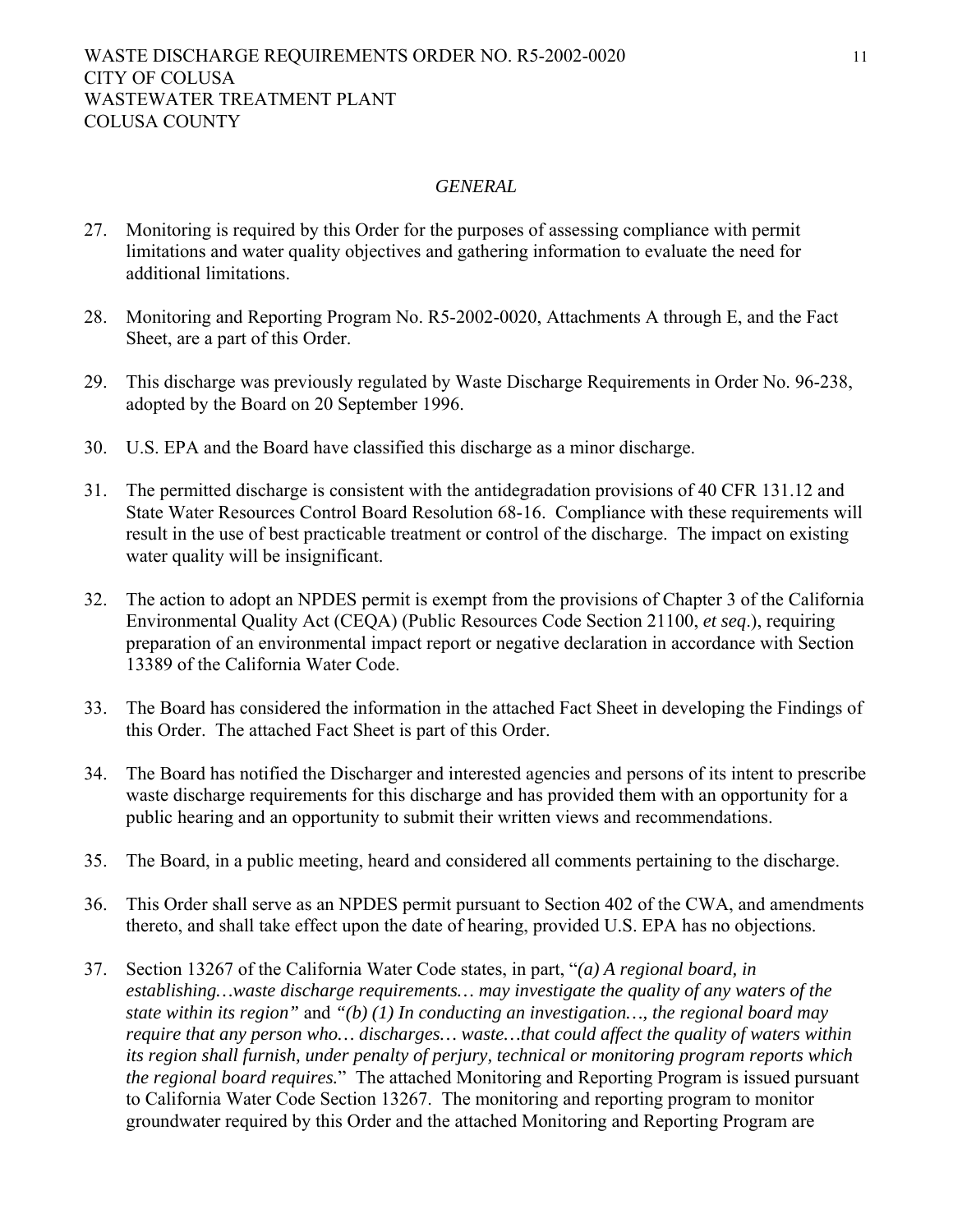necessary to assure compliance with these waste discharge requirements. The Discharger operates the facility that discharges waste subject to this Order.

**IT IS HEREBY ORDERED** that Order No. 96-238 is rescinded and the City of Colusa, its agents, successors and assigns, in order to meet the provisions contained in Division 7 of the California Water Code and regulations adopted thereunder, and the provisions of the Clean Water Act and regulations and guidelines adopted thereunder, shall comply with the following:

# **A. Discharge Prohibitions:**

- 1. Discharge of wastewater at a location or in a manner different from that described in the Findings is prohibited.
- 2. The by-pass or overflow of wastes to surface waters is prohibited, except as allowed by Standard Provision A.13. [See attached "Standard Provisions and Reporting Requirements for Waste Discharge Requirements (NPDES)"].
- 3. Neither the discharge nor its treatment shall create a nuisance as defined in Section 13050 of the California Water Code.
- 4. The average dry weather influent flow shall not exceed 0.90 million gallons per day.

# **B. Effluent Limitations:**

1a. Effluent shall not exceed the following limits (from adoption until **31 January 2007**):

|                        |                                        | Average         | Average  | $30$ -Day | Average | Daily   |
|------------------------|----------------------------------------|-----------------|----------|-----------|---------|---------|
| Constituents           | Units                                  | Monthly         | Weekly   | Median    | Daily   | Maximum |
| BOD <sup>1</sup>       | mg/l                                   | 60 <sup>2</sup> | $90^{2}$ |           | $120^2$ |         |
|                        | $\frac{1}{\text{bs}}\cdot\text{day}^3$ | 451             | 676      |           | 901     |         |
| <b>Total Suspended</b> | mg/l                                   | $110^2$         | $165^2$  |           | $220^2$ |         |
| Solids                 | $\frac{1}{\text{bs}}\cdot\text{day}^3$ | 826             | 1239     | --        | 1652    |         |
| Settleable Solids      | m l/l                                  | 0.1             |          | --        | 0.2     |         |
| <b>Total Coliform</b>  | $MPN/100$ ml                           |                 |          | 23        | --      | 500     |
| Organisms              |                                        |                 |          |           |         |         |

 $\mathbf{1}$ <sup>1</sup> 5-day, 20°C biochemical oxygen demand (BOD)<br><sup>2</sup> To be ascertained by a 24-hour composite<br><sup>3</sup> Besed upon a design treatment conseity of 0.00 m

Based upon a design treatment capacity of 0.90 mgd ( $x$  mg/*l* x 8.345 x 0.90 mgd = *y* lbs/day)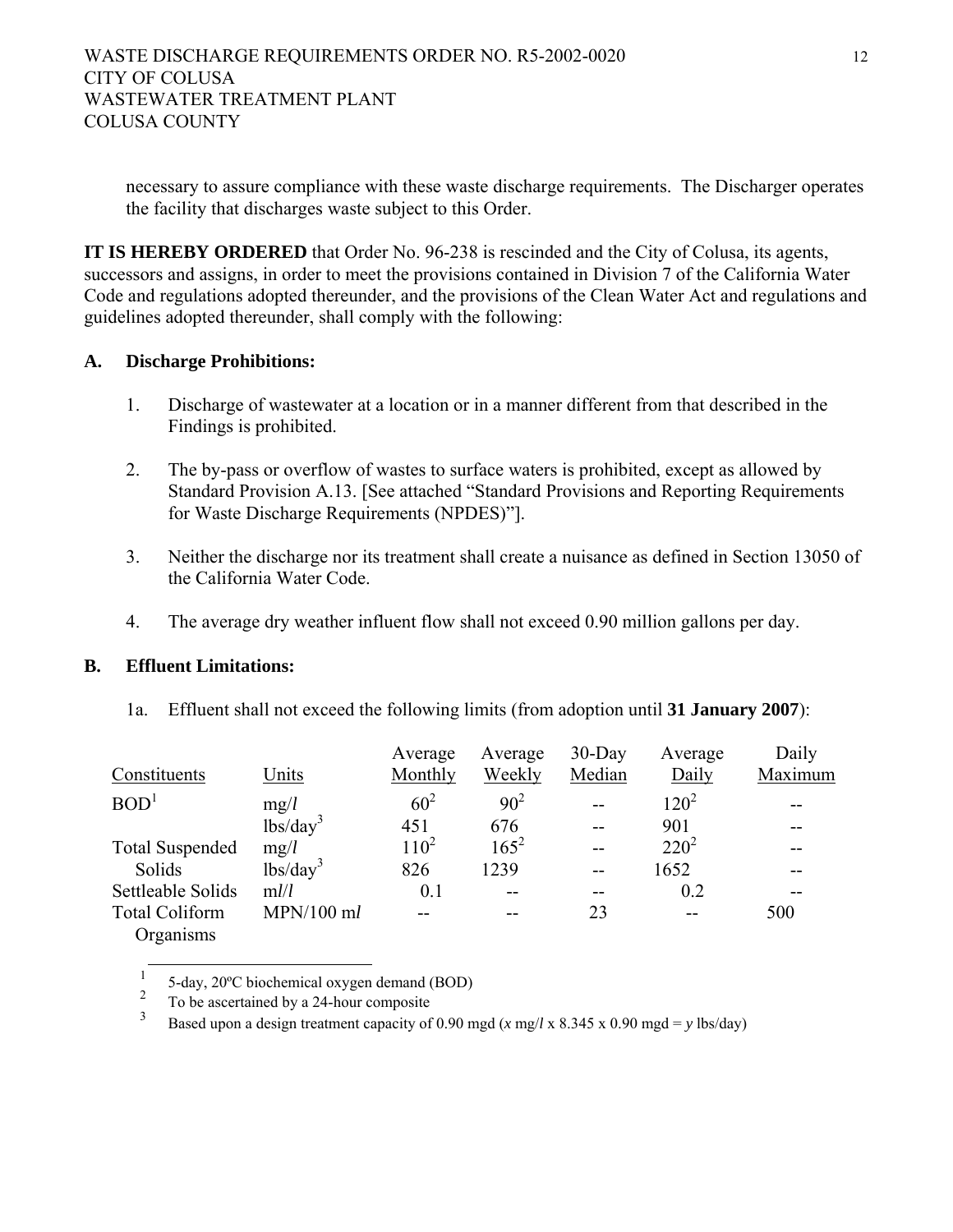|                                |                             | Average      | 4-Day        | 1-Hour       |
|--------------------------------|-----------------------------|--------------|--------------|--------------|
| Constituent                    | Units                       | Monthly      | Average      | Average      |
| <b>Total Residual Chlorine</b> | mg/l                        |              | 0.011        | 0.019        |
|                                | 1b/day <sup>1</sup>         |              | 0.083        | 0.14         |
| Ammonia (as N)                 | mg/l<br>1b/day <sup>2</sup> | Attachment B | Attachment C | Attachment D |
| Aluminum                       | $\mu$ g/l                   |              | 87           | 750          |
|                                | $1b/day^3$                  |              | 0.65         | 5.6          |

 1 Based upon a design treatment capacity of 0.90 mgd (*x* mg/l x 8.345 x 0.90 mgd = *y* lbs/day)

2 The mass limit (lb/day) for ammonia shall be equal to the concentration limit (from Attachments) multiplied by the design flow of 0.90 mgd and the unit conversion factor of 8.345 (see footnote 1 for equation).

3 Based upon a design treatment capacity of 0.90 mgd [*x* μg/*l* x (1 mg/1000 μg) x 8.345 x 0.90 mgd = *y* lbs/day]

|                        |                                      | Average         | Average  | $7-Day$ | Average                     | Instantaneou    |
|------------------------|--------------------------------------|-----------------|----------|---------|-----------------------------|-----------------|
| Constituents           | Units                                | Monthly         | Weekly   | Median  | Daily                       | S               |
|                        |                                      |                 |          |         |                             | Maximum         |
| BOD <sup>1</sup>       | mg/l                                 | 10 <sup>2</sup> | $15^{2}$ |         | 20 <sup>2</sup>             |                 |
|                        | $\overline{\text{lbs}}/\text{day}^3$ | 42              | 63       |         | 84                          |                 |
| <b>Total Suspended</b> | mg/l                                 | 10 <sup>2</sup> | $15^{2}$ |         | $20^{2}$                    |                 |
| Solids                 | $lbs/day^3$                          | 42              | 63       |         | 84                          |                 |
| Settleable Solids      | m l/l                                | 0.1             |          |         | 0.2                         |                 |
| <b>Total Coliform</b>  | $MPN/100$ ml                         |                 |          | 2.2     |                             | 23 <sup>4</sup> |
| Organisms              |                                      |                 |          |         |                             |                 |
| Turbidity              | <b>NTU</b>                           |                 |          |         | $\mathcal{D}_{\mathcal{L}}$ | $5^5$           |
|                        |                                      |                 |          |         |                             |                 |

#### 1b. Effluent shall not exceed the following limits (after **31 January 2007**):

<sup>1</sup> 5-day, 20°C biochemical oxygen demand (BOD)<sup>2</sup> Technology at the second the 24 hours are provided.

 $\frac{2}{3}$  To be ascertained by a 24-hour composite

<sup>3</sup> Based upon a design treatment capacity of 0.90 mgd (*x* mg/*l* x 8.345 x 0.90 mgd = *y* lbs/day)

4 The total coliform organisms concentration shall not exceed 23 MPN/100 m*l* more than once in any 30-day period.

No sample shall exceed a concentration of 240 MPN/100 m*l*.<br><sup>5</sup> The turbidity shall not exceed 5 NTU more than 5 percent of the time within a 24-hour period. At no time shall the turbidity exceed 10 NTU.

| Constituents                   | Jnits               | Average<br>Monthly | Average<br>4-Day | Average<br>Daily  | Average<br>1-Hour |
|--------------------------------|---------------------|--------------------|------------------|-------------------|-------------------|
| <b>Total Residual Chlorine</b> | mg/l                | $-$                | $0.011\,$        | $-$               | 0.019             |
|                                | lb/day <sup>1</sup> | $- -$              | 9.083            | $\qquad \qquad -$ | 0.14              |

<sup>1</sup> Based upon a design treatment capacity of 0.90 mgd (*x* mg/*l* x 8.345 x 0.90 mgd = *y* lbs/day)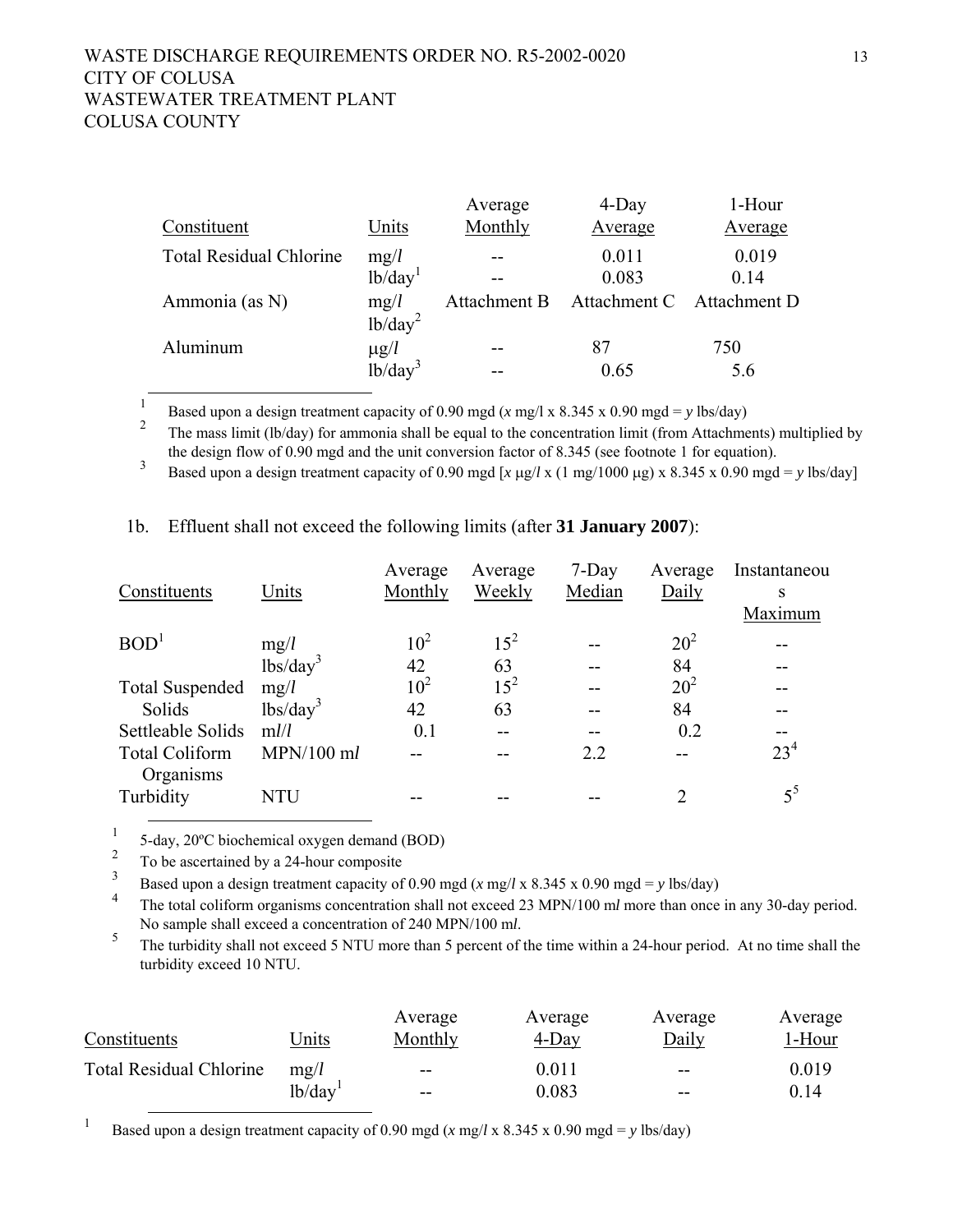### WASTE DISCHARGE REQUIREMENTS ORDER NO. R5-2002-0020 14 CITY OF COLUSA WASTEWATER TREATMENT PLANT COLUSA COUNTY

| Constituents   | Units               | Average<br>Monthly | Average<br>$4$ -Day | Average<br>Daily | Average<br>$1 -$ Hour |
|----------------|---------------------|--------------------|---------------------|------------------|-----------------------|
| Ammonia (as N) | mg/l                | Attachment B       | Attachment C        |                  | Attachment D          |
|                | $1b/day^2$          |                    |                     |                  |                       |
| Copper         | $\mu$ g/ $l$        | Attachment E       |                     | Attachment E     | --                    |
|                | 1b/day <sup>3</sup> |                    |                     |                  |                       |
| Aluminum       | $\mu$ g/ $l$        | $ -$               | 87                  | --               | 750                   |
|                | $1b/day^2$          | $-$                | 0.65                |                  | 5.6                   |

<sup>2</sup> The mass limit (lb/day) for ammonia shall be equal to the concentration limit (from Attachments) multiplied by the design flow of 0.90 mgd and the unit conversion factor of 8.345 (see footnote 1 for equation).

<sup>3</sup> Based upon a design treatment capacity of 0.90 mgd [*x* μg/*l* x (1 mg/1000 μg) x 8.345 x 0.90 mgd = *y* lbs/day]

4 The mass limit (lb/day) shall calculated according to the equation shown in footnote 4, where x μg/*l* is the concentration limitation from Attachment E.

- 2. Wastewater shall be oxidized, coagulated, and filtered, or equivalent treatment provided after **31 January 2007**.
- 3. The arithmetic mean of 20°C BOD (5-day) and of total suspended solids in effluent samples collected over a calendar month shall not exceed 15 percent of the arithmetic mean of the values for influent samples collected at approximately the same times during the same period (85 percent removal) after **31 January 2007**.
- 4. Survival of aquatic organisms in 96-hour bioassays of undiluted effluent shall be no less than:

Minimum for any one bioassay - - - - - - - - - - - - 70% Median for any three consecutive bioassays - - - - 90%

### **C. Pond Limitations:**

- 1. Objectionable odors originating at this facility shall not be perceivable beyond the limits of the wastewater treatment and disposal areas*.*
- 2. As a means of discerning compliance with Pond Limitation No.1, the dissolved oxygen content in the upper zone (1 foot) of wastewater in ponds shall not be less than 1.0 mg/*l*.
- 3. Ponds shall not have a pH less than 6.5 or greater than 8.5 as a daily average.
- 4. Ponds shall be managed to prevent breeding of mosquitoes. In particular,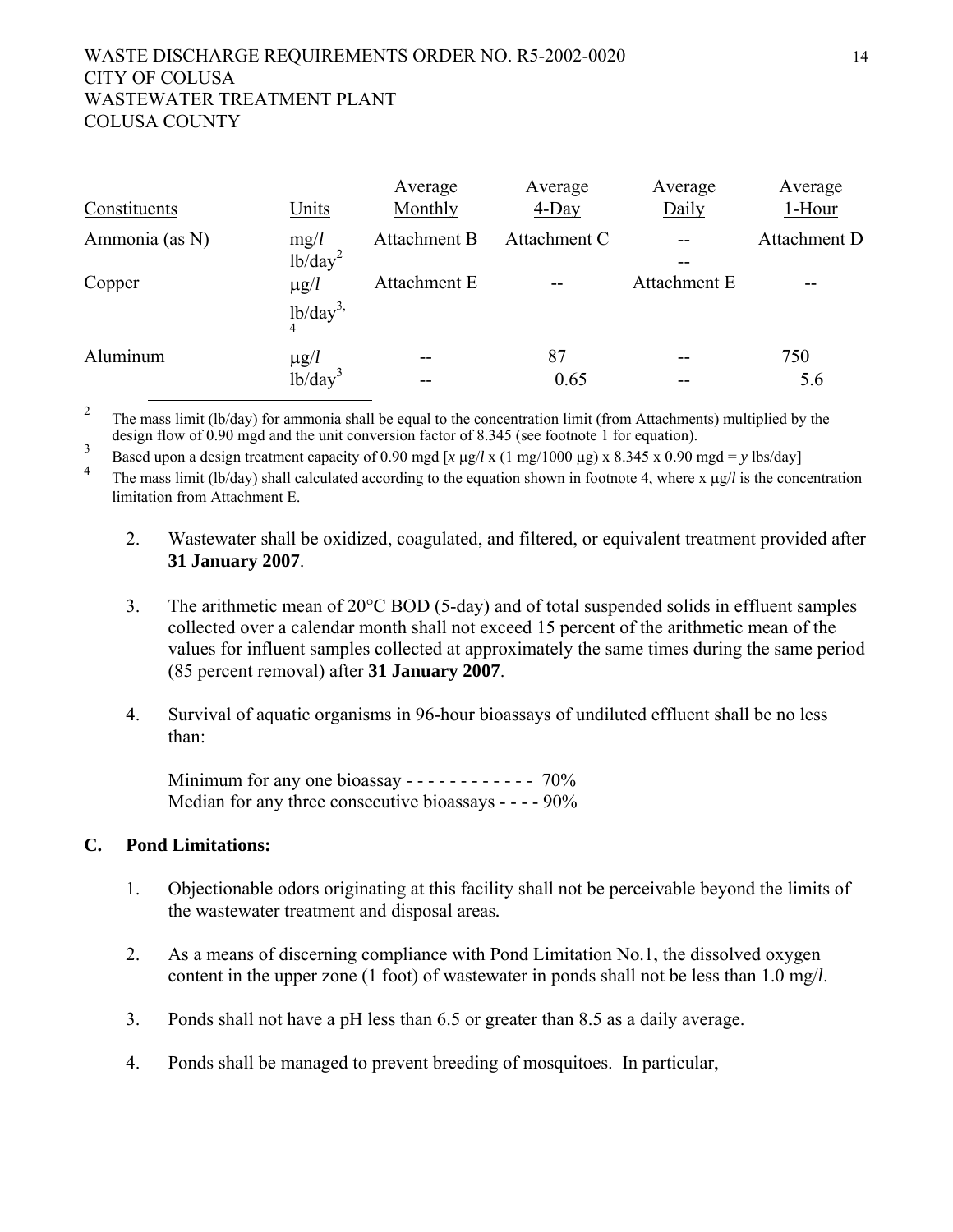- a. an erosion control program should assure that small coves and irregularities are not created around the perimeter of the water surface;
- b. weeds shall be minimized; and
- c. dead algae, vegetation, and debris shall not accumulate on the water surface.
- 5. Public contact with wastewater shall be precluded through such means as fences, signs, and other acceptable alternatives.
- 6. Freeboard shall never be less than two feet (measured vertically to the lowest point of overflow).

# **D. Sludge Disposal:**

- 1. Collected screenings, sludges, and other solids removed from liquid wastes shall be disposed of in a manner approved by the Executive Officer, and consistent with *Consolidated Regulations for Treatment, Storage, Processing, or Disposal of Solid Waste,* as set forth in California Code of Regulations, Title 27, Division 2, Subdivision 1, Section 20005, *et seq*.
- 2. Any proposed change in sludge use or disposal practice from a previously approved practice shall be reported to the Executive Officer and U.S. EPA Regional Administrator at least **90 days** in advance of the change.
- 3. Use and disposal of sewage sludge shall comply with existing Federal and State laws and regulations, including permitting requirements and technical standards included in 40 CFR 503.
- 4. If the State Water Resources Control Board and the Regional Water Quality Control Boards are given the authority to implement regulations contained in 40 CFR 503, this Order may be reopened to incorporate appropriate time schedules and technical standards. The Discharger must comply with the standards and time schedules contained in 40 CFR 503 whether or not they have been incorporated into this Order.
- 5. The Discharger is encouraged to comply with the "Manual of Good Practice for Agricultural Land Application of Biosolids" developed by the California Water Environment Association.

# **E. Receiving Water Limitations:**

Receiving Water Limitations are based upon water quality objectives contained in the Basin Plan. As such, they are a required part of this permit.

The discharge shall not cause the following in the receiving water: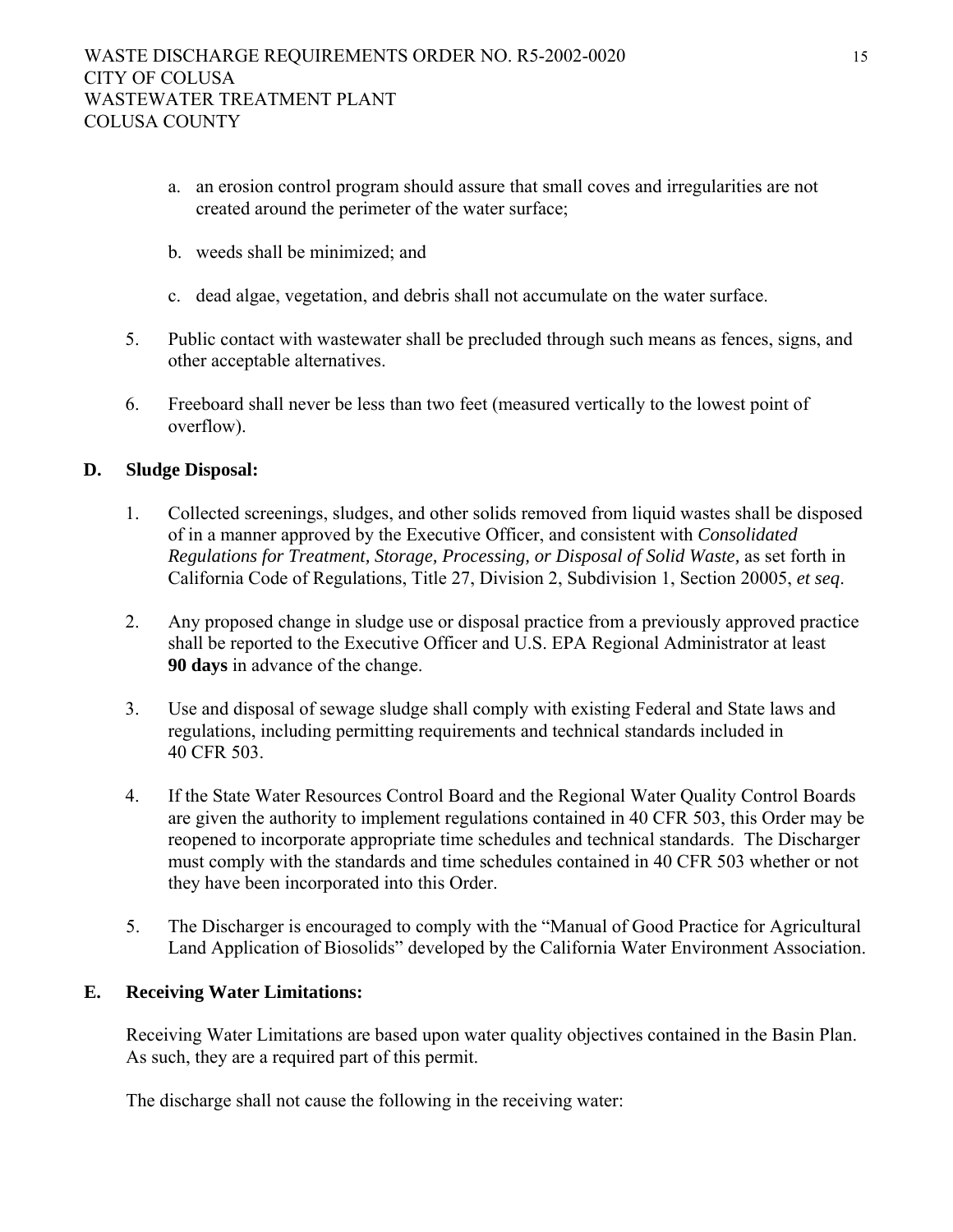- 1. The fecal coliform concentration, based on a minimum of not less than five samples for any 30-day period, to exceed a geometric mean of 200 MPN/100 m*l* or cause more than 10 percent of total samples taken during any 30-day period to exceed 400 MPN/100 m*l*.
- 2. Biostimulatory substances which promote aquatic growths in concentrations that cause nuisance or adversely affect beneficial uses.
- 3. Esthetically undesirable discoloration.
- 4. Concentrations of dissolved oxygen to fall below 7.0 mg/*l*. The monthly median of the mean daily dissolved oxygen concentration shall not be caused to fall below 85 percent of saturation in the main water mass, and the 95<sup>th</sup> percentile concentration shall not be caused to fall below 75 percent of saturation.
- 5. Floating material to be present in amounts that cause nuisance or adversely affect beneficial uses.
- 6. Oils, greases, waxes, or other materials to accumulate in concentrations that cause nuisance, result in a visible film or coating on the water surface or on objects in the water, or otherwise adversely affect beneficial uses.
- 7. The ambient pH to fall below 6.5, exceed 8.5, or change by more than 0.5 units. An one-month averaging period may be applied when calculating the pH change of 0.5 units.
- 8. Radionuclides to be present in concentrations that harm human, plant, animal or aquatic life; or that result in the accumulation of radionuclides in the food web to an extent that presents a hazard to human, plant, animal, or aquatic life.
- 9. Deposition of material that causes nuisance or adversely affects beneficial uses.
- 10. Taste- or odor-producing substances to impart undesirable tastes or odors to fish flesh or other edible products of aquatic origin or to cause nuisance or adversely affect beneficial uses.
- 11. The ambient temperature to increase more than 5°F.
- 12. Toxic pollutants to be present in the water column, sediments, or biota in concentrations that adversely affect beneficial uses; that produce detrimental response in human, plant, animal, or aquatic life; or that bioaccumulate in aquatic resources at levels which are harmful to human health.
- 13. The turbidity to increase as follows: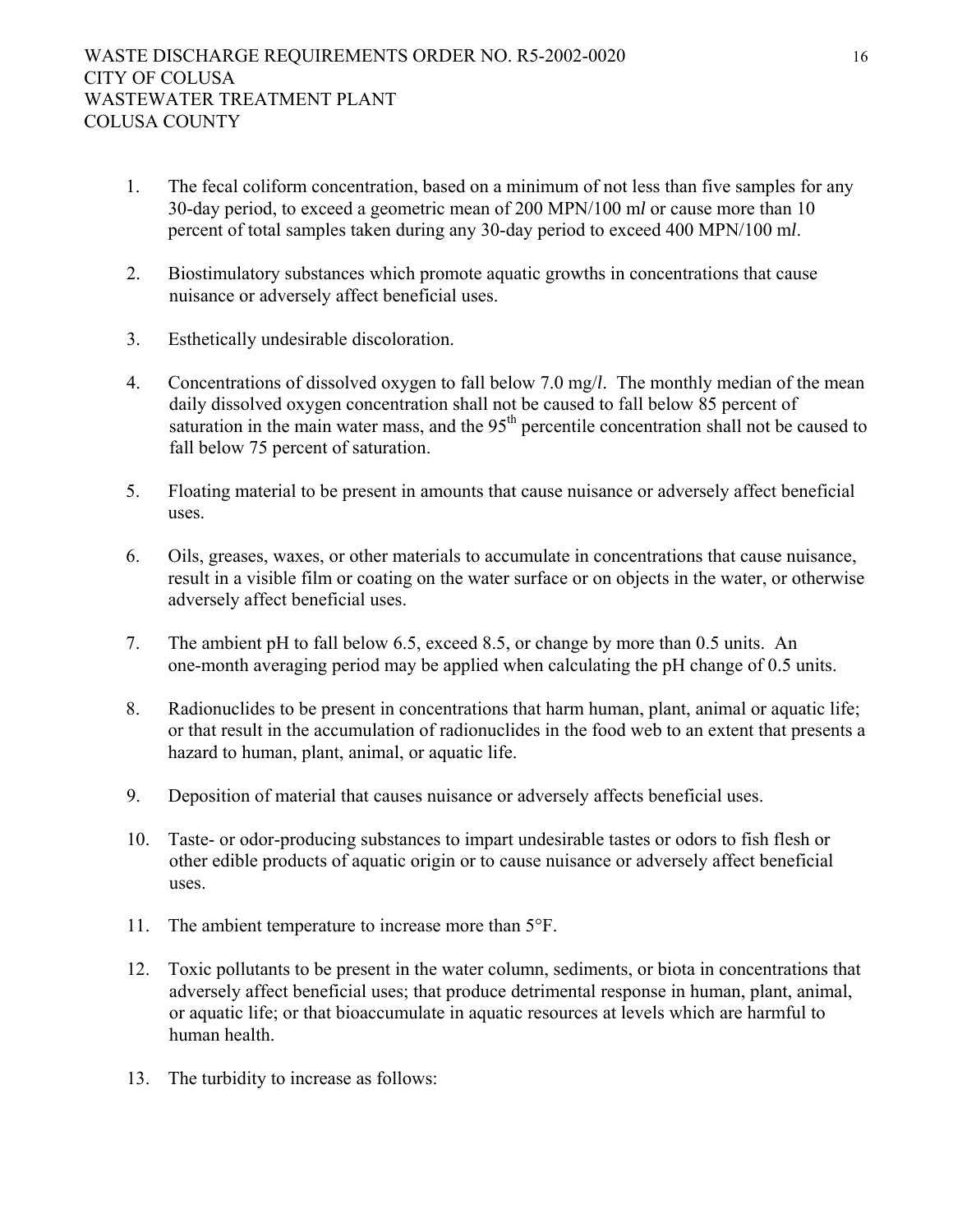- a. More than 1 Nephelometric Turbidity Units (NTUs) where natural turbidity is between 0 and 5 NTUs.
- b. More than 20 percent where natural turbidity is between 5 and 50 NTUs.
- c. More than 10 NTUs where natural turbidity is between 50 and 100 NTUs.
- d. More than 10 percent where natural turbidity is greater than 100 NTUs.
- 14. When wastewater is treated to a tertiary level, a one-month averaging period may be used when determining compliance with Receiving Water Limitation 13.a.
- 15. Aquatic communities and populations, including vertebrate, invertebrate, and plant species, to be degraded.
- 16. Upon adoption of any applicable water quality standard for receiving waters by the Board or the State Water Resources Control Board pursuant to the CWA and regulations adopted thereunder, this permit may be reopened and receiving water limitations added.

# **F. Groundwater Limitations:**

Release of waste constituents from any storage, treatment, or disposal component associated with the WWTP shall not, in combination with other sources of the waste constituents, cause the following in groundwater:

- 1. Beneficial uses to be adversely impacted or water quality objectives to be exceeded.
- 2. Any constituent concentration, when compared with background, to be incrementally increased beyond the current concentration.

# **G. Provisions:**

- 1. The treatment facilities shall be designed, constructed, operated, and maintained to prevent inundation or washout due to floods with a 100-year return frequency.
- 2. Within **eighteen months** of the adoption of this Order, the Discharger shall complete a hydrogeologic investigation within the area affected and potentially affected by the WWTP. The technical report documenting the hydrogeologic investigation shall describe the underlying geology, existing wells (active and otherwise), local well construction practices and standards, well restrictions, hydrogeology and assess all impacts of the wastewater discharge on water quality. The groundwater quality must be monitored at least twice for U.S. EPA priority pollutants, nutrients, coliform organisms, pH, TDS, and EC. The technical report must present, for each monitoring event, determinations for the direction and gradient of groundwater flow. The groundwater monitoring network shall include one or more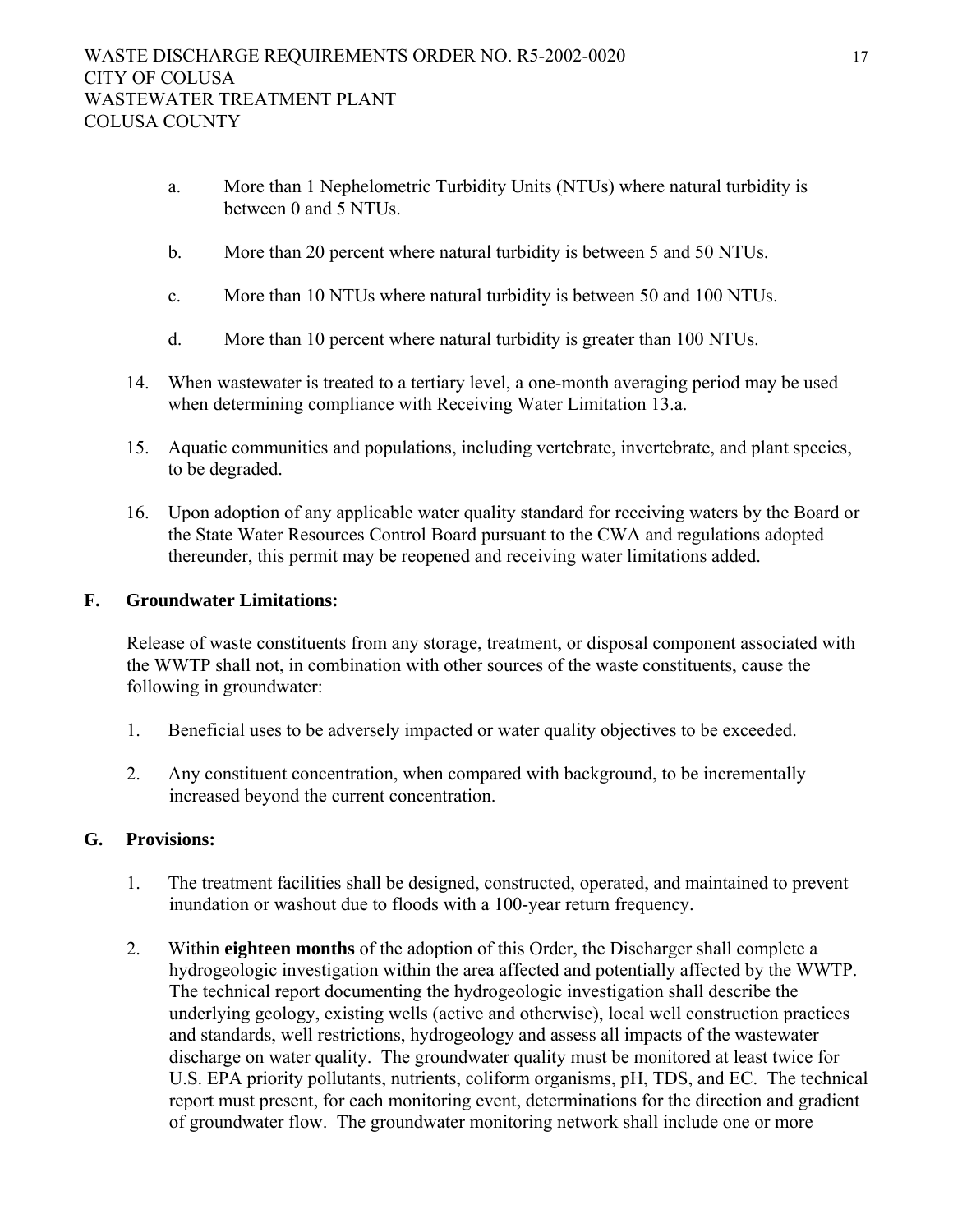background monitoring wells and a sufficient number of designated monitoring wells to evaluate performance of BPTC measures and compliance with this Order's groundwater limitations. These include monitoring wells immediately downgradient of every treatment, storage, and disposal unit that does or may release waste constituents to groundwater with the exception of wastewater reclamation areas. All wells shall comply with appropriate standards as described in *California Well Standards Bulletin 74-90* (June 1991) and *Water Well Standards: State of California Bulletin 94-81* (December 1981), and any more stringent standards adopted by the Discharger or county pursuant to CWC Section 13801. The existing well network will be evaluated, and the proposed network should include existing monitoring wells where they will serve to measure compliance or provide other relevant information (e.g., depth to groundwater). The Discharger shall install approved monitoring wells and commence groundwater monitoring in accordance with this Order's Monitoring and Reporting Program. After the first sampling event, the Discharger shall report on its sampling protocol as specified in this Order's Monitoring and Reporting Program (MRP). After one year of monitoring, the Discharger shall characterize natural background quality of monitored constituents in a technical report. If the monitoring shows that any constituent concentrations are increased above background water quality, the Discharger shall submit a technical report describing the evaluation's results and critiquing each evaluated component with respect to BPTC and minimizing the discharge's impact on groundwater quality. Where treatment system deficiencies are documented, the technical report shall provide recommendations for necessary modifications (e.g., new or revised salinity source control measures, WWTP component upgrade and retrofit) to achieve BPTC and identify the source of funding and proposed schedule for modifications for achieving full compliance prior to expiration of this Order. This Order may be reopened and additional groundwater limitations added.

- 3. The Discharger shall not allow pollutant-free wastewater to be discharged into the collection, treatment, and disposal system in amounts that significantly diminish the system's capability to comply with this Order. Pollutant-free wastewater means rainfall, groundwater, cooling waters, and condensates that are essentially free of pollutants.
- 4. There are indications that the discharge may contain constituents that have a reasonable potential to cause or contribute to an exceedance of water quality objectives. The constituents are specifically listed in a technical report requirement issued by the Executive Officer on 10 September 2001 and include NTR, CTR, and additional constituents, which could exceed Basin Plan numeric or narrative water quality objectives. The Discharger shall comply with the following time schedule in conducting a study of the potential effect(s) of these constituents in surface waters:

Task Submit Study Report **1 March 2003**  Submit Study Report for dioxins **1 March 2004** 

Compliance Date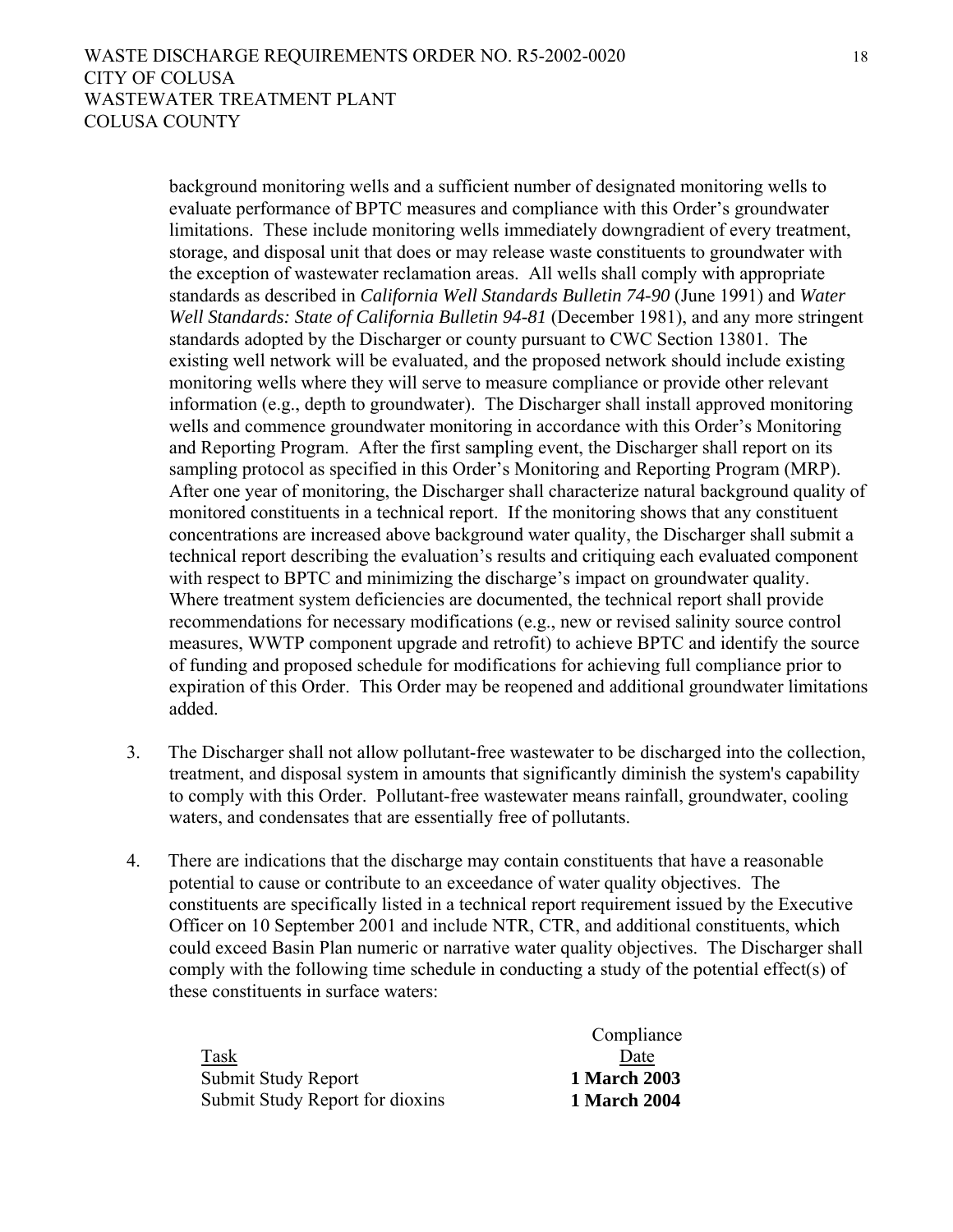This Order is intended to be consistent with the requirements of the 10 September 2001 technical report. The technical report requirements shall take precedence in resolving any conflicts. The Discharger shall submit to the Board on or before each compliance due date, the specified document or a written report detailing compliance or noncompliance with the specific date and task. If noncompliance is reported, the Discharger shall state the reasons for noncompliance and include an estimate of the date when the Discharger will be in compliance. The Discharger shall notify the Board by letter when it returns to compliance with the time schedule.

On or before each compliance date, the Discharger shall submit to the Board the specified document or a written report detailing compliance or noncompliance with the specific date and task. If noncompliance is reported, the Discharger shall state the reasons for noncompliance and include an estimate of the date when the Discharger will be in compliance. The Discharger shall notify the Board by letter when it returns to compliance with the time schedule.

If, after review of the study results, it is determined that the discharge has reasonable potential to cause or contribute to an exceedance of a water quality objective, this Order will be reopened and effluent limitations added for the subject constituents.

- 5. The Discharger shall conduct the chronic toxicity testing specified in the Monitoring and Reporting Program. If the testing indicates that the discharge causes, has the reasonable potential to cause, or contributes to an in-stream excursion above the water quality objective for toxicity, the Discharger shall initiate a Toxicity Identification Evaluation (TIE) to identify the causes of toxicity. Upon completion of the TIE, the Discharger shall submit a workplan to conduct a Toxicity Reduction Evaluation (TRE) and, after Board evaluation, conduct the TRE. This Order will be reopened and a chronic toxicity limitation included and/or a limitation for the specific toxicant identified in the TRE included. Additionally, if a chronic toxicity water quality objective is adopted by the State Water Resources Control Board, this Order may be reopened and a limitation based on that objective included.
- 6. The Discharger shall comply with the following time schedule to assure compliance with the tertiary treatment requirements and associated Effluent Limitations of this Order:

| <b>Task</b>                   | Compliance Date | <b>Report Due Date</b> |
|-------------------------------|-----------------|------------------------|
| Submit Annual Status Report   |                 | 1 February, annually   |
| Submit Workplan/Time Schedule |                 | 1 December 2002        |
| Full Compliance               | 1 February 2007 |                        |

The Discharger shall submit to the Board on or before each compliance and report due date, the specified document or, if appropriate, a written report detailing compliance or noncompliance with the specific schedule date and task. If noncompliance is being reported, the reasons for such noncompliance shall be stated; the report shall also include an estimate of the date when the Discharger will be in compliance. The Discharger shall notify the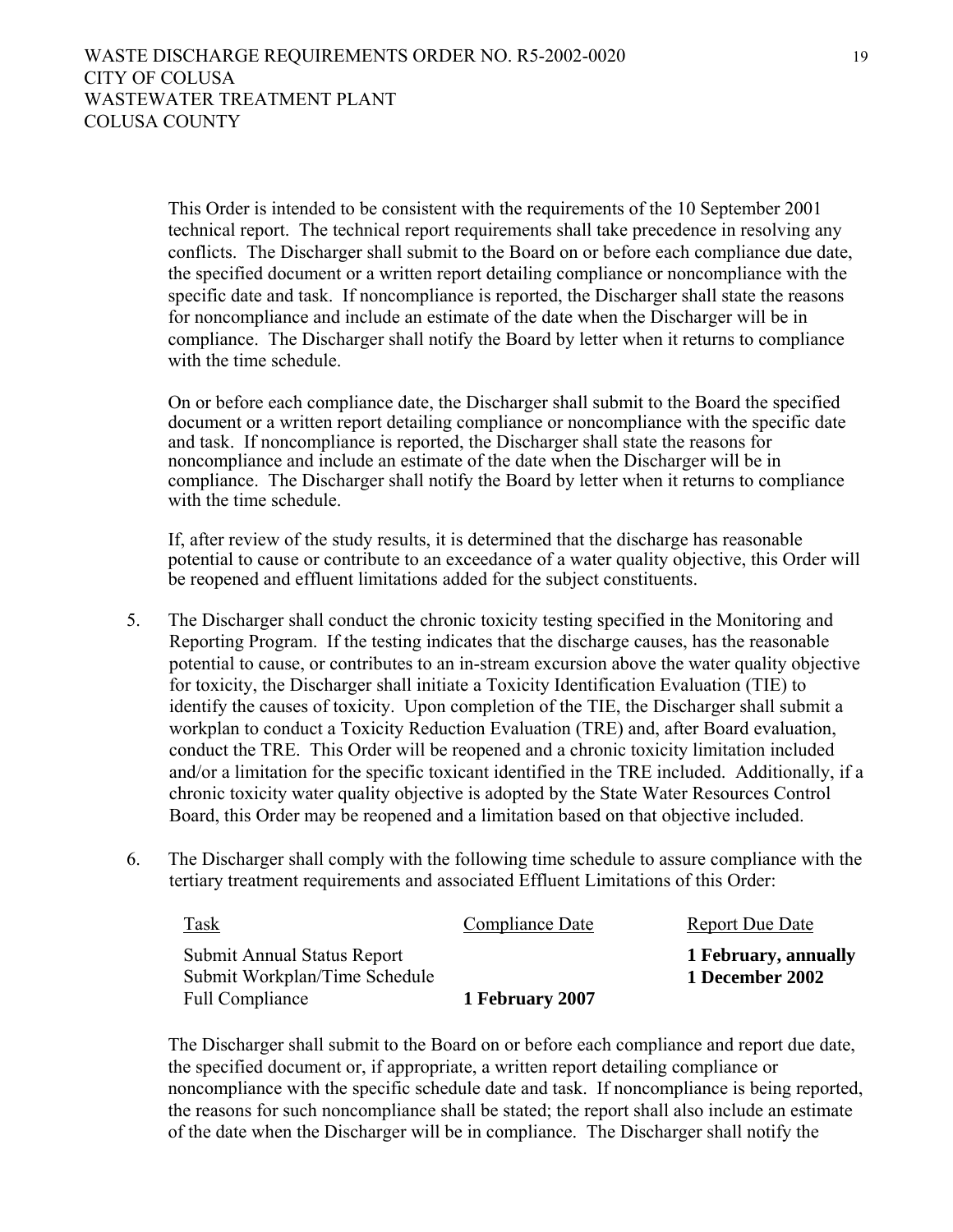Board by letter when it returns to compliance with the time schedule.

- 7. The Discharger shall use the best practicable treatment or control technique currently available to limit mineralization to no more than a reasonable increment.
- 8. The Discharger shall report to the Board any toxic chemical release data it reports to the State Emergency Response Commission within 15 days of reporting the data to the Commission pursuant to Section 313 of the "Emergency Planning and Community Right to Know Act of 1986".
- 9. The Discharger shall comply with all the items of the "Standard Provisions and Reporting Requirements for Waste Discharge Requirements (NPDES)", dated 1 March 1991, which are part of this Order. This attachment and its individual paragraphs are referred to as "Standard Provisions".
- 10. The Discharger shall comply with Monitoring and Reporting Program No. R5-2002-0020, which is part of this Order, and any revisions thereto as ordered by the Executive Officer.

When requested by U.S. EPA, the Discharger shall complete and submit Discharge Monitoring Reports. The submittal date shall be no later than the submittal date specified in the Monitoring and Reporting Program for discharger self-monitoring reports.

- 11. Minimum detection levels for monitoring required by this Order shall, unless impracticable, be adequate to demonstrate compliance with permit limitations.
- 12. This Order expires on **1 March 2007** and the Discharger must file a Report of Waste Discharge in accordance with California Code of Regulations, Title 23, not later than **180 days in advance** of such date in application for renewal of waste discharge requirements if it wishes to continue the discharge.
- 13. The Discharger shall implement the necessary legal authorities, programs, and controls to ensure that the following incompatible wastes are not introduced to the treatment system, where incompatible wastes are:
	- a. wastes that create a fire or explosion hazard in the treatment works;
	- b. wastes which will cause corrosive structural damage to treatment works, but in no case wastes with a pH lower than 5.0, unless the works is specially designed to accommodate such wastes;
	- c. solid or viscous wastes in amounts which cause obstruction to flow in sewers, or which cause other interference with proper operation or treatment works;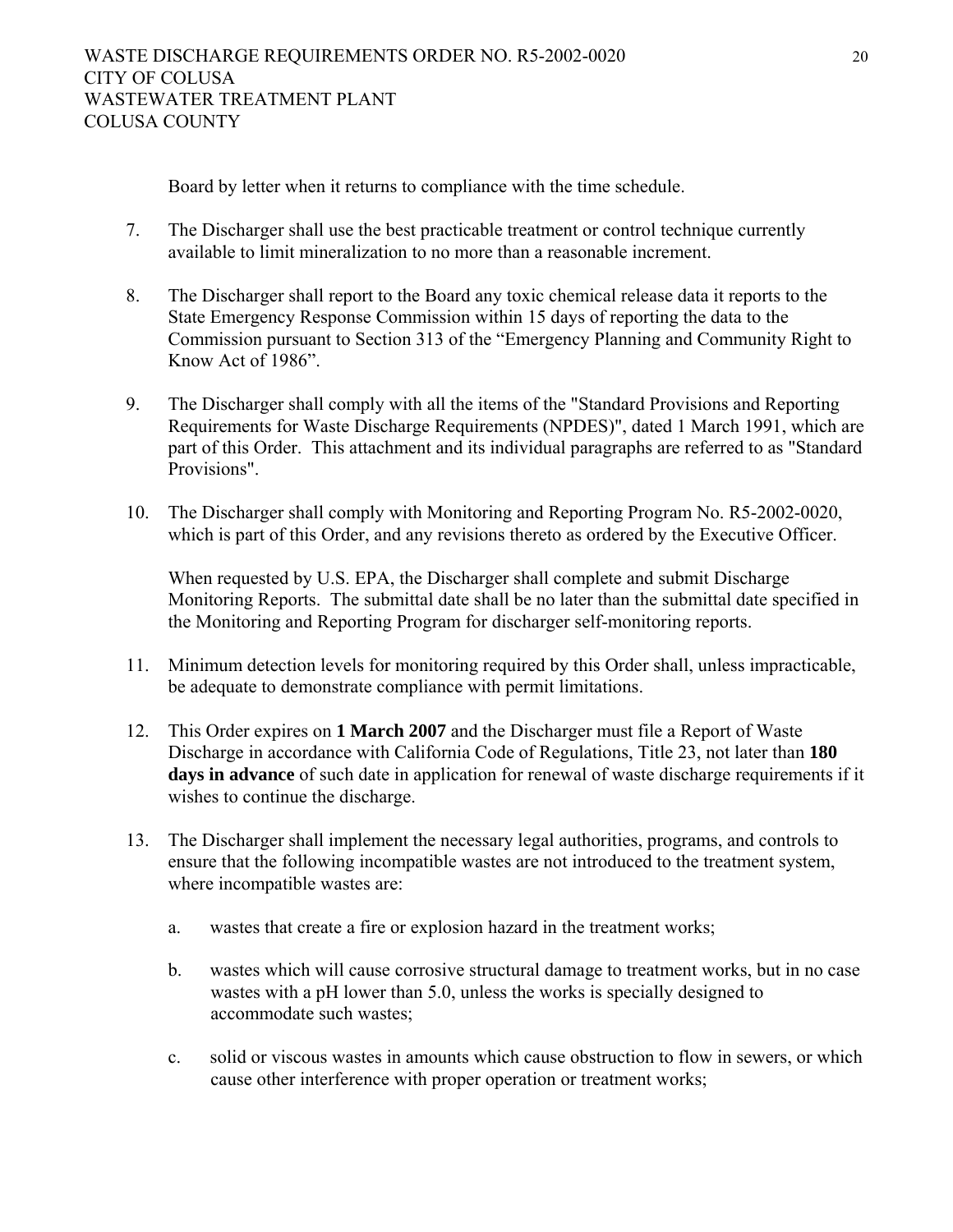- d. any waste, including oxygen demanding pollutants (BOD, *etc.*), released in such volume or strength as to cause inhibition or disruption in the treatment works, and subsequent treatment process upset and loss of treatment efficiency;
- e. heat in amounts that inhibit or disrupt biological activity in the treatment works, or that raise influent temperatures above 40ºC (104ºF), unless the Regional Board approves alternate temperature limits;
- f. petroleum oil, nonbiodegradable cutting oil, or products of mineral oil origin in amounts that will cause interference or pass through;
- g. pollutants which result in the presence of toxic gases, vapors, or fumes within the treatment works in a quantity that may cause acute worker health and safety problems; and
- h. any trucked or hauled pollutants, except at points predesignated by the Discharger.
- 14. The Discharger shall implement the legal authorities, programs, and controls necessary to ensure that indirect discharges do not introduce pollutants into the sewerage system that, either alone or in conjunction with a discharge or discharges from other sources:
	- a. flow through the system to the receiving water in quantities or concentrations that cause a violation of this Order, or
	- b. inhibit or disrupt treatment processes, treatment system operations, or sludge processes, or cause a violation of this Order, or
	- c. prevent sludge use or disposal in accordance with this Order.
- 15. Prior to making any change in the discharge point, place of use, or purpose of use of the wastewater, the Discharger shall obtain approval of, or clearance from, the State Water Resources Control Board (Division of Water Rights).
- 16. In the event of any change in control or ownership of land or waste discharge facilities presently owned or controlled by the Discharger, the Discharger shall notify the succeeding owner or operator of the existence of this Order by letter, a copy of which shall be immediately forwarded to this office.

To assume operation under this Order, the succeeding owner or operator must apply in writing to the Executive Officer requesting transfer of the Order. The request must contain the requesting entity's full legal name, the State of incorporation if a corporation, address and telephone number of the persons responsible for contact with the Board and a statement. The statement shall comply with the signatory paragraph of Standard Provision D.6 and state that the new owner or operator assumes full responsibility for compliance with this Order.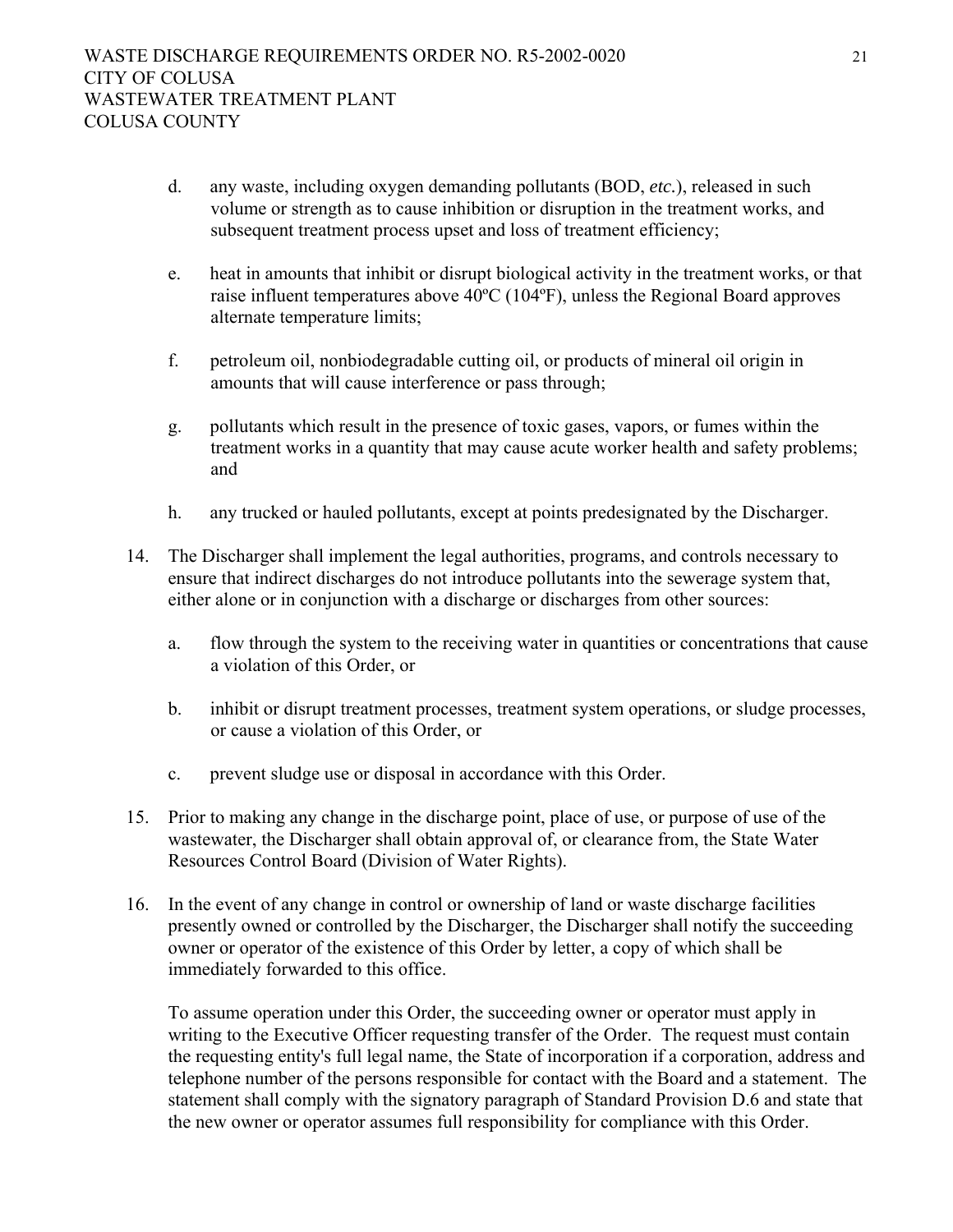## WASTE DISCHARGE REQUIREMENTS ORDER NO. R5-2002-0020 22 CITY OF COLUSA WASTEWATER TREATMENT PLANT COLUSA COUNTY

Failure to submit the request shall be considered a discharge without requirements, a violation of the California Water Code. Transfer shall be approved or disapproved in writing by the Executive Officer.

I, GARY M. CARLTON, Executive Officer, do hereby certify the foregoing is a full, true, and correct copy of an Order adopted by the California Regional Water Quality Control Board, Central Valley Region, on 1 March 2002.

 $\mathcal{L}_\text{max}$  and  $\mathcal{L}_\text{max}$  and  $\mathcal{L}_\text{max}$  and  $\mathcal{L}_\text{max}$  and  $\mathcal{L}_\text{max}$  and  $\mathcal{L}_\text{max}$ 

GARY M. CARLTON, Executive Officer

*Amended* 

*MRH/mrh*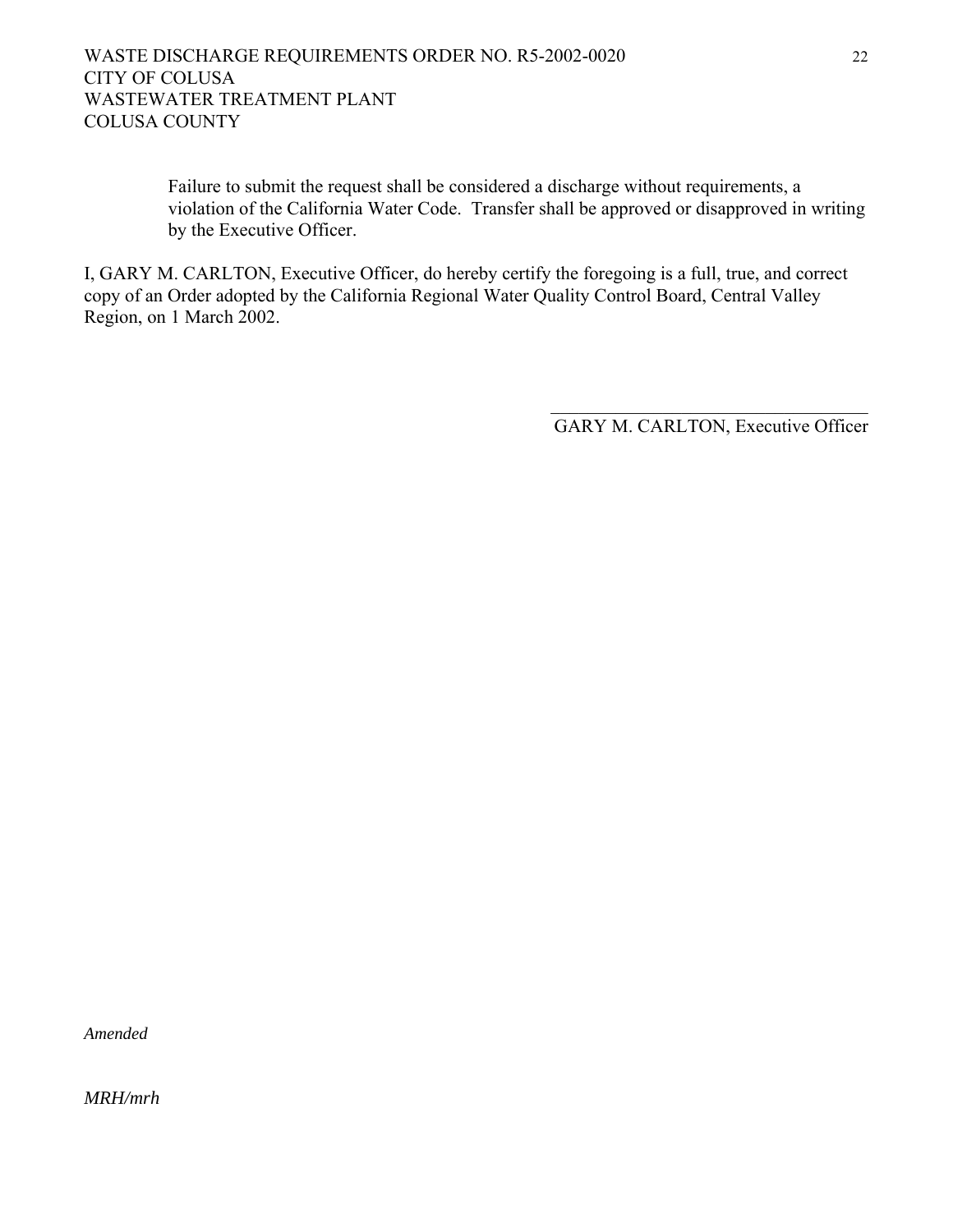# CALIFORNIA REGIONAL WATER QUALITY CONTROL BOARD CENTRAL VALLEY REGION

## MONITORING AND REPORTING PROGRAM NO. R5-2002-0020

### NPDES NO. CA0078999

#### FOR

# CITY OF COLUSA WASTEWATER TREATMENT PLANT COLUSA COUNTY

This Monitoring and Reporting Program is issued pursuant to Water Code Division 7, Ch. 5.5. The Discharger shall not implement any changes to this Program unless and until the Regional Board or Executive Officer issues a revised Monitoring and Reporting Program. Specific sample station locations shall be established under direction of the Board's staff, and a description of the stations shall be attached to this Order.

#### INFLUENT MONITORING

Samples shall be collected at approximately the same time as effluent samples and should be representative of the influent for the period sampled. Influent monitoring shall include at least the following:

| Constituents                    | Units            | Type of Sample      | $S$ allipting<br>Frequency |
|---------------------------------|------------------|---------------------|----------------------------|
| $20^{\circ}$ C BOD <sub>5</sub> | $mg/l$ , lbs/day | 24-hr. Composite    | <b>Twice Monthly</b>       |
| <b>Total Suspended Solids</b>   | $mg/l$ , lbs/day | $24$ -hr. Composite | <b>Twice Monthly</b>       |
| Flow                            | mgd              | Meter               | Continuous                 |

 $S = \dots = 1$ 

1 The BOD and TSS samples shall be flow proportional composite samples.

#### EFFLUENT MONITORING

Effluent samples shall be collected downstream from the last connection through which wastes can be admitted into the outfall, following the last unit process. Effluent samples should be representative of the volume and quality of the discharge. Samples collected from the outlet structure of ponds will be considered adequately composited. Time of collection of samples shall be recorded. Effluent monitoring shall include at least the following:

|              |              |                | Sampling   |
|--------------|--------------|----------------|------------|
| Constituents | <b>Jnits</b> | Type of Sample | Frequency  |
| Flow         | mgd          | Meter          | Continuous |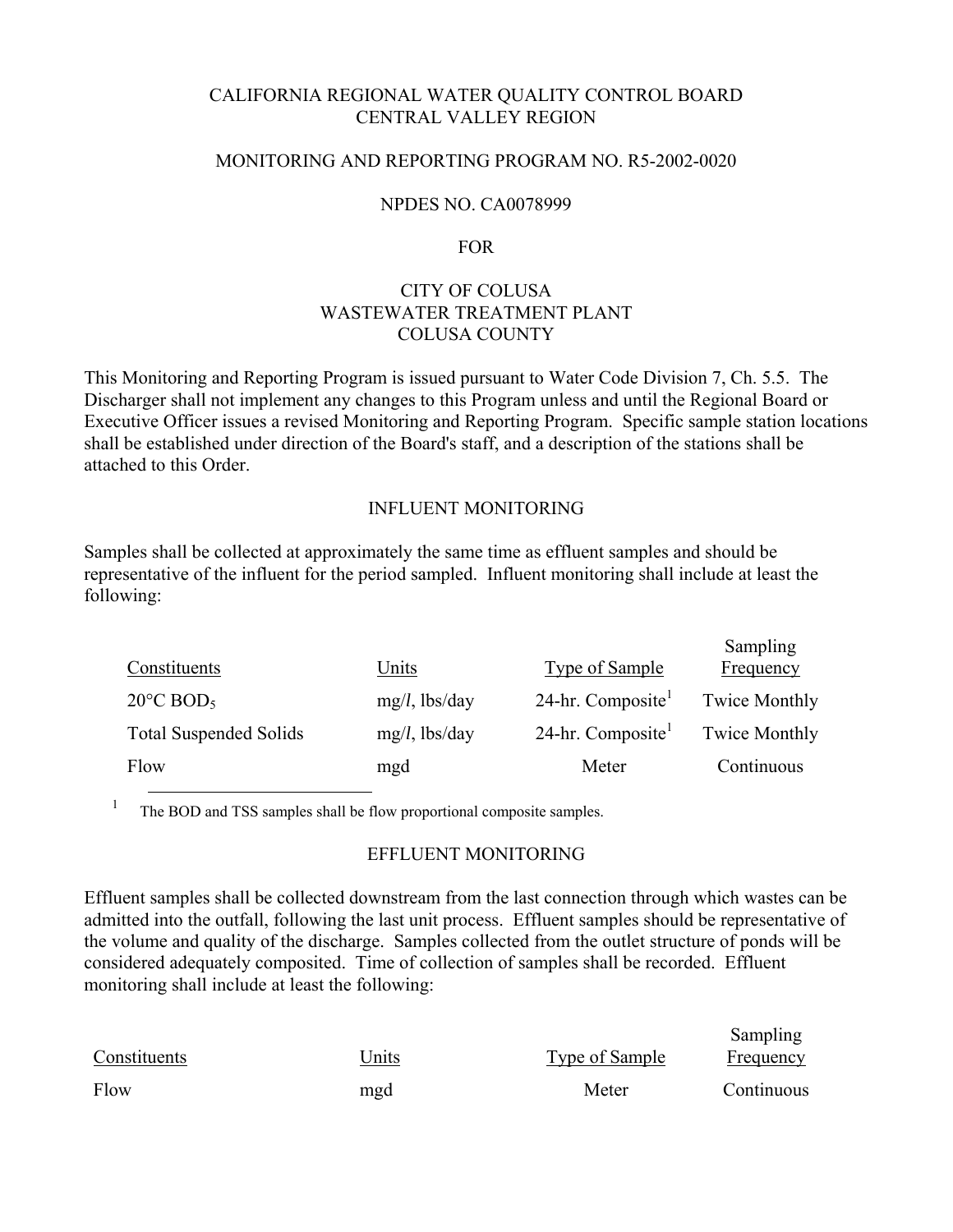#### MONITORING AND REPORTING PROGRAM NO. R5-2002-0020 2 CITY OF COLUSA WASTEWATER TREATMENT PLANT COLUSA COUNTY

| Units                   | <b>Type of Sample</b>         | Sampling<br><b>Frequency</b>         |
|-------------------------|-------------------------------|--------------------------------------|
| $mg/l$ , lbs/day        | Meter                         | Continuous <sup>1</sup>              |
| <b>NTU</b>              | Grab                          | Continuous <sup><math>2</math></sup> |
| MPN/100 ml              | Grab                          | 3 Times Weekly <sup>4</sup>          |
| Number                  | Grab                          | <b>Twice Weekly</b>                  |
| $mg/l$ , lbs/day (as N) | Grab                          | Weekly                               |
| $mg/l$ , lbs/day        | 24-hr. Composite              | Weekly                               |
| $mg/l$ , lbs/day        | 24-hr. Composite <sup>9</sup> | Weekly                               |
| mlll                    | Grab                          | Weekly                               |
| $\mu$ mhos/cm           | Grab                          | Weekly                               |
| $\mathrm{P}$            | Grab                          | Weekly                               |
| $mg/l$ (as $CaCO3$ )    | $G$ rab <sup>11</sup>         | Monthly                              |
| $\mu$ g/l, lbs/day      | $G$ rab <sup>11</sup>         | Quarterly                            |
| $\mu$ g/l, lbs/day      | $\text{Grab}^{11}$            | Quarterly                            |
| mg/l                    | Grab                          | Quarterly                            |
| % Survival              | Grab                          | <b>Twice Annually</b>                |
|                         |                               |                                      |

<sup>1</sup> The continuous chlorine residual monitoring system, or functional equivalent, shall be operational no later than

1 January 2007. Until that time, grab samples shall be collected and analyzed daily. 2 A continuous turbidity monitoring system, or functional equivalent, shall be operational no later than 1 January 2007. Until that time, grab samples shall be collected and analyzed weekly.

3 Total coliform organisms samples may be collected at any point following disinfection, provided that samples are dechlorinated at the time of collection. The Discharger shall report the sampling location(s) in the monthly self-

monitoring reports.<br><sup>4</sup> Total coliform organisms shall be monitored twice weekly until completion of the tertiary treatment plant. After the tertiary treatment plant is complete, the monitoring frequency for total coliform organisms shall be increased to three times per week.<br>
Report as total ammonia.<br>
Concurrent with biotoxicity monitoring.<br>
7

- 
- 
- 7 In reporting lbs/day, the Discharger shall report both the lbs/day discharged and the calculated lbs/day limitation.
- 8  $\frac{8}{9}$  Temperature and pH shall be recorded at the time of ammonia sample collection.
- <sup>9</sup> The BOD and TSS samples shall be flow proportional composite samples.<br> $\frac{10}{2}$  Compared all be excluded with a speaked begins a minimum land of magnetic
- 
- <sup>10</sup> Copper shall be analyzed using a method having a minimum level of no more than 0.5  $\mu g/l$ .<br><sup>11</sup> Samples shall be grab samples except for the months when priority pollutants are being sampled; in those months, samples shall be flow proportional 24-hour composite samples.
- 12 Aluminum samples may be analyzed using the acid-soluble method described in U.S. EPA's *Ambient Water Quality Criteria for Aluminum – 1988* [EPA 440/5-86-008], with the modification that an inductively coupled plasma (ICP)/mass spectrometry analysis be substituted for the ICP/atomic emission spectrometric analysis.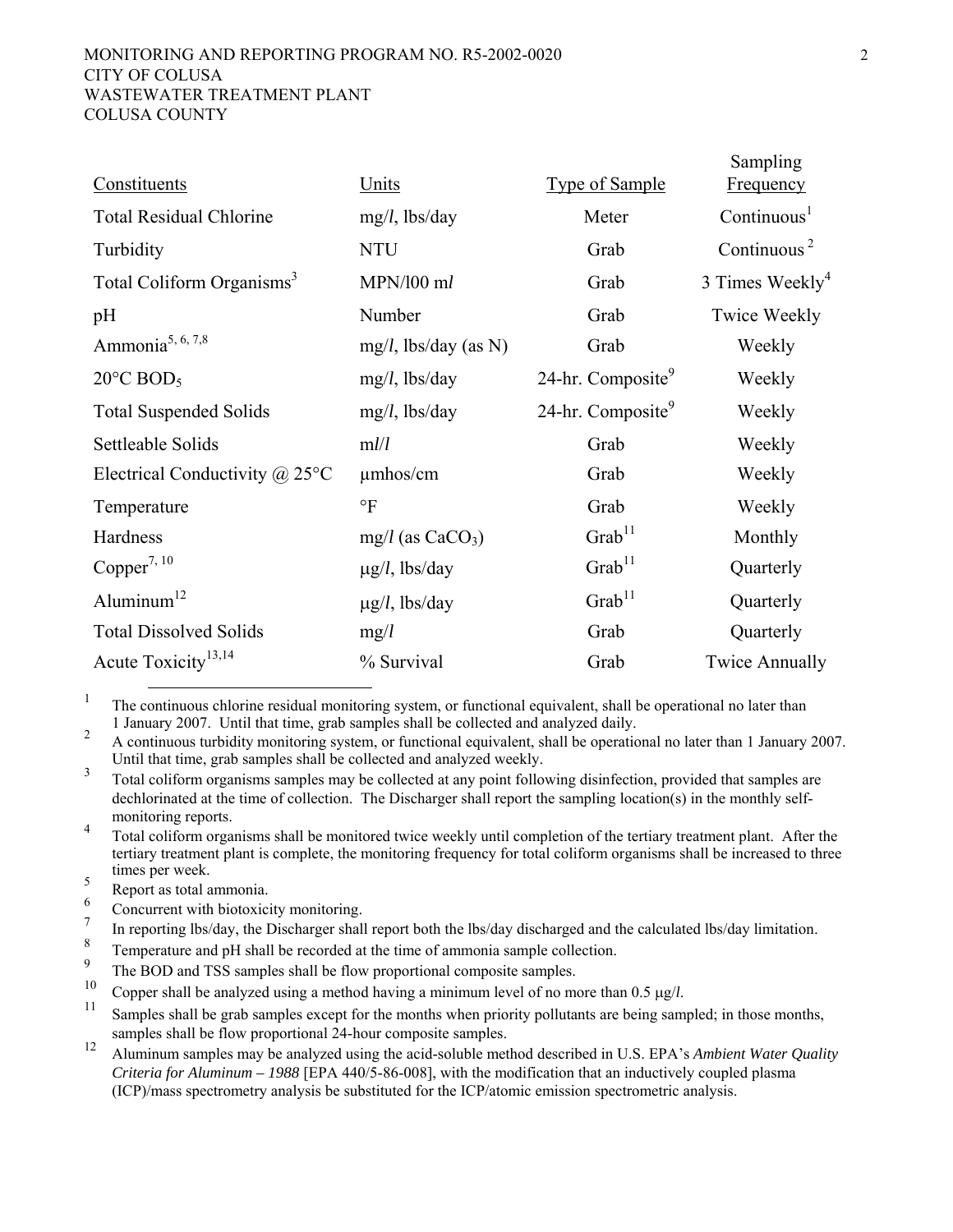#### MONITORING AND REPORTING PROGRAM NO. R5-2002-0020 3 CITY OF COLUSA WASTEWATER TREATMENT PLANT COLUSA COUNTY

|                                      |               |                              | Sampling               |
|--------------------------------------|---------------|------------------------------|------------------------|
| Constituents                         | <u> Jnits</u> | Type of Sample               | <u>Frequency</u>       |
| Priority Pollutants <sup>15,16</sup> | mg/l          | As Appropriate <sup>17</sup> | Annually <sup>18</sup> |

<sup>13</sup> The acute bioassay samples shall be analyzed using EPA/600/4-90/027F, Fourth Edition, or later amendment with Board staff approval. Temperature and pH shall be recorded at the time of bioassay sample collection. Test species shall be fathead minnows (*Pimephales promelas*), with no pH adjustment unless approved by the Executive Officer.<br><sup>14</sup> Concurrent with ammonia monitoring.<br><sup>15</sup> All peaks are to be amented along with any ambustion provided by the la

All peaks are to be reported, along with any explanation provided by the laboratory.

16 Priority Pollutants are U.S. EPA priority toxic pollutants and consist of the constituents listed in the most recent National Toxics Rule and California Toxics Rule.

<sup>17</sup> Volatile samples shall be grab samples; the remainder shall be flow proportional 24-hour composite samples.

<sup>18</sup> Hardness, pH, and temperature data shall be collected at the same time and on the same date as the Priority Pollutant samples.

If the discharge is intermittent rather than continuous, then on the first day of each such intermittent discharge, the Discharger shall monitor and record data for all of the constituents listed above, after which the frequencies of analysis given in the schedule shall apply for the duration of each such intermittent discharge. In no event shall the Discharger be required to monitor and record data more often than twice the frequencies listed in the schedule.

# **RECEIVING WATER MONITORING**

Receiving water monitoring is required only during periods of discharge. All receiving water samples shall be grab samples. Receiving water monitoring shall include at least the following:

| <b>Station</b> | Description                                                                                                                                                                                                                                   |
|----------------|-----------------------------------------------------------------------------------------------------------------------------------------------------------------------------------------------------------------------------------------------|
| $R-1$          | Unnamed stormwater tributary to the unnamed tributary to Powell<br>Slough, as far as possible upstream from the point of discharge while<br>still being below the first upstream agricultural discharge, but no more<br>than 50 feet upstream |
| $R-2$          | Unnamed tributary to Powell Slough, as far as possible downstream<br>from the point of discharge while still being above the first<br>downstream agricultural discharge, but no more than 200 feet<br>downstream                              |
| $R-3$          | Powell Slough, 250 feet upstream from the confluence of the unnamed<br>tributary to Powell Slough with Powell Slough                                                                                                                          |
| $R-4$          | Powell Slough, 400 feet downstream from the confluence of the<br>unnamed tributary to Powell Slough with Powell Slough                                                                                                                        |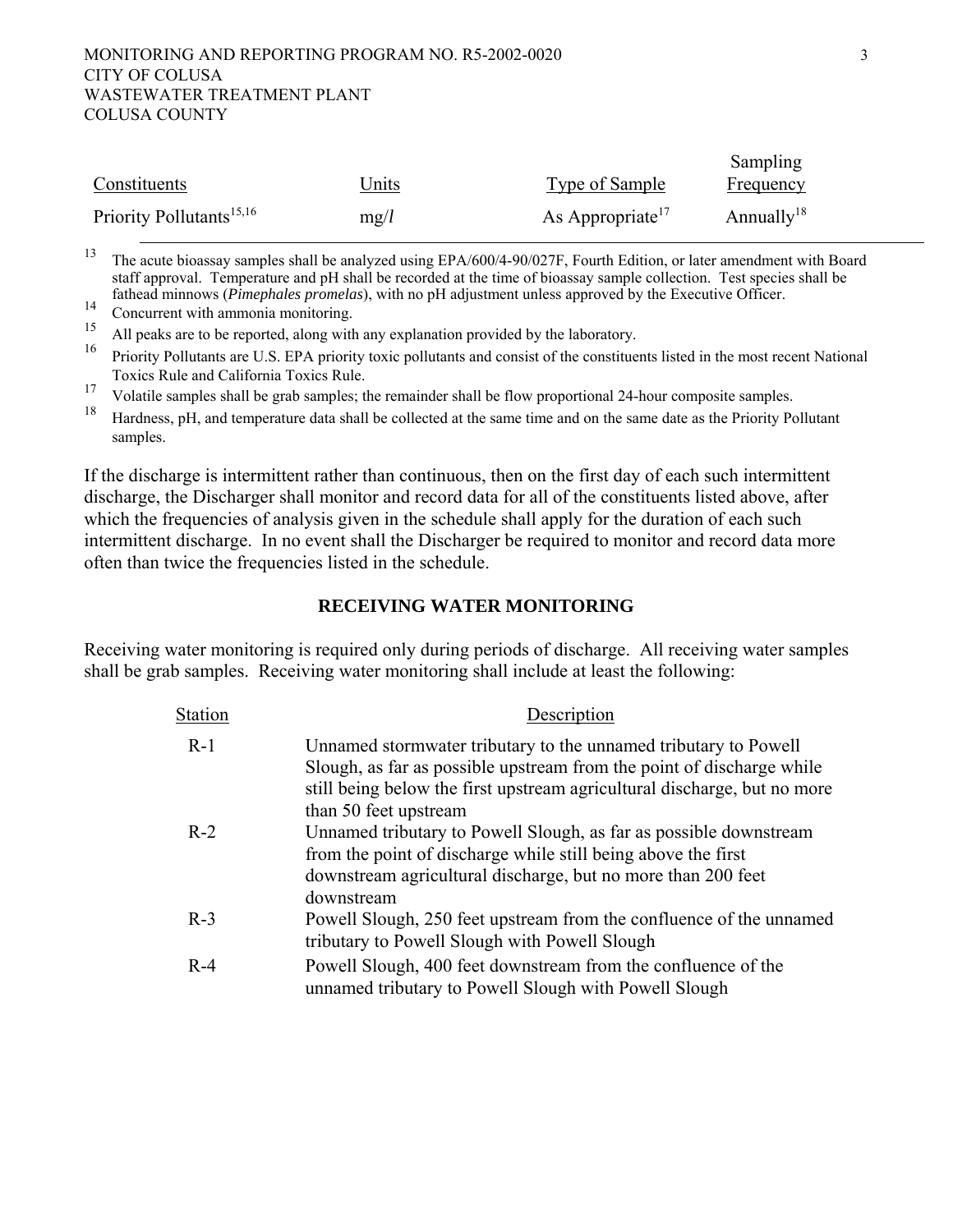| Constituents                            | Units                        | <b>Station</b>     | Sampling<br><b>Frequency</b> |
|-----------------------------------------|------------------------------|--------------------|------------------------------|
| Dissolved Oxygen                        | $mg/l^1$                     | R-l, R-2, R-3, R-4 | Weekly                       |
|                                         | $\%$ saturation <sup>2</sup> |                    |                              |
| pH                                      | Number                       | R-l, R-2, R-3, R-4 | Weekly                       |
| Turbidity                               | <b>NTU</b>                   | R-l, R-2, R-3, R-4 | Weekly                       |
| Temperature                             | $\mathrm{P}F(C)$             | R-l, R-2, R-3, R-4 | Weekly                       |
| Electrical Conductivity $@25^{\circ}$ C | $\mu$ mhos/cm                | R-l, R-2, R-3, R-4 | Weekly                       |
| Fecal Coliform Organisms                | $MPN/100$ ml                 | R-l, R-2, R-3, R-4 | Quarterly                    |
| Radionuclides                           | $pCi/l^3$                    | R-l, R-2, R-3, R-4 | Annually                     |
|                                         |                              |                    |                              |

 $1 \quad$ <sup>1</sup> Temperature shall be determined at the time of sample collection for use in determining saturation concentration. Any additional factors or parameters used in determining saturation concentration shall also be reported.

Report both percent saturation and saturation concentration.

3 pCi/*l* = picocuries per liter

In conducting the receiving water sampling, a log shall be kept of the receiving water conditions throughout the reach bounded by Stations R-l, R-2, R-3, and R-4. Attention shall be given to the presence or absence of:

- 
- 
- 
- d. Aquatic life
- a. Floating or suspended matter e. Visible films, sheens, or coatings
- b. Discoloration f. Fungi, slimes, or objectionable growths
- c. Bottom deposits g. Potential nuisance conditions

Notes on receiving water conditions shall be summarized in the monitoring report.

## **THREE SPECIES CHRONIC TOXICITY MONITORING**

Chronic toxicity monitoring shall be conducted to determine whether the effluent is contributing toxicity to the receiving water. The testing shall be conducted as specified in EPA 600/4-91/002. Chronic toxicity samples shall be collected from the effluent of the wastewater treatment plant, after the last unit process, prior to its entering the receiving stream. Twenty-four hour composite samples shall be representative of the volume and quality of the discharge. Time of collection of samples shall be recorded. Control waters shall be obtained immediately upstream of the discharge from an area unaffected by the discharge in the receiving waters. The sensitivity of the test organisms to a reference toxicant shall be determined concurrently with each bioassay and reported with the test results. Monthly laboratory reference toxicant tests may be substituted. Both the reference toxicant and effluent test must meet all test acceptability criteria as specified in the chronic manual. If the test acceptability criteria are not achieved, then the Discharger must re-sample and re-test within 14 days. Chronic toxicity monitoring shall include the following: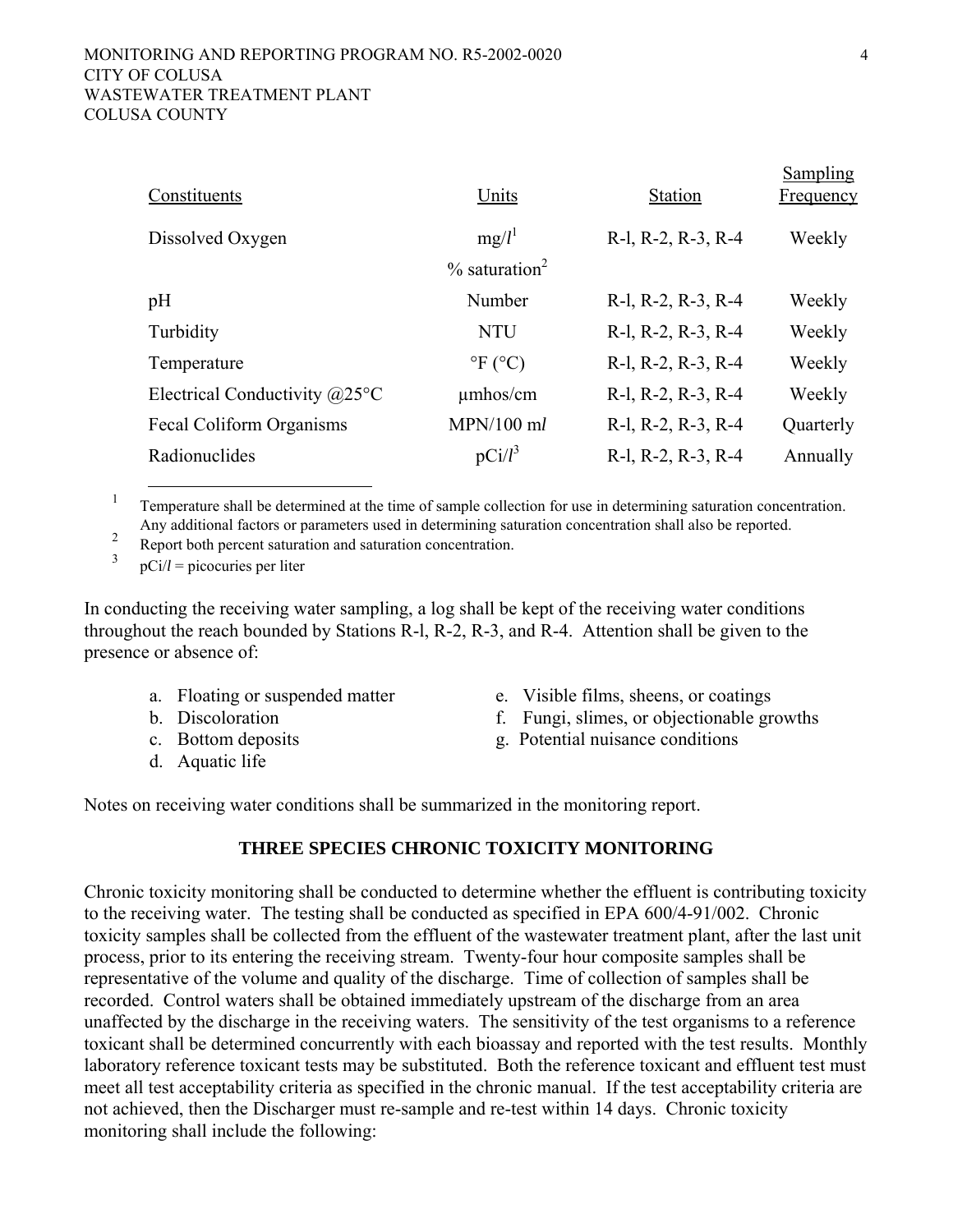Species: *Pimephales promelas* (larval stage)*, Ceriodaphnia dubia,* and *Selenastrum capricornutum*

Frequency: Once per quarter, two quarters per year

Dilution Series: None—tests shall be conducted using 100% effluent.

#### **SLUDGE MONITORING**

A composite sample of sludge shall be collected when sludge is removed from the ponds for disposal in accordance with U.S. EPA's POTW Sludge Sampling and Analysis Guidance Document, August 1989, and tested for the metals listed in Title 22.

Sampling records shall be retained for a minimum of five years. A log shall be kept of sludge quantities generated and of handling and disposal activities. The frequency of entries is discretionary; however, the log should be complete enough to serve as a basis for part of the annual report.

Upon removal of sludge, the Discharger shall submit characterization of sludge quality, including sludge percent solids and quantitative results of chemical analysis for the priority pollutants listed in 40 CFR 122 Appendix D, Tables II and III (excluding total phenols). All sludge samples shall be a composite of a minimum of twelve (12) discrete samples taken at equal time intervals over 24 hours. Suggested methods for analysis of sludge are provided in U.S. EPA publications titled "Test Methods for Evaluating Solid Waste: Physical/Chemical Methods" and "Test Methods for Organic Chemical Analysis of Municipal and Industrial Wastewater". Recommended analytical holding times for sludge samples should reflect those specified in 40 CFR 136.6.3(e). Other guidance is available in U.S. EPA's POTW Sludge Sampling and Analysis Guidance Document, August 1989.

# **WATER SUPPLY MONITORING**

A sampling station shall be established where a representative sample of the municipal water supply can be obtained. Water supply monitoring shall include at least the following:

| Constituents                          | Units         | Sampling<br>Frequency |
|---------------------------------------|---------------|-----------------------|
| Electrical Conductivity $\omega$ 25°C | $\mu$ mhos/cm | Annually              |
| <b>Total Dissolved Solids</b>         | mg/l          | Annually              |

If the water supply is from more than one source, the monitoring report shall report the electrical conductivity and total dissolved solids results as a weighted average and include copies of supporting calculations.

#### **GROUNDWATER MONITORING**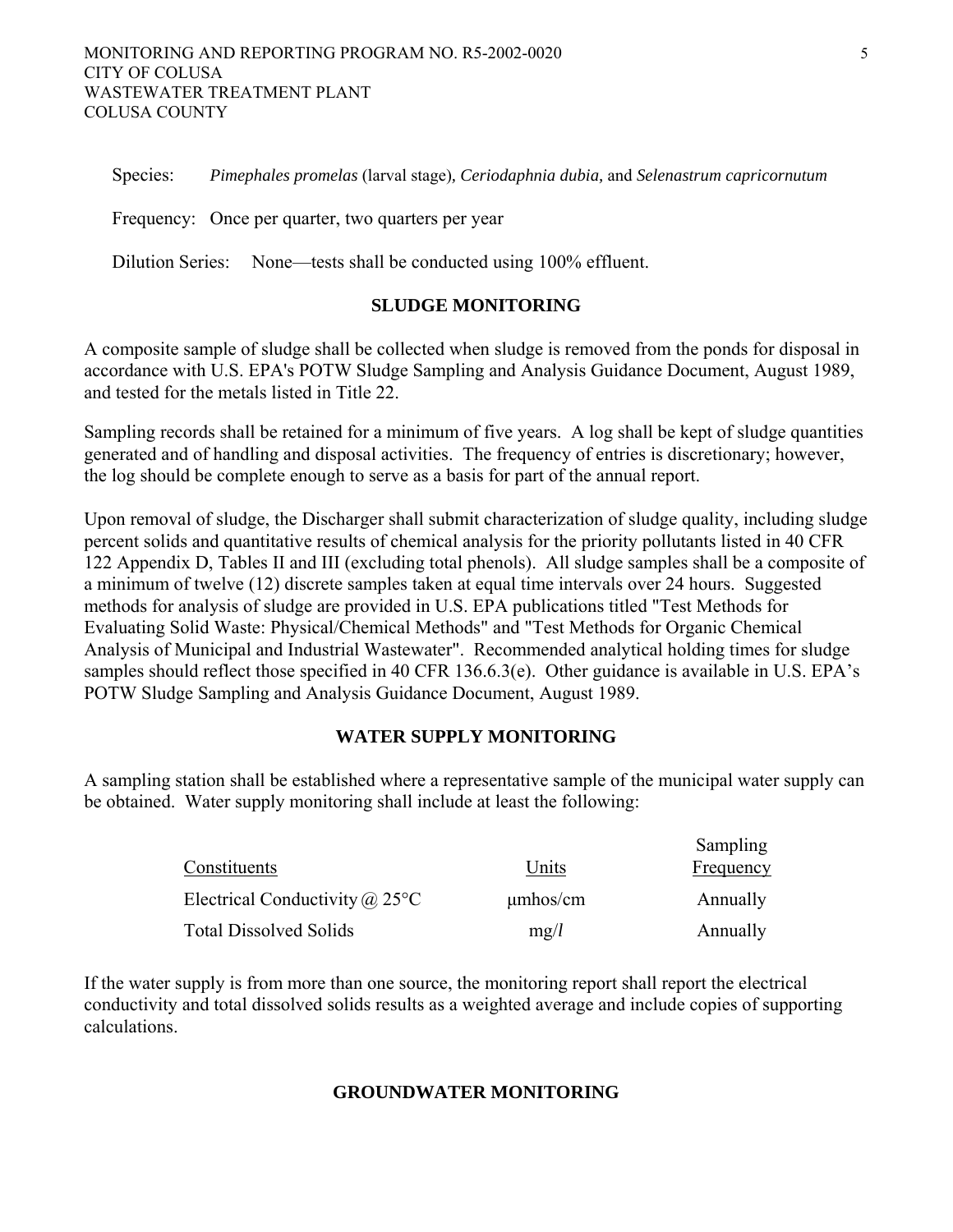Groundwater grab samples shall be collected from all groundwater monitoring wells. Prior to sampling, the wells should be pumped until the temperature, specific conductivity, and pH have stabilized to ensure representative samples. Groundwater monitoring shall include at least the following:

| Constituents                                                    | Units         | <b>Sampling Frequency</b> |
|-----------------------------------------------------------------|---------------|---------------------------|
| Depth to Groundwater <sup>1</sup>                               | feet          | Monthly                   |
| Groundwater Elevation <sup>1</sup>                              | feet          | Monthly                   |
| pH                                                              |               | Monthly                   |
| Electrical Conductivity at 25 <sup>o</sup> C                    | $\mu$ mhos/cm | Monthly                   |
| Nitrogen                                                        | mg/l          | Quarterly                 |
| Total Coliform Organisms<br>Priority Pollutants <sup>2, 3</sup> | $MPN/100$ ml  | Quarterly                 |
|                                                                 | $\mu$ g/l     |                           |

 1 The groundwater elevation shall be used to calculate the direction and gradient of groundwater flow. Elevations shall be measured to the nearest one-hundredth of a foot from mean sea level. The groundwater elevation shall be measured prior to purging the wells.

 $\mathfrak{D}$ All peaks are to be reported, along with any explanation provided by the laboratory.

3 Priority Pollutants are U.S. EPA priority toxic pollutants and consist of the constituents listed in the most recent National Toxics Rule and California Toxics Rule.

4 Priority Pollutants must be monitored at least once during the life of the permit in addition to the monitoring required under Provision 2 of this Order.

Groundwater monitoring results for the constituents above shall be submitted monthly; the monthly report shall include a site map showing the location and surveyed elevation (to nearest one-hundredth of foot above mean sea level) of the wells and the current direction of groundwater flow.

A groundwater report shall be submitted annually; the report shall contain a brief written description of any groundwater investigation and sampling work completed for the year, a site map showing the location of all monitoring wells, and tables showing all groundwater monitoring data collected during the previous calendar year, including groundwater depth and elevation data, pH, EC, and all other monitored constituents.

### **REPORTING**

Discharger self-monitoring results shall be submitted to the Regional Board monthly. Monitoring results shall be submitted by the **first day of the second month** following sample collection. Quarterly, semi-annual, and annual monitoring results shall be submitted by the **first day of the second month following each calendar quarter**.

In reporting the monitoring data, the Discharger shall arrange the data in tabular form so that the date, the constituents, and the concentrations are readily discernible. The data shall be summarized in such a manner as to clearly illustrate whether the discharge complies with waste discharge requirements. Monthly maximums, minimums, and averages shall be reported for each monitored constituent and parameter. Removal efficiencies (%) for biochemical oxygen demand and total suspended solids and all periodic averages and medians for which there are limitations shall also be calculated and reported.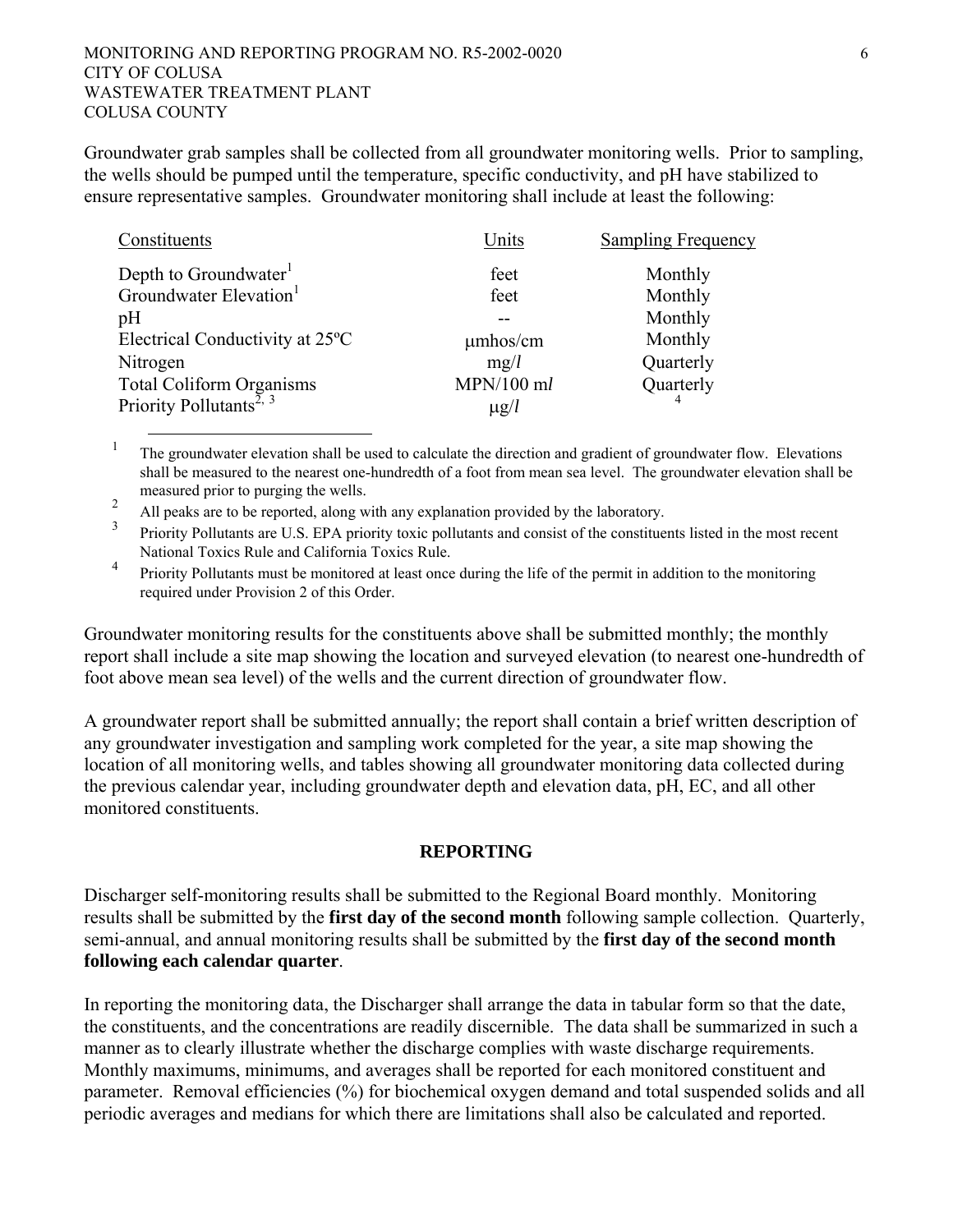#### MONITORING AND REPORTING PROGRAM NO. R5-2002-0020 7 CITY OF COLUSA WASTEWATER TREATMENT PLANT COLUSA COUNTY

The Discharger shall report minimum levels and method detection limits as defined in and required by the SIP.

With the exception of flow, all constituents monitored on a continuous basis (metered) shall be reported as daily maximums, daily minimums, and daily averages; flow shall be reported as the total volume discharged per day for each day of discharge.

If the Discharger monitors any pollutant at the locations designated herein more frequently than is required by this Order, the results of such monitoring shall be included in the calculation and reporting of the values required in the discharge monitoring report form. Such increased frequency shall be indicated on the discharge monitoring report form.

A letter transmitting the self-monitoring reports shall accompany each report. Such a letter shall include a discussion of requirement violations found during the reporting period, and actions taken or planned for correcting noted violations, such as operation or facility modifications. If the Discharger has previously submitted a report describing corrective actions and/or a time schedule for implementing the corrective actions, reference to the previous correspondence will be satisfactory. The transmittal letter shall contain the certification statement by the Discharger, or the Discharger's authorized agent, as described in the Standard Provisions.

By **1 February** of each year, the Discharger shall submit a written report to the Executive Officer containing the following:

- *a. the names, certificate grades, and general responsibilities of all persons employed at the WWTP (Standard Provision A.5);.*
- *b. the names and telephone numbers of persons to contact regarding the plant for emergency and routine situations;*
- *c. a statement certifying when the flow meter and other monitoring instruments and devices were last calibrated, including identification of who performed the calibration (Standard Provision C.6); and*
- *d. a statement certifying whether the current operation and maintenance manual, and contingency plan, reflect the wastewater treatment plant as currently constructed and operated, and the dates when these documents were last revised and last reviewed for adequacy.*

The Discharger may also be requested to submit an annual report to the Board with both tabular and graphical summaries of the monitoring data obtained during the previous year. Any such request shall be made in writing. The report shall discuss the compliance record. If violations have occurred, the report shall also discuss the corrective actions taken and planned to bring the discharge into full compliance with the waste discharge requirements.

All reports submitted in response to this Order shall comply with the signatory requirements of Standard Provision D.6.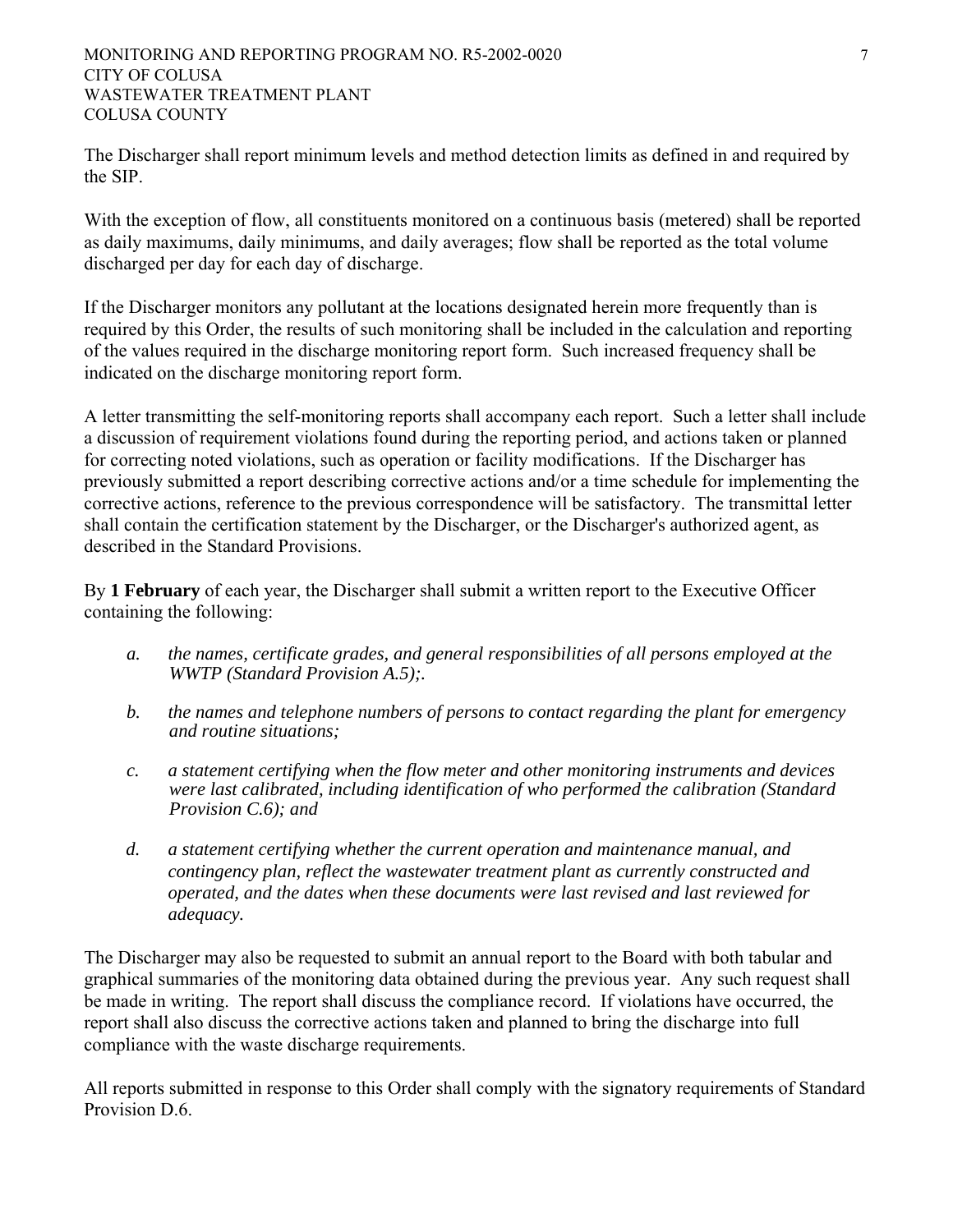The Discharger shall implement the above monitoring program on the first day of the month following the effective date of this Order.

Ordered by:

GARY M. CARLTON, Executive Officer

1 March 2002

(Date)

MRH:mrh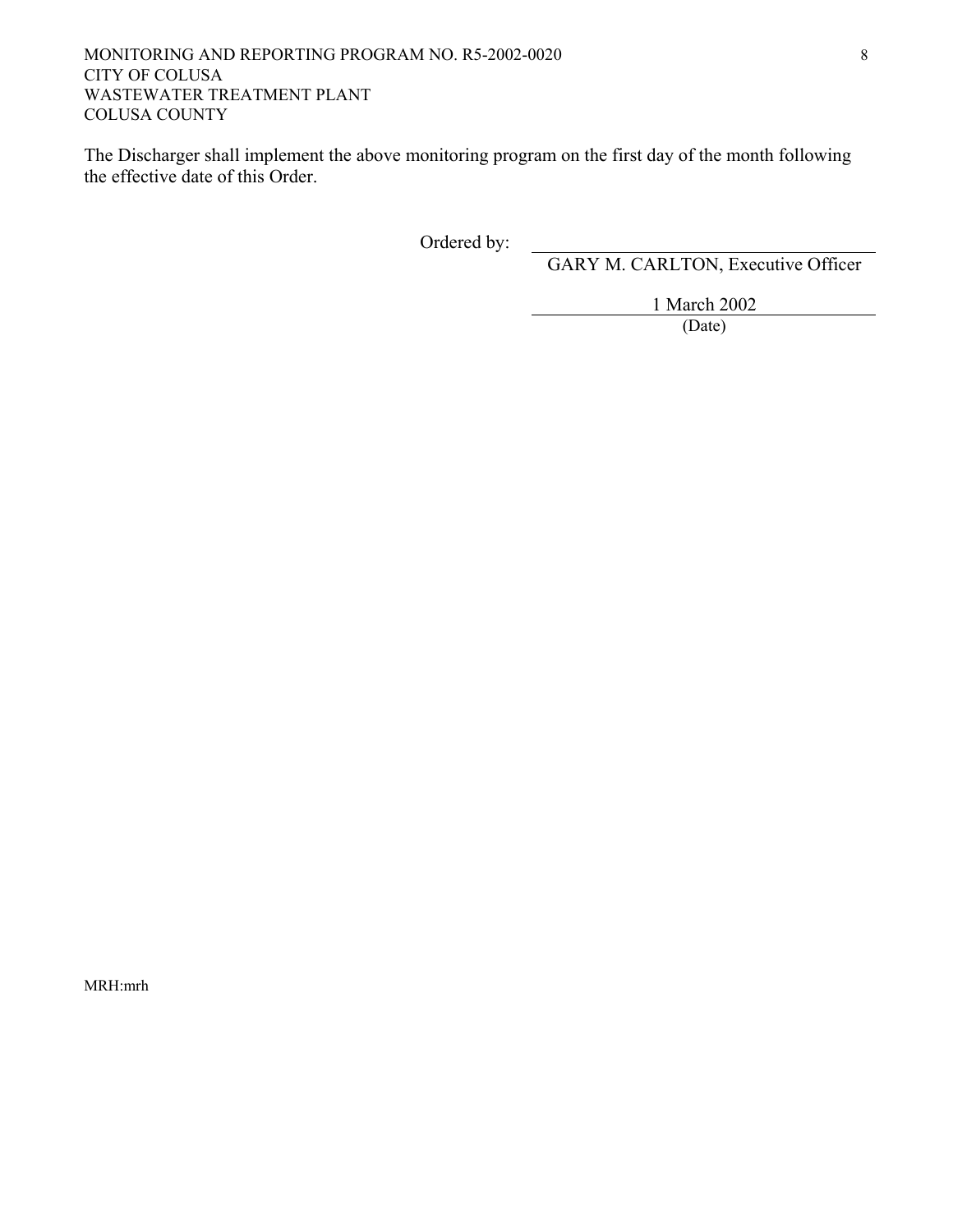|                                                            | <b>Ammonia Concentration Limitation (mg N/l)</b> |       |       |       |       |       |       |       |       |       |
|------------------------------------------------------------|--------------------------------------------------|-------|-------|-------|-------|-------|-------|-------|-------|-------|
| <b>Temperature, <math>^{\circ}C</math></b> ( $^{\circ}F$ ) |                                                  |       |       |       |       |       |       |       |       |       |
|                                                            | $\bf{0}$                                         | 14    | 16    | 18    | 20    | 22    | 24    | 26    | 28    | 30    |
| pH                                                         | (32)                                             | (57)  | (61)  | (64)  | (68)  | (72)  | (75)  | (79)  | (82)  | (86)  |
| 6.5                                                        | 6.67                                             | 6.67  | 6.06  | 5.33  | 4.68  | 4.12  | 3.62  | 3.18  | 2.80  | 2.46  |
| 6.6                                                        | 6.57                                             | 6.57  | 5.97  | 5.25  | 4.61  | 4.05  | 3.56  | 3.13  | 2.75  | 2.42  |
| 6.7                                                        | 6.44                                             | 6.44  | 5.86  | 5.15  | 4.52  | 3.98  | 3.50  | 3.07  | 2.70  | 2.37  |
| 6.8                                                        | 6.29                                             | 6.29  | 5.72  | 5.03  | 4.42  | 3.89  | 3.42  | 3.00  | 2.64  | 2.32  |
| 6.9                                                        | 6.12                                             | 6.12  | 5.56  | 4.89  | 4.30  | 3.78  | 3.32  | 2.92  | 2.57  | 2.25  |
| 7.0                                                        | 5.91                                             | 5.91  | 5.37  | 4.72  | 4.15  | 3.65  | 3.21  | 2.82  | 2.48  | 2.18  |
| 7.1                                                        | 5.67                                             | 5.67  | 5.15  | 4.53  | 3.98  | 3.50  | 3.08  | 2.70  | 2.38  | 2.09  |
| 7.2                                                        | 5.39                                             | 5.39  | 4.90  | 4.31  | 3.78  | 3.33  | 2.92  | 2.57  | 2.26  | 1.99  |
| 7.3                                                        | 5.08                                             | 5.08  | 4.61  | 4.06  | 3.57  | 3.13  | 2.76  | 2.42  | 2.13  | 1.87  |
| 7.4                                                        | 4.73                                             | 4.73  | 4.30  | 3.78  | 3.32  | 2.92  | 2.57  | 2.26  | 1.98  | 1.74  |
| 7.5                                                        | 4.36                                             | 4.36  | 3.97  | 3.49  | 3.06  | 2.69  | 2.37  | 2.08  | 1.83  | 1.61  |
| 7.6                                                        | 3.98                                             | 3.98  | 3.61  | 3.18  | 2.79  | 2.45  | 2.16  | 1.90  | 1.67  | 1.47  |
| 7.7                                                        | 3.58                                             | 3.58  | 3.25  | 2.86  | 2.51  | 2.21  | 1.94  | 1.71  | 1.50  | 1.32  |
| 7.8                                                        | 3.18                                             | 3.18  | 2.89  | 2.54  | 2.23  | 1.96  | 1.73  | 1.52  | 1.33  | 1.17  |
| 7.9                                                        | 2.80                                             | 2.80  | 2.54  | 2.24  | 1.96  | 1.73  | 1.52  | 1.33  | 1.17  | 1.03  |
| 8.0                                                        | 2.43                                             | 2.43  | 2.21  | 1.94  | 1.71  | 1.50  | 1.32  | 1.16  | 1.02  | 0.897 |
| 8.1                                                        | 2.10                                             | 2.10  | 1.91  | 1.68  | 1.47  | 1.29  | 1.14  | 1.00  | 0.879 | 0.773 |
| 8.2                                                        | 1.79                                             | 1.79  | 1.63  | 1.43  | 1.26  | 1.11  | 0.973 | 0.855 | 0.752 | 0.661 |
| 8.3                                                        | 1.52                                             | 1.52  | 1.39  | 1.22  | 1.07  | 0.941 | 0.827 | 0.727 | 0.639 | 0.562 |
| 8.4                                                        | 1.29                                             | 1.29  | 1.17  | 1.03  | 0.906 | 0.796 | 0.700 | 0.615 | 0.541 | 0.475 |
| 8.5                                                        | 1.09                                             | 1.09  | 0.990 | 0.870 | 0.765 | 0.672 | 0.591 | 0.520 | 0.457 | 0.401 |
| 8.6                                                        | 0.920                                            | 0.920 | 0.836 | 0.735 | 0.646 | 0.568 | 0.499 | 0.439 | 0.386 | 0.339 |
| 8.7                                                        | 0.778                                            | 0.778 | 0.707 | 0.622 | 0.547 | 0.480 | 0.422 | 0.371 | 0.326 | 0.287 |
| 8.8                                                        | 0.661                                            | 0.661 | 0.601 | 0.528 | 0.464 | 0.408 | 0.359 | 0.315 | 0.277 | 0.244 |
| 8.9                                                        | 0.565                                            | 0.565 | 0.513 | 0.451 | 0.397 | 0.349 | 0.306 | 0.269 | 0.237 | 0.208 |
| 9.0                                                        | 0.486                                            | 0.486 | 0.442 | 0.389 | 0.342 | 0.300 | 0.264 | 0.232 | 0.204 | 0.179 |

# **Temperature- and pH-Dependent Effluent Limits for Ammonia Criterion Continuous Concentration, Maximum Average Monthly Concentration**

$$
CCC = \left(\frac{0.0577}{1 + 10^{7.688 - pH}} + \frac{2.487}{1 + 10^{pt - 7.688}}\right) x \ MIN \left(2.85, 1.45 \cdot 10^{0.028(25 - T)}\right)
$$

*Where:* CCC = criteria continuous concentration

 $T =$  temperature in degrees Celsius (°C)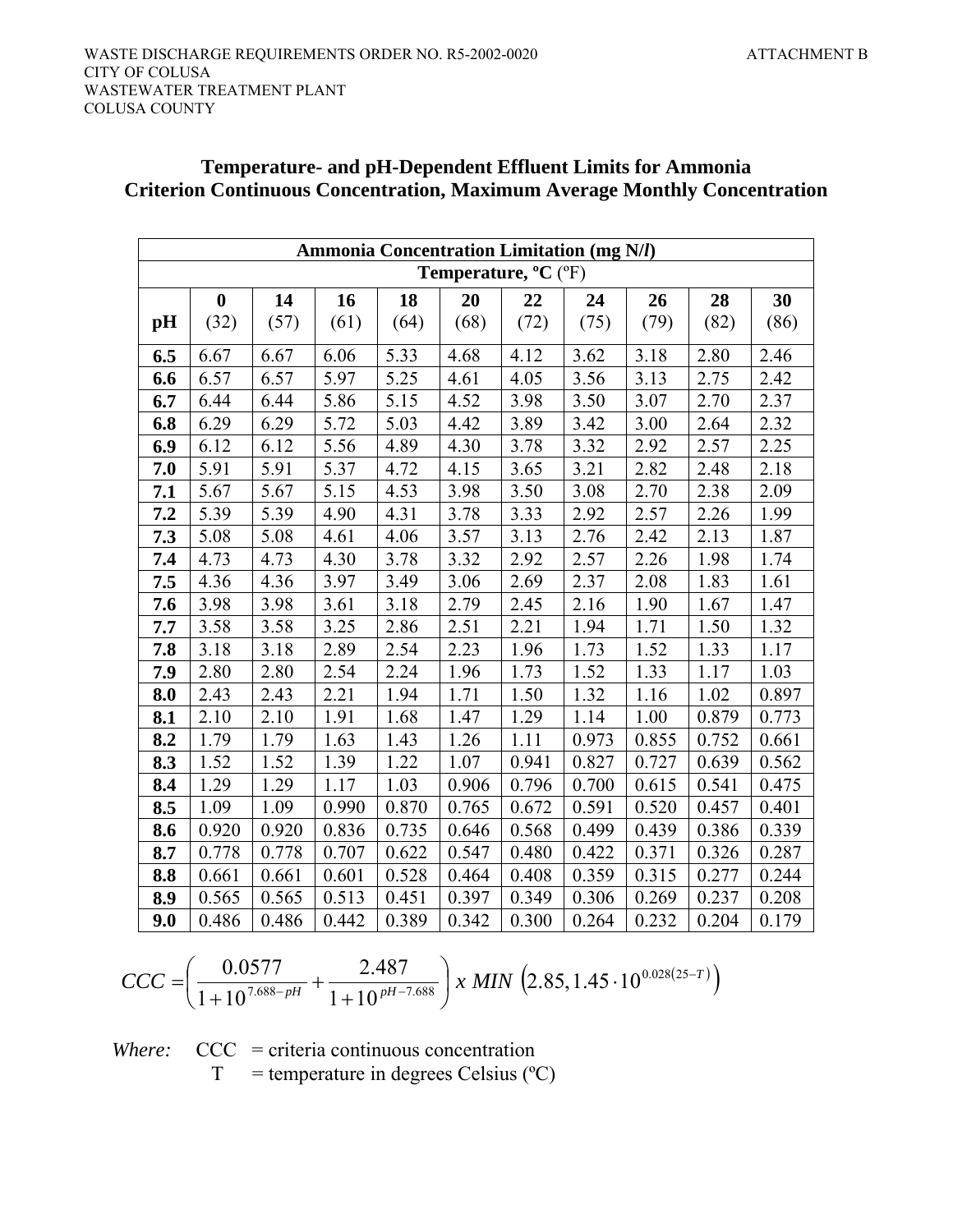| <b>Ammonia Concentration Limitation (mg N/l)</b>           |          |      |      |       |       |       |       |       |       |       |
|------------------------------------------------------------|----------|------|------|-------|-------|-------|-------|-------|-------|-------|
| <b>Temperature, <math>^{\circ}C</math></b> ( $^{\circ}F$ ) |          |      |      |       |       |       |       |       |       |       |
|                                                            | $\bf{0}$ | 14   | 16   | 18    | 20    | 22    | 24    | 26    | 28    | 30    |
| pH                                                         | (32)     | (57) | (61) | (64)  | (68)  | (72)  | (75)  | (79)  | (82)  | (86)  |
| 6.5                                                        | 16.7     | 16.7 | 15.1 | 13.3  | 11.8  | 10.3  | 9.04  | 7.95  | 6.99  | 6.14  |
| 6.6                                                        | 16.4     | 16.4 | 14.9 | 13.1  | 11.5  | 10.1  | 8.91  | 7.83  | 6.88  | 6.05  |
| 6.7                                                        | 16.1     | 16.1 | 14.6 | 12.9  | 11.3  | 9.94  | 8.74  | 7.68  | 6.75  | 5.94  |
| $6.8$                                                      | 15.7     | 15.7 | 14.3 | 12.8  | 11.1  | 9.71  | 8.54  | 7.51  | 6.60  | 5.80  |
| 6.9                                                        | 15.3     | 15.3 | 13.9 | 12.2  | 10.7  | 9.44  | 8.30  | 7.30  | 6.41  | 5.64  |
| 7.0                                                        | 14.8     | 14.8 | 13.4 | 11.8  | 10.4  | 9.12  | 8.02  | 7.05  | 6.19  | 5.45  |
| 7.1                                                        | 14.2     | 14.2 | 12.9 | 11.3  | 9.95  | 8.75  | 7.69  | 6.76  | 5.94  | 5.22  |
| 7.2                                                        | 13.5     | 13.5 | 12.3 | 10.8  | 9.46  | 8.32  | 7.31  | 6.43  | 5.65  | 4.97  |
| 7.3                                                        | 12.7     | 12.7 | 11.5 | 10.1  | 8.91  | 7.84  | 6.89  | 6.05  | 5.32  | 4.68  |
| 7.4                                                        | 11.8     | 11.8 | 10.8 | 9.46  | 8.31  | 7.31  | 6.42  | 5.65  | 4.96  | 4.36  |
| 7.5                                                        | 10.9     | 10.9 | 9.92 | 8.72  | 7.66  | 6.74  | 5.92  | 5.20  | 4.57  | 4.02  |
| 7.6                                                        | 9.94     | 9.94 | 9.03 | 7.94  | 6.98  | 6.14  | 5.39  | 4.74  | 4.17  | 3.66  |
| 7.7                                                        | 8.95     | 8.95 | 8.13 | 7.15  | 6.28  | 5.52  | 4.85  | 4.27  | 3.75  | 3.30  |
| 7.8                                                        | 7.96     | 7.96 | 7.23 | 6.36  | 5.59  | 4.91  | 4.32  | 3.79  | 3.34  | 2.93  |
| 7.9                                                        | 6.99     | 6.99 | 6.36 | 5.59  | 4.91  | 4.32  | 3.80  | 3.34  | 2.93  | 2.58  |
| 8.0                                                        | 6.08     | 6.08 | 5.53 | 4.86  | 4.27  | 3.76  | 3.30  | 2.90  | 2.55  | 2.24  |
| 8.1                                                        | 5.24     | 5.24 | 4.77 | 4.19  | 3.68  | 3.24  | 2.85  | 2.50  | 2.20  | 1.93  |
| 8.2                                                        | 4.48     | 4.48 | 4.07 | 3.58  | 3.15  | 2.77  | 2.43  | 2.14  | 1.88  | 1.65  |
| 8.3                                                        | 3.81     | 3.81 | 3.46 | 3.04  | 2.68  | 2.35  | 2.07  | 1.82  | 1.60  | 1.40  |
| 8.4                                                        | 3.22     | 3.22 | 2.93 | 2.58  | 2.26  | 1.99  | 1.75  | 1.54  | 1.35  | 1.19  |
| 8.5                                                        | 2.72     | 2.72 | 2.48 | 2.18  | 1.91  | 1.68  | 1.48  | 1.30  | 1.14  | 1.00  |
| 8.6                                                        | 2.30     | 2.30 | 2.09 | 1.84  | 1.61  | 1.42  | 1.25  | 1.10  | 0.964 | 0.848 |
| 8.7                                                        | 1.95     | 1.95 | 1.77 | 1.55  | 1.37  | 1.20  | 1.06  | 0.928 | 0.816 | 0.717 |
| 8.8                                                        | 1.65     | 1.65 | 1.50 | 1.32  | 1.16  | 1.02  | 0.897 | 0.788 | 0.693 | 0.609 |
| 8.9                                                        | 1.41     | 1.41 | 1.28 | 1.13  | 0.992 | 0.872 | 0.766 | 0.674 | 0.592 | 0.520 |
| 9.0                                                        | 1.22     | 1.22 | 1.11 | 0.971 | 0.854 | 0.751 | 0.660 | 0.580 | 0.510 | 0.448 |

# **Temperature- and pH-Dependent Effluent Limits for Ammonia Maximum 4-day Average**

$$
2.5CCC = 2.5 \times \left(\frac{0.0577}{1 + 10^{7.688 - pH}} + \frac{2.487}{1 + 10^{pH - 7.688}}\right) \times MIN\left(2.85, 1.45 \cdot 10^{0.028(25 - T)}\right)
$$

*Where:* CCC = criteria continuous concentration  $T =$  temperature in degrees Celsius ( $^{\circ}$ C)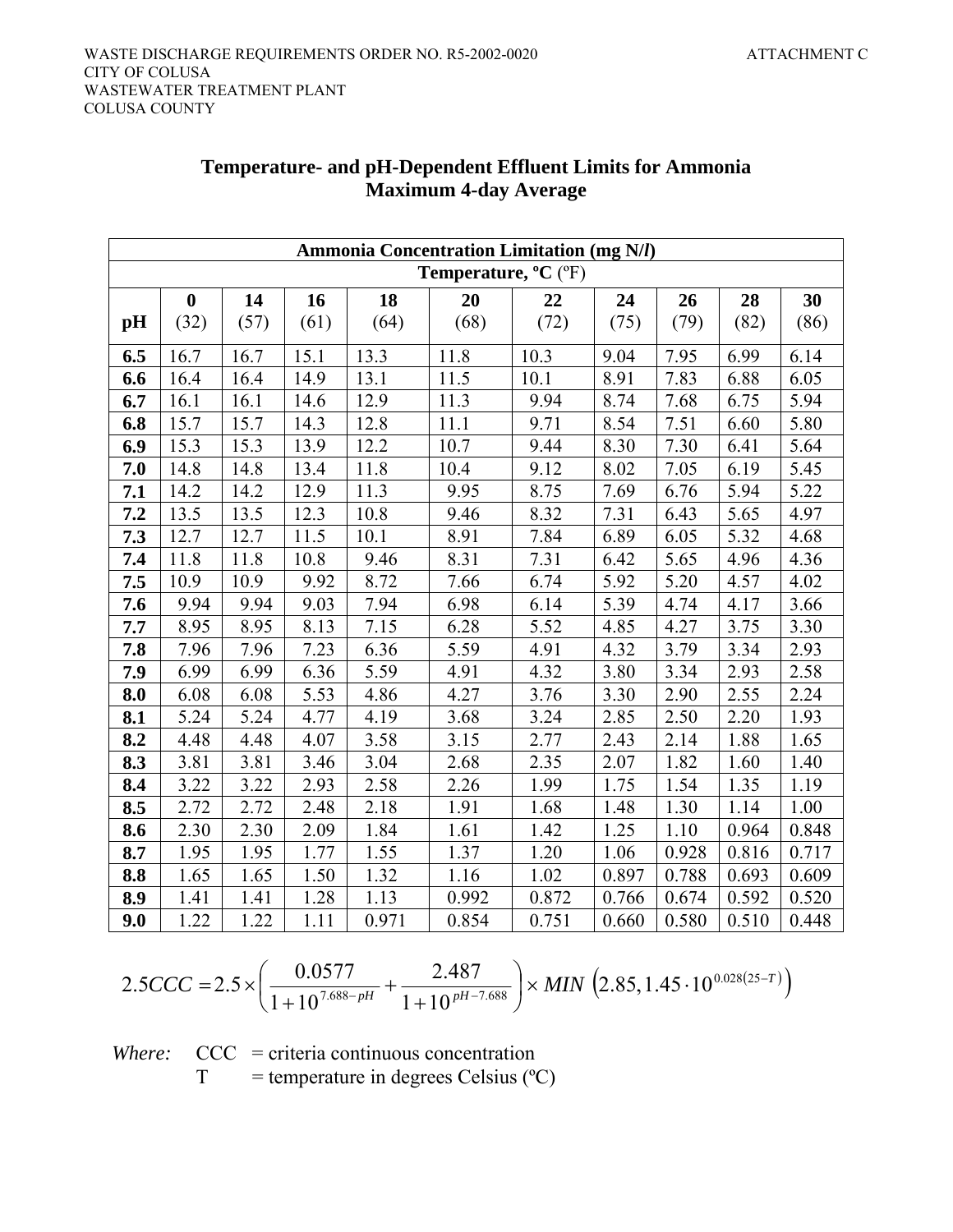| pH  | Ammonia Concentration |
|-----|-----------------------|
|     | Limit (mg $N/l$ )     |
| 6.5 | 32.6                  |
| 6.6 | 31.3                  |
| 6.7 | 29.8                  |
| 6.8 | 28.0                  |
| 6.9 | 26.2                  |
| 7.0 | 24.1                  |
| 7.1 | 21.9                  |
| 7.2 | 19.7                  |
| 7.3 | 17.5                  |
| 7.4 | 15.3                  |
| 7.5 | 13.3                  |
| 7.6 | 11.4                  |
| 7.7 | 9.64                  |
| 7.8 | 8.11                  |
| 7.9 | 6.77                  |
| 8.0 | 5.62                  |
| 8.1 | 4.64                  |
| 8.2 | 3.83                  |
| 8.3 | 3.15                  |
| 8.4 | 2.59                  |
| 8.5 | 2.14                  |
| 8.6 | 1.77                  |
| 8.7 | 1.47                  |
| 8.8 | 1.23                  |
| 8.9 | 1.04                  |
| 9.0 | 0.885                 |

# **pH-Dependent Effluent Limits for Ammonia Criterion Maximum Concentration, Maximum 1-hour Average**

$$
CMC_{salmonids\ present} = \left(\frac{0.275}{1+10^{7.204-pH}} + \frac{39.0}{1+10^{pH-7.204}}\right)
$$

*Where:* CMC = criteria maximum concentration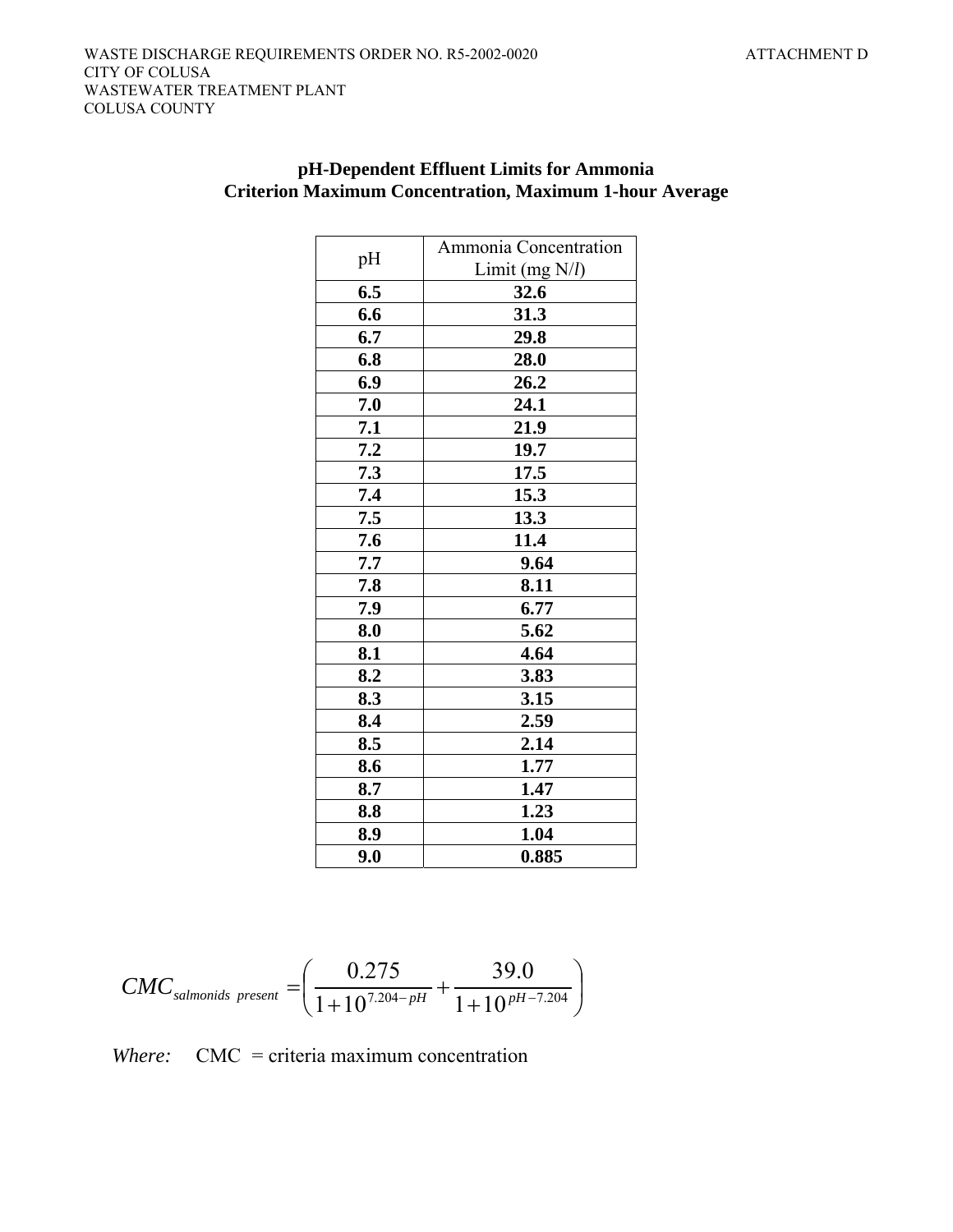|              |             |             | $\alpha$     |             |             |
|--------------|-------------|-------------|--------------|-------------|-------------|
|              |             |             |              |             |             |
| Hardness     | Average     | Ave.        | Hardness     | Average     | Ave.        |
| (mg/l)       | Monthly     | Daily       | (mg/l)       | Monthly     | Daily       |
| as $CaCO3$ ) | $(\mu g/l)$ | $(\mu g/l)$ | as $CaCO3$ ) | $(\mu g/l)$ | $(\mu g/l)$ |
| $<$ 25       | Calc.       | Calc.       | 180          | 12          | 24          |
| 25           | 1.9         | 3.8         | 190          | 13          | 26          |
| 30           | 2.2         | 4.5         | 200          | 13          | 27          |
| 35           | 2.6         | 5.2         | 210          | 14          | 28          |
| 40           | 2.9         | 5.9         | 220          | 15          | 29          |
| 45           | 3.3         | 6.6         | 230          | 15          | 31          |
| 50           | 3.6         | 7.3         | 240          | 16          | 32          |
| 55           | 4.0         | 8.0         | 250          | 17          | 33          |
| 60           | 4.3         | 8.6         | 260          | 17          | 34          |
| 65           | 4.6         | 9.3         | 270          | 18          | 36          |
| 70           | 5.0         | 10          | 280          | 18          | 37          |
| 75           | 5.3         | 11          | 290          | 19          | 38          |
| 80           | 5.6         | 11          | 300          | 19          | 39          |
| 85           | 6.0         | 12          | 310          | 20          | 40          |
| 90           | 6.3         | 13          | 320          | 21          | 41          |
| 95           | 6.6         | 13          | 330          | 21          | 42          |
| 100          | $7.0\,$     | 14          | 340          | 22          | 44          |
| 110          | 7.6         | 15          | 350          | 22          | 45          |
| 120          | 8.3         | 17          | 360          | 23          | 46          |
| 130          | 8.9         | 18          | 370          | 23          | 47          |
| 140          | 9.6         | 19          | 380          | 24          | 48          |
| 150          | 10          | 20          | 390          | 24          | 49          |
| 160          | 11          | 22          | 400          | 25          | 50          |
| 170          | 11          | 23          | >400         | 25          | 50          |

**Hardness-Dependent Effluent Limits for Copper**  (expressed as total recoverable metal)

$$
CCC = e^{\{0.8545[\ln(hardness)] - 1.702\}}
$$

 $CCC = e^{(0.8545[\ln(hardness)]-1.702}$   $AMEL = 1.55[\min(0.321CMC, 0.527CCC)]$ 

$$
CMC = e^{\{0.9422[ln(hardness)]-1.700\}}
$$

 $$ 

*Where:* AMEL = average monthly effluent limitation MDEL = maximum daily effluent limitation CCC = criteria continuous concentration CMC = criteria maximum concentration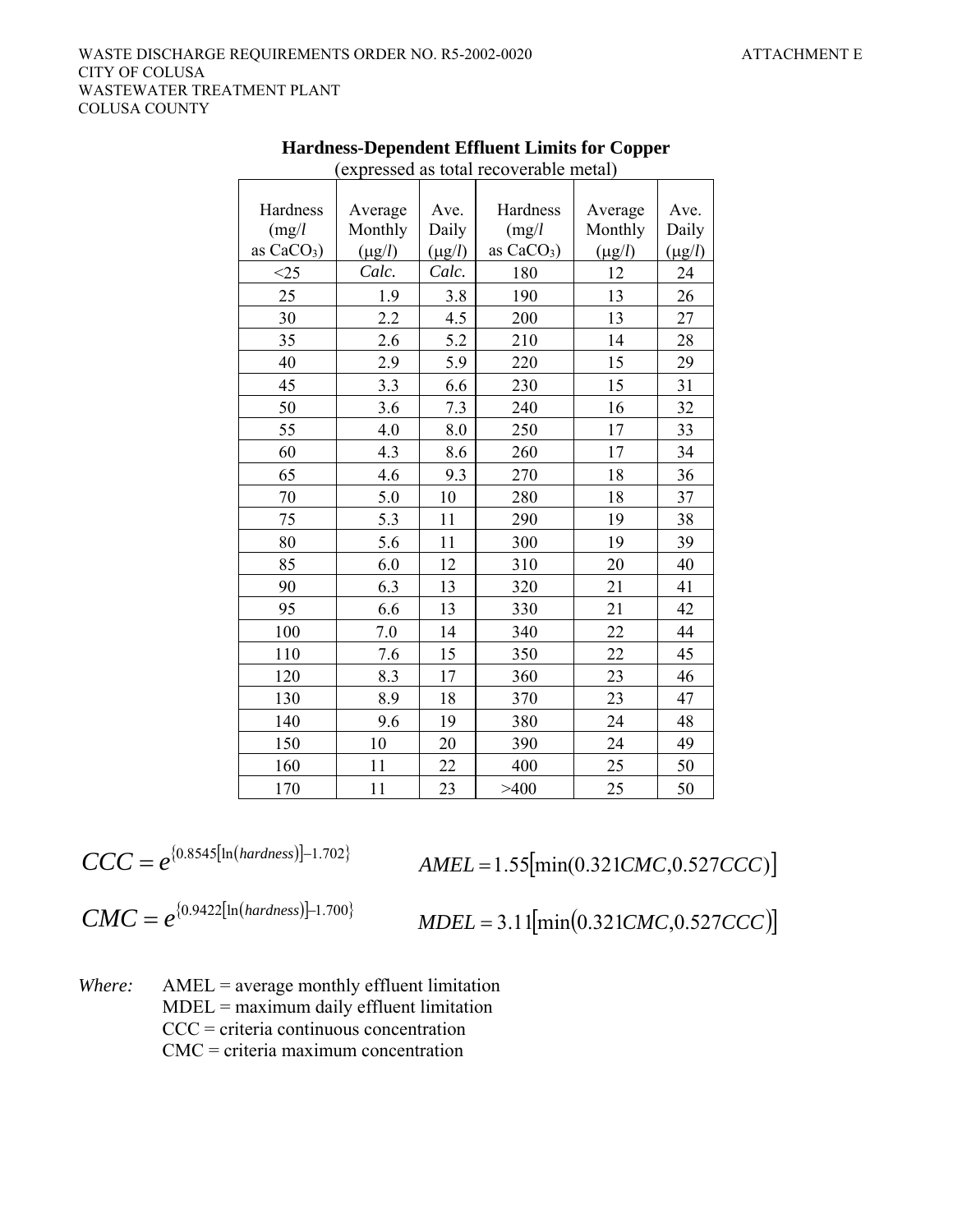# *FACT SHEET*

ORDER NO. R5-2002-0020 CITY OF COLUSA COLUSA COUNTY NPDES NO. CA0078999

### *SCOPE OF PERMIT*

This renewed Order regulates the discharge of up to 0.90 million gallons per day (mgd), design average dry weather flow (ADWF), of effluent from the Colusa Wastewater Treatment Plant (WWTP). This Order includes effluent, groundwater, water supply, sludge, and surface water limitations, monitoring and reporting requirements, additional study requirements, and reopener provisions for effluent and groundwater constituents.

#### *BACKGROUND INFORMATION*

The City of Colusa (Discharger) provides sewerage service for the City of Colusa and serves a population of approximately 5,500.

The WWTP design average dry weather flow capacity is 0.90 mgd. The treatment system consists of preliminary comminution, wastewater stabilization ponds, overland flow, chlorination, and dechlorination with sulfur dioxide. Treated wastewater is discharged into an unnamed tributary to Powell Slough.

### *RECEIVING WATER BENEFICIAL USES*

The receiving stream is an unnamed tributary to Powell Slough, which is tributary to the Colusa Trough and the Colusa Basin Drain. The Report of Waste Discharge describes the receiving stream as having "[n]o reliable dilution without further study". Based on the available information, the worst-case dilution is assumed to be zero to provide protection for the receiving water beneficial uses. The impact of assuming zero dilution within the receiving water is that discharge limitations based on acute and chronic toxicity are end-of-pipe limits with no allowance for dilution within the receiving water.

The beneficial uses of the unnamed tributary to Powell Slough are not individually identified in the Basin Plan. However, the Plan requires that the beneficial uses of any specifically identified water body apply to its tributary streams. Upon review of the flow conditions, habitat values, and beneficial uses of the unnamed tributary to Powell Slough the Board finds that the beneficial uses identified in the Basin Plan for the Colusa Basin Drain are applicable to the unnamed tributary to Powell Slough. The Basin Plan identifies the following beneficial uses for the Colusa Basin Drain: agricultural irrigation, agricultural stock watering, body contact water recreation, canoeing and rafting, warm freshwater aquatic habitat, cold freshwater aquatic habitat, warm fish migration habitat, warm spawning habitat, and wildlife habitat.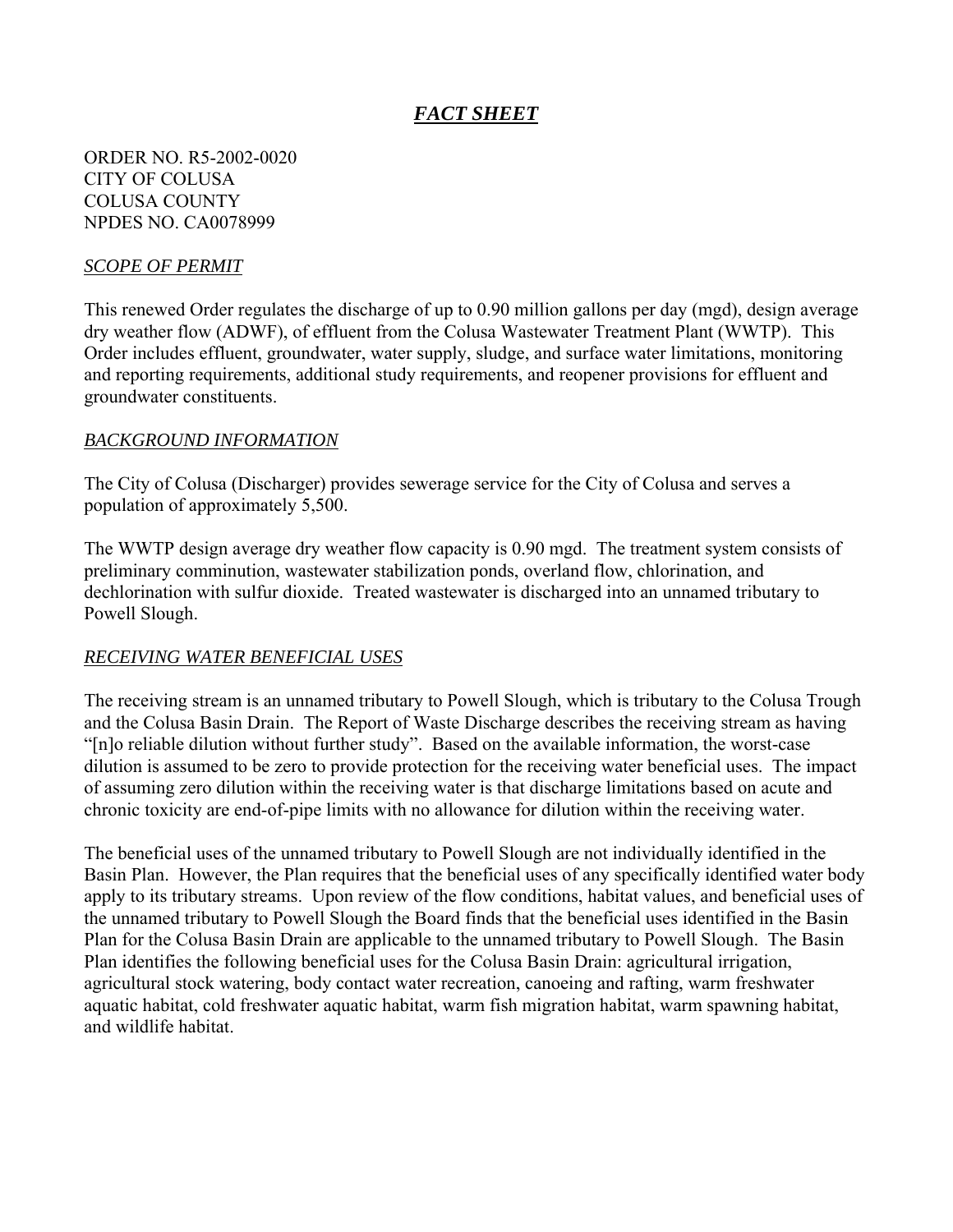State Water Resources Control Board Resolution No. 88-63 "Sources of Drinking Water" provides that "All surface and ground waters of the State are considered to be suitable, or potentially suitable, for municipal or domestic water supply and should be so designated by the Regional Boards with the exception of:…2.b. The water is in systems designed or modified for the primary purpose of conveying or holding agricultural drainage waters…". The unnamed water bodies through which Colusa's wastewater flows were constructed for the purpose of conveying agricultural drainage waters. Powell Slough, although originally a natural water body, has been modified for the purpose of conveying agricultural drainage waters. Therefore, the unnamed water body and Powell Slough could likely meet the criteria for a municipal exemption under Resolution 88-63.

# *INFLUENT AND EFFLUENT LIMITATIONS*

All mass limitations in Order No. R5-2002-0020 were calculated by multiplying the concentration limitation by the design flow and the appropriate unit conversion factors.

*Flow—*The WWTP was designed to provide equivalent-to-secondary level of treatment for up to its design flow of 0.90 mgd. The influent flow limit is therefore set at 0.90 mgd.

*Total Coliform Organisms—* Tertiary treatment is required to protect the beneficial uses of contact recreation and agricultural irrigation downstream of the discharge into the unnamed tributary to Powell Slough. The effluent limitation for total coliform organisms is intended as an indicator of the effectiveness of the entire treatment train and the effectiveness of pathogen removal. The method of treatment is not prescribed by Order No. R5-2002-0020; however, wastewater must be treated to a level equivalent to that specified in Title 22 and in other recommendations by the California Department of Health Services.

Upstream of the discharge point, the unnamed tributary to Powell Slough is ephemeral. At times, the unnamed tributary to Powell Slough provides little or no dilution for wastewater effluent discharged from the WWTP. The California Code of Regulations, Title 22, contains criteria for the reuse or recycling of wastewater as an alternative to discharging to a receiving stream. Title 22 reclamation criteria were established to create minimum wastewater treatment standards to protect the public health when this water is reused for beneficial uses. The criteria are not directly applicable to streams that receive wastewater and the subsequent use of the combined stream/wastewater. This permit does not apply Title 22 standards to the discharge. However, in assessing the discharge standards necessary to protect the site-specific beneficial uses of the unnamed tributary to Powell Slough, Title 22 standards were compared to the level of treatment required to protect the public health when in contact with treated wastewater or when directly using undiluted effluent for food crop irrigation. Title 22 states that, for reuse as irrigation water for food crops and to protect for unrestricted contact recreation, it is necessary for wastewater to receive tertiary treatment resulting in coliform counts that do not exceed 2.2 MPN/100 m*l* as a 7-day median, 23 MPN/100 m*l* more than once in any 30 day period, and 240 MPN/100 m*l* ever.

The California Department of Health Services (DHS) has determined that a specific level of treatment is required for recycled water delivered in a dedicated pipe or canal. The unnamed tributary to Powell Slough, an ephemeral stream, is essentially the same as any other conveyance system (pipe or canal)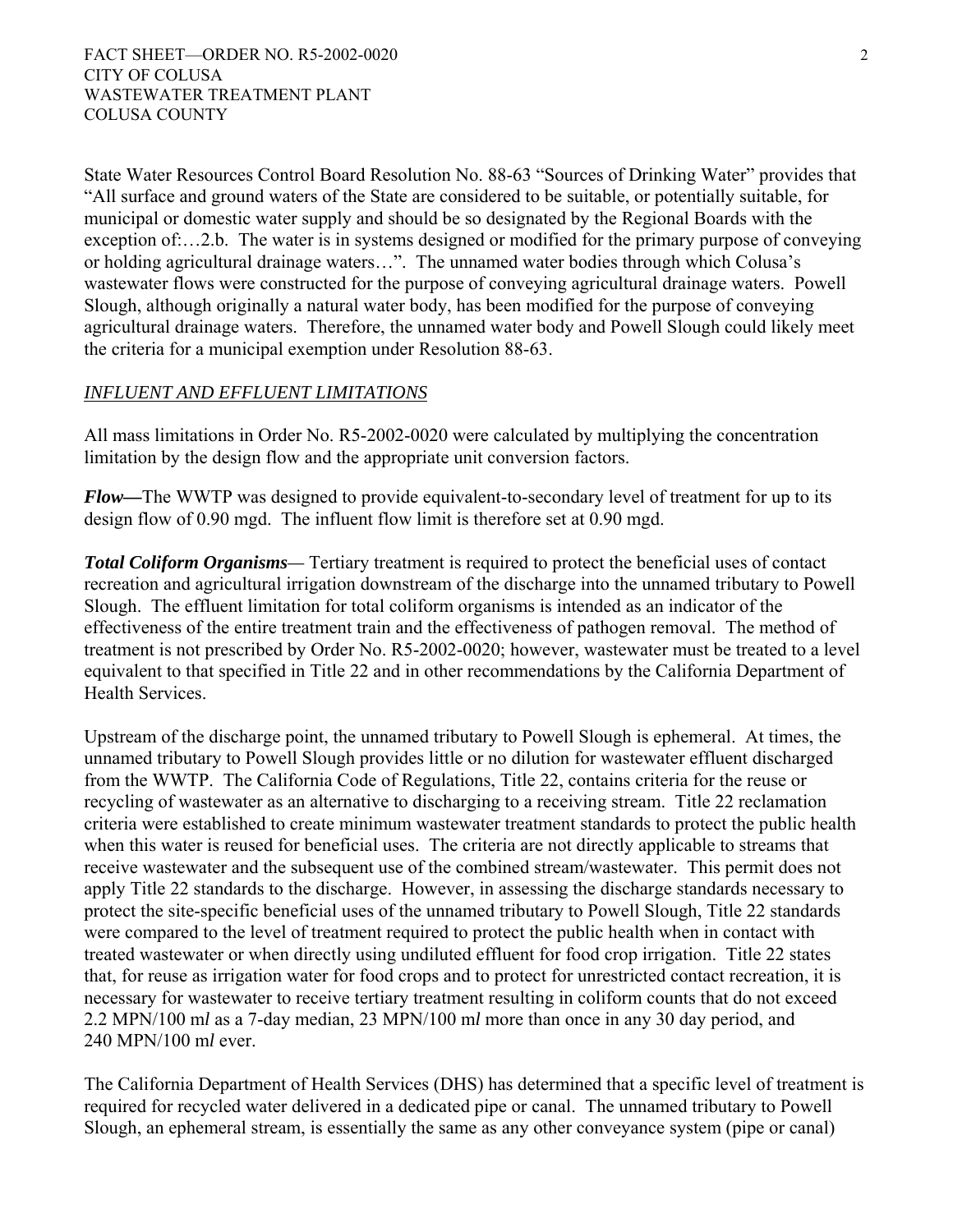FACT SHEET—ORDER NO. R5-2002-0020 3 CITY OF COLUSA WASTEWATER TREATMENT PLANT COLUSA COUNTY

when sufficient upstream flows are not present for dilution. Therefore, the same level of treatment as that required for recycled water would be necessary to protect the public if the water is delivered in a dry streambed for the same uses. In a letter to Board staff, dated 8 April 1999, DHS concurred with the need

to protect beneficial uses and recommended that the level of treatment required under Title 22 of the California Code of Regulations for reclaimed water in a dedicated pipe or canal be applied to agricultural drains or streams where the water may be used or diverted for beneficial uses. Therefore, this permit includes tertiary effluent limitations based on protecting the beneficial uses of nonrestricted contact recreation and irrigation in the unnamed tributary to Powell Slough.

*Turbidity*— In addition to coliform testing, a turbidity effluent limitation has been included as a second indicator of the effectiveness of the treatment process and to assure compliance with the required level of treatment. The tertiary treatment process, or equivalent, is also capable of reliably meeting a reduced turbidity limitation of 2 NTU as a daily average, 5 NTU at least 95 percent of the time within a day, and 10 NTU at all times. Failure of the filtration system, such that virus removal is impaired, would normally result in increased particles in the effluent and higher effluent turbidity. Turbidity monitoring has a major advantage over coliform monitoring for evaluating filter performance, allowing immediate detection of filter failure and rapid corrective action. Coliform testing, by comparison, is not conducted continuously and requires several hours to days to identify high coliform concentrations.

*BOD and TSS—*40 Code of Federal Regulations (CFR), Section 133.102 contains regulations describing the minimum level of effluent quality—for biochemical oxygen demand (BOD) and total suspended solids (TSS)—attainable by secondary treatment.

From 1 February 2007 forward, the WWTP will be required to comply with effluent limitations appropriate for treatment systems providing tertiary or equivalent treatment. Effluent limitations for both BOD and TSS have been established at 10 mg/*l*, as a 30-day average, which is technically based on the capability of tertiary system. In addition, 40 CFR 133.102, in describing the minimum level of effluent quality attainable by secondary treatment, states that the 30-day average percent removal shall not be less than 85 percent. If 85 percent removal of BOD and TSS must be achieved by a secondary treatment plant, it must also be achieved by a tertiary (i.e., treatment beyond secondary level) treatment plant.

*Settleable Solids*—For inland surface waters, the Basin Plan states that "[w]ater shall not contain substances in concentrations that result in the deposition of material that causes nuisance or adversely affects beneficial uses." Order No. R5-2002-0020 contains average monthly and maximum daily effluent limitations for settleable solids. The average monthly limitation is based on the method detection level for settleable solids of 0.1 m*l*/*l*. The maximum daily limitation was developed from the average monthly limitation using a statistical method based on the variability of existing data and the expected frequency of monitoring. Analysis of the past twelve months of settleable solids results (for days when the WWTP was discharging) yielded a coefficient of variability of 0.8. For analysis purposes, non-detect results were considered equal to one half of the detection level. This number and the required weekly monitoring resulted in a maximum daily effluent limitation of 0.2 m*l*/*l*.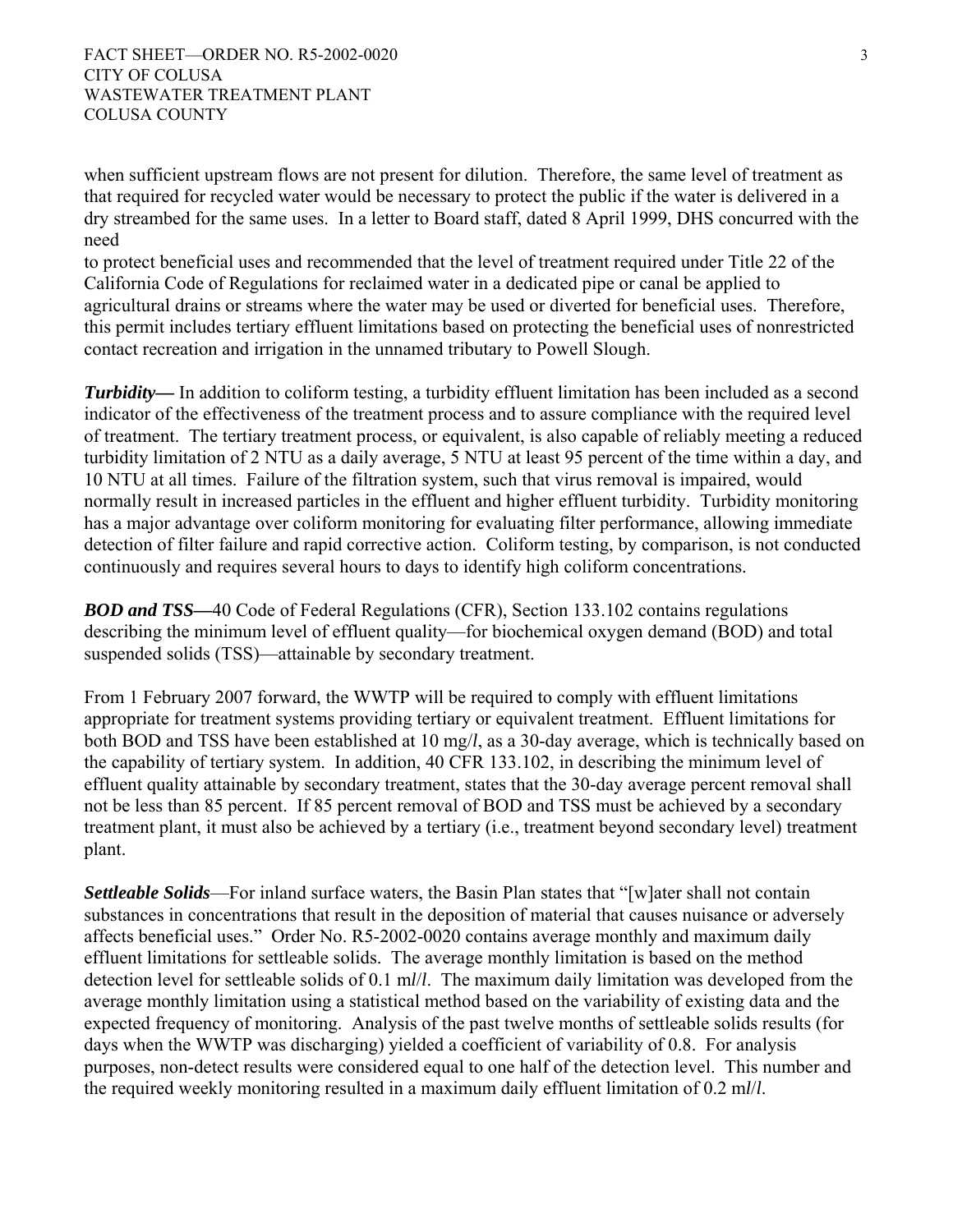*Total Residual Chlorine—*Chlorine is commonly used as a disinfection agent in the treatment of wastewater. The City of Colusa uses chlorine for disinfection at its WWTP. For dechlorination, the Discharger uses sulfur dioxide, which combines with chlorine, to render it relatively unreactive and thus remove it from the waste stream. Inadequate dechlorination may result in discharge of chlorine to the receiving stream. For chlorine, U.S. EPA has developed Ambient Water Quality Criteria for the Protection of Freshwater Aquatic Life. The recommended maximum one-hour average concentration for chlorine is 0.019 mg/*l* and the recommended maximum four-day average concentration is 0.011 mg/*l*. Effluent limitations for chlorine, based on these criteria, are included in Order No. R5-2002-0020.

*Ammonia—* Untreated domestic wastewater contains ammonia. Nitrification is a biological process that converts ammonia to nitrate, and denitrification is a process that converts nitrate to nitrogen gas, which is then released to the atmosphere. Wastewater treatment plants commonly use nitrification and denitrification processes to remove ammonia from the waste stream. Inadequate or incomplete nitrification may result in the discharge of ammonia to the receiving stream.

In water, un-ionized ammonia (NH<sub>3</sub>) exists in equilibrium with the ammonium ion (NH<sub>4</sub><sup>+</sup>). The toxicity of aqueous ammonia solutions to aquatic organisms is primarily attributable to the un-ionized ammonia form, with the ammonium ion being relatively less toxic. The relative concentrations of these two forms are pH- and temperature-dependent. Total ammonia refers to the sum of these two forms in aqueous solutions.

U.S. EPA's Ambient Water Quality Criteria for the Protection of Freshwater Aquatic Life, for total ammonia, recommends acute (1-hour average) standards based on pH and chronic (30-day average) standards based on pH and temperature. It also recommends a maximum four-day average concentration. U.S. EPA found that as pH increased, both the acute and chronic toxicity of ammonia increased. Salmonids were more sensitive to acute toxicity effects than other species. However, while the acute toxicity of ammonia as not influenced by temperature, it was found that invertebrates and young fish experienced increasing chronic toxicity effects with increasing temperature. Because the receiving stream has a beneficial use of cold freshwater habitat, the recommended criteria for waters where salmonids are present were used.

U.S. EPA has presented the acute ammonia criteria in three ways: as equations, in a table, and in graphs that relate pH to ammonia concentrations. Attachment B shows the equation and table used for the 30 day average concentration criteria recommended for waters where fish early life stages are present. Attachment C shows the equation and table used for the 4-day average concentration criteria recommended for waters where fish early life stages are present. Attachment D shows the equation and table used for the 1-hour average concentration criteria recommended for waters where salmonid fish are present. A 30-day period is a reasonable representation of a calendar month; so, to conform to 40 CFR §122.45, the 30-day average criteria are set equal to average monthly limitations in Order No. R5-2002-0020.

*pH—*The Basin Plan includes a water quality objective for surface waters (except for Goose Lake) that the "…pH shall not be depressed below 6.5 nor raised above 8.5." No reliable dilution is available in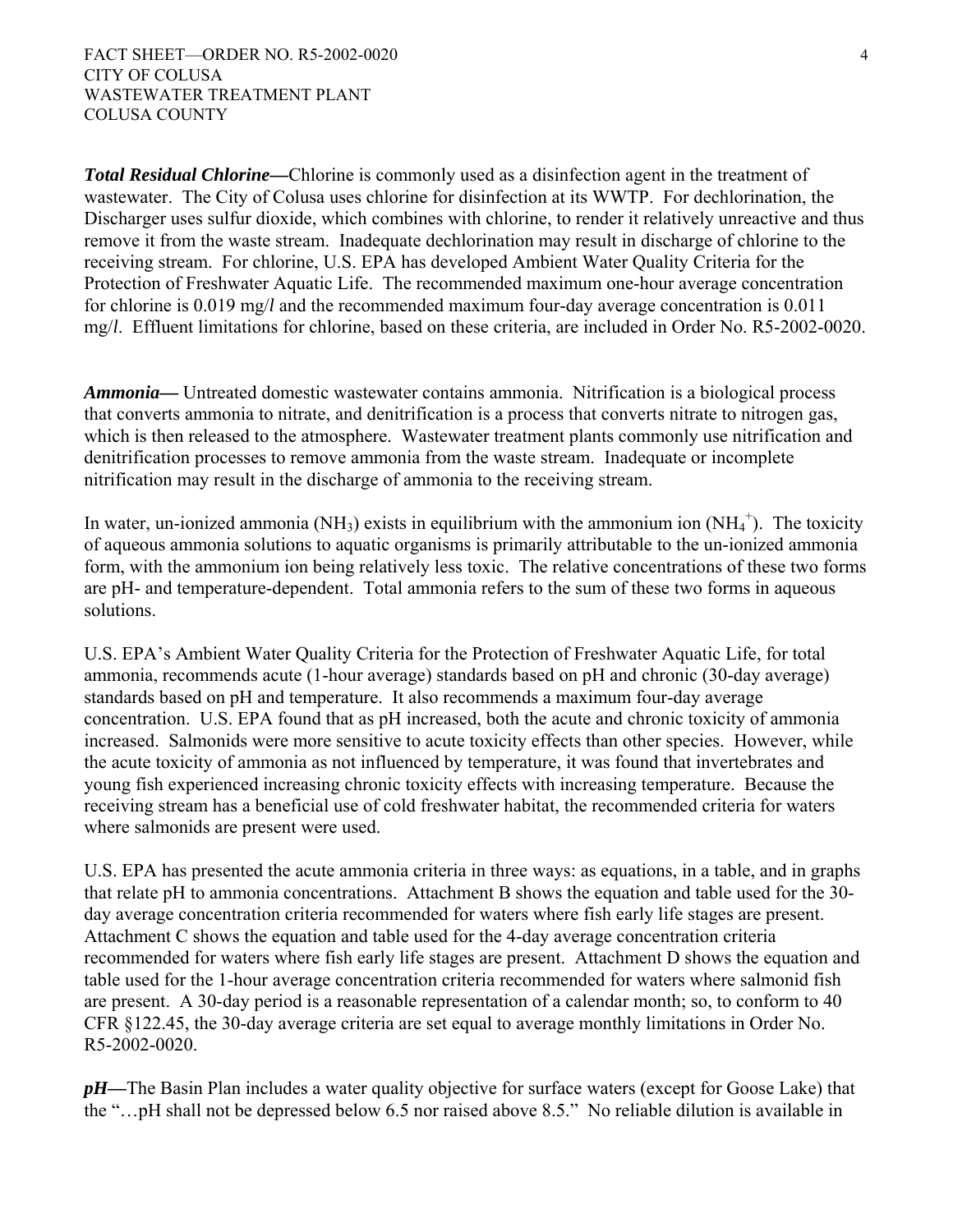the receiving stream, so the Order includes effluent limitations for pH at the Basin Plan objective values.

*Toxicity—*The Basin Plan states that "[a]ll waters shall be maintained free of toxic substances in concentrations that produce detrimental physiological responses in human, plant, animal, or aquatic life. This objective applies regardless of whether the toxicity is caused by a single substance or the interactive effect of multiple substances." The Basin Plan requires that "[a]s a minimum, compliance with this objective…shall be evaluated with a 96-hour bioassay." Order No. R5-2002-0020 requires both acute and chronic toxicity monitoring to evaluate compliance with this water quality objective.

The ephemeral natures of the unnamed tributary to Powell Slough and Powell Slough mean that the designated beneficial uses must be protected, but that no credit for receiving water dilution is available. The use of a dilution series to evaluate compliance with the narrative toxicity objective contained in the Basin Plan is, therefore, inappropriate.

The Basin Plan further states that "…effluent limits based upon acute biotoxicity tests of effluents will be prescribed…". Effluent limitations for acute toxicity have been included in the Order.

# *EFFLUENT LIMITATIONS—REASONABLE POTENTIAL*

The City of Colusa conducted monitoring for priority and non-priority pollutants. The analytical results of the two sampling events (6 February 1996 and 8 May 2000) were submitted to the Regional Board. Regional Board staff collected effluent samples (14 August 2001) that were analyzed for copper and volatile compounds. The results of these three sampling events were used in developing Order No.R5-2002-0020. All detectable results from these analyses are summarized in Table 1 (below). Effluent limitations are included in the Order to protect the beneficial uses of the receiving stream and to ensure that the discharge complies with the Basin Plan objective that toxic substances not be discharged in toxic amounts. All mass limitations in Order No. R5-2002-0020 were calculated by multiplying the concentration limitation by the design flow and the appropriate unit conversion factors.

*Table 1—Colusa Wastewater Treatment Plant, Hardness* (mg/*l*) *and Pollutant Sampling Detectable Results* (μg/*l*)

| Constituent           | 6 Feb. | 8 May | 14 Aug. | Projected | Comments                                 |
|-----------------------|--------|-------|---------|-----------|------------------------------------------|
|                       | 1996   | 2000  | 2001    | MEC       |                                          |
| Hardness              | $- -$  | 50    | 180     | N/A       | Used for hardness-dependent criteria.    |
| 1.1.1-Trichloroethane |        |       |         | 17.4      | See discussion for 1,1,1-Trichloroethane |

<sup>&</sup>lt;sup>1</sup> The projected MEC (maximum effluent concentration) is determined by multiplying the observed MEC (the maximum detected concentration) by a factor that accounts for statistical variation. The multiplying factor is determined (for 99% confidence level and 99% probability basis) using the number of results available and the coefficient of variation (standard deviation divided by mean) of the sample results. The default coefficient of variation for data sets containing fewer than ten data points is 0.6. The multiplying factors used were: for a single sample, 13.2; for two samples, 7.4; for three samples, 5.6; for all constituents for which the source of the applicable water quality standard is the CTR or NTR, 1. Reasonable potential evaluation was based on the methods used in the SIP and the U.S. EPA Technical Support Document for Water Quality-Based Toxics Control [EPA/505/2-90-001].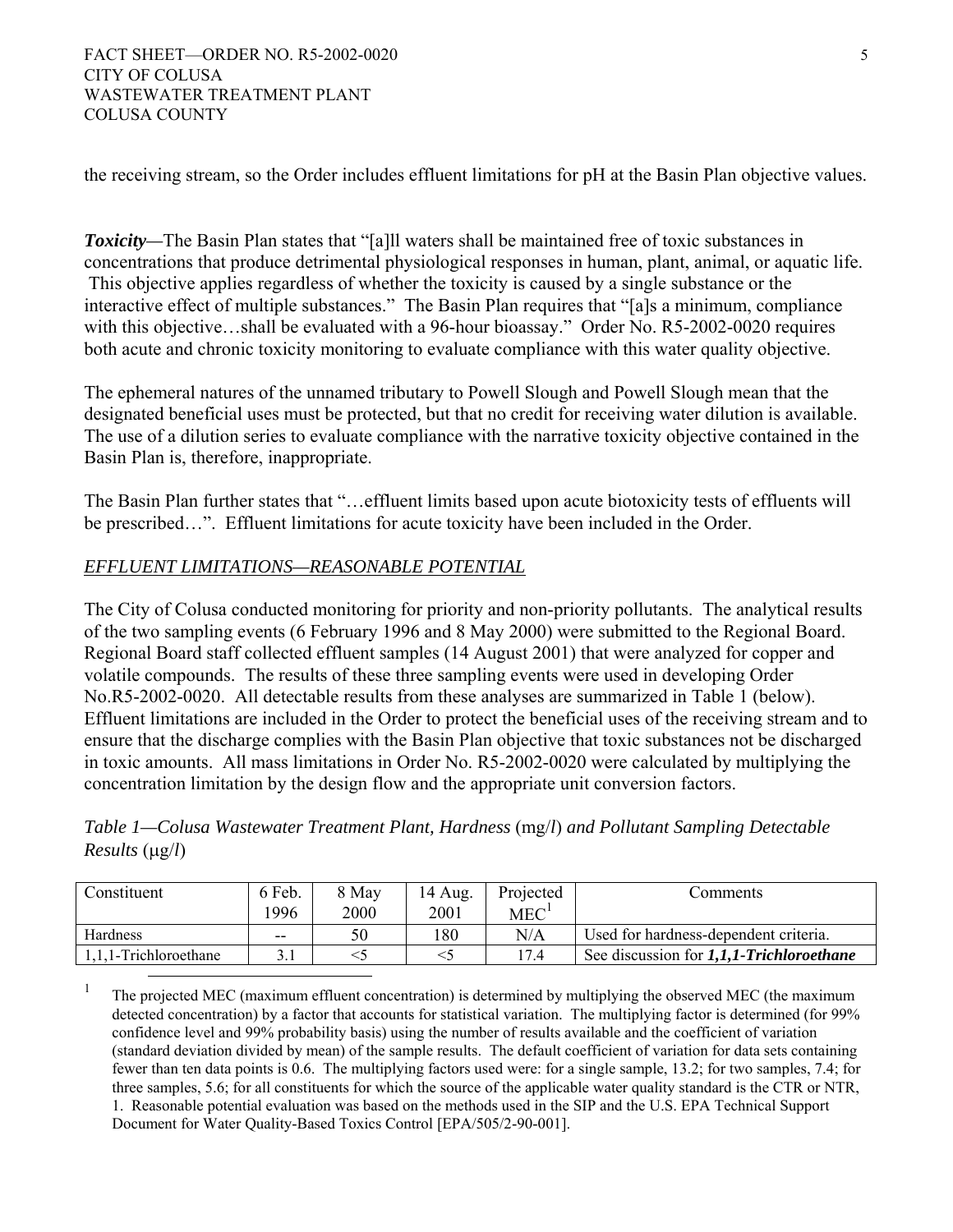#### FACT SHEET—ORDER NO. R5-2002-0020 6 CITY OF COLUSA WASTEWATER TREATMENT PLANT COLUSA COUNTY

| Constituent          | 6 Feb. | 8 May      | 14 Aug. | Projected        | Comments                                    |
|----------------------|--------|------------|---------|------------------|---------------------------------------------|
|                      | 1996   | 2000       | 2001    | MEC <sup>1</sup> |                                             |
| Chloroform           | < 0.5  | $11.9^{2}$ | 46      | 258              | See discussion for <i>Chloroform</i> below. |
| Dichlorobromomethane | < 0.5  | $<$ 5      | 14      | 14               | See discussion for                          |
|                      |        |            |         |                  | Dichlorobromomethane below.                 |
| Aluminum             | --     | 386        | --      | 5,095            | See discussion for <i>Aluminum</i> below.   |
| Barium               |        | 38         | --      | 502              | No applicable criteria.                     |
| <b>Boron</b>         |        | 643        | $- -$   | 8.488            | No applicable criteria.                     |
| Copper               | --     | 8          | 6.8     | 8                | See discussion for <i>Copper</i> below.     |
| Iron                 | --     | 293        | $- -$   | 3,868            | See discussion for <b>Iron</b> below.       |
| Manganese            | --     | 106        | --      | 1,399            | No applicable criteria.                     |
| Mercury              |        | 0.034      | --      | 0.034            | See discussion for <b>Mercury</b> below.    |
| Nickel               | --     | 3          | --      | 3                | See discussion for <i>Nickel</i> below.     |
| Zinc                 |        | 22         | --      | 22               | See discussion for <b>Zinc</b> below.       |

<sup>2</sup> Invalid test result.

*1,1,1-Trichloroethane*—1, 1, 1-trichloroethane has been detected in the effluent. U.S. EPA has developed National Recommended Ambient Water Quality Criteria for the protection of aquatic life for 1,1,1-trichloroethane. The recommended lowest observed toxicity effect level for 1,1,1-trichloroethane is 18,000 μg/*l*. 1,1,1-trichloroethane was detected in the effluent at a concentration of 3.1 μg/*l*. Using the reasonable potential analysis procedure described in the first footnote to Table 1, the projected maximum effluent 1,1,1-trichloroethane concentration is 17.4 μg/*l*. The projected maximum effluent concentration is less than the water quality criterion; therefore, no effluent limitation for 1,1,1 trichloroethane is included in Order No. R5-2002-0020.

*Chloroform*—Chloroform has been detected in the effluent. U.S. EPA has developed National Recommended Ambient Water Quality Criteria for the protection of human health and welfare for chloroform. The one-in-a-million risk estimate criterion for waters that are not sources of drinking water, but from which aquatic organisms may be consumed is 470 μg/*l*. Chloroform was detected in the effluent at a concentration of 46 μg/*l*. Using the reasonable potential analysis procedure described in the first footnote to Table 1, the projected maximum effluent chloroform concentration is 258 μg/*l*. The projected maximum effluent concentration is less than the water quality criterion; therefore, no effluent limitation for chloroform is included in Order No. R5-2002-0020.

*Dichlorobromomethane*—Dichlorobromomethane has been detected in the effluent. U.S. EPA has developed National Recommended Ambient Water Quality Criteria for the protection of human health and welfare for dichlorobromomethane. The one-in-a-million risk estimate criterion for waters that are not sources of drinking water, but from which aquatic organisms may be consumed, is 46 μg/*l*. This value is included in the CTR. Dichlorobromomethane was detected in the effluent at a concentration of 14 μg/*l*. Using the reasonable potential analysis procedure described in the first footnote to Table 1, the projected maximum effluent dichlorobromomethane concentration is 14 μg/*l*. The projected maximum effluent concentration is less than the water quality criterion; therefore, no effluent limitation for dichlorobromomethane is included in Order No. R5-2002-0020.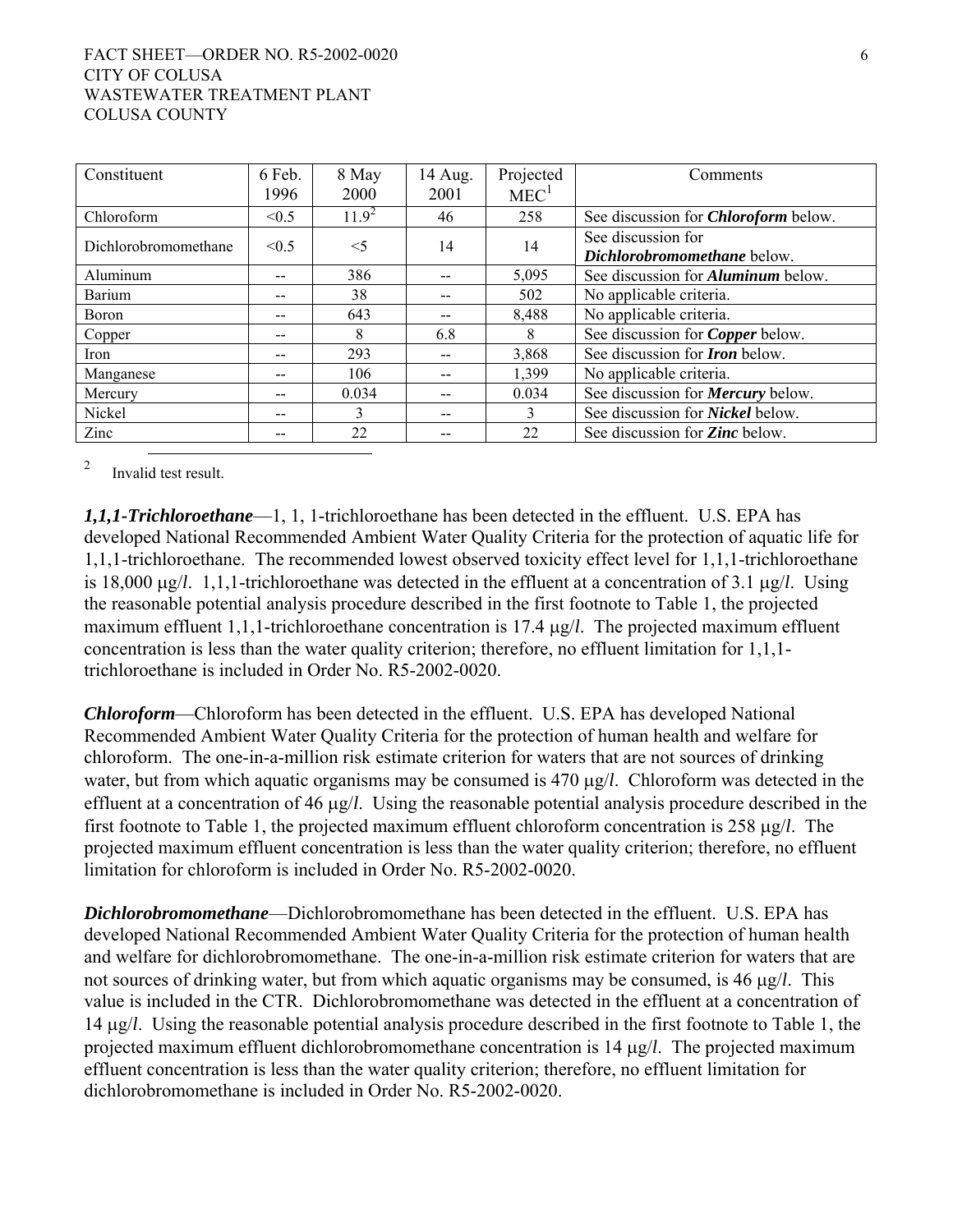*Aluminum*—According to information submitted by the Discharger in the Report of Waste Discharge, the discharge has a reasonable potential to cause or contribute to an in-stream excursion above the U.S. EPA National Recommended Ambient Water Quality Criteria for protection of freshwater aquatic life for aluminum. Aluminum was detected in an effluent sample collected 8 May 2000 at a concentration of 386 μg/*l*. Using the reasonable potential analysis procedure described in the first footnote to Table 1, the projected maximum effluent aluminum concentration is 5,095 μg/*l*. The recommended continuous concentration (maximum four-day average concentration) is 87 μg/*l* and the recommended maximum concentration (maximum one-hour average concentration) is 750 μg/*l*. The measured and projected maximum effluent concentrations are greater than the water quality criteria; therefore, effluent limitations for aluminum are required. Order No. R5-2002-0020 includes maximum one-hour and fourday effluent limitations for aluminum.

In a letter dated 28 November 2001, the Discharger requested approval of a specific aluminum testing protocol based on discussion included in U.S. EPA's Ambient Water Quality Criteria for Aluminum— 1988 [EPA 440/5-86-008]. In this document, U.S. EPA states that "[a]cid-soluble aluminum…is probably the best measurement at the present…"; however, U.S. EPA has not yet approved an acidsoluble test method for aluminum. The Discharger proposed modifying the analytical method by substituting an inductively coupled plasma (ICP)/mass spectrometry (MS) analysis for the ICP/atomic emission spectrometric (AES) analysis. Replacing the ICP/AES portion of the analytical procedure with ICP/MS would allow lower detection limits to be achieved. Based on U.S. EPA's discussion of aluminum analytical methods and the Discharger's request, Order No. R5-2002-0020 allows the use of the alternate aluminum testing protocol described above to meet monitoring requirements.

*Copper—* Based on analytical results of effluent samples collected by the Discharger and Regional Board staff (see table below), the discharge has a reasonable potential to cause or contribute to an instream excursion above the CTR standards for copper; therefore, effluent limitations for copper are included in the Order. U.S. EPA developed hardness-dependent Ambient Water Quality Criteria for the Protection of Freshwater Aquatic Life for copper. The Ambient Water Quality Criteria for metals are presented in dissolved concentrations. U.S. EPA recommends conversion factors to translate dissolved concentrations to total concentrations. The conversion factors for copper in freshwater are 0.960 for both the acute and the chronic criteria. The effluent limitations for copper are presented in total recoverable concentrations, and are based on U.S. EPA's Ambient Water Quality Criteria for the Protection of Freshwater Aquatic Life as included in the CTR.

| Source                                     | Copper, Total | Hardness                   | CCC (total) | CMC (total) |
|--------------------------------------------|---------------|----------------------------|-------------|-------------|
|                                            | $(\mu g/l)$   | $(mg/l \text{ as } CaCO3)$ | $(\mu g/l)$ | $(\mu g/l)$ |
| RoWD (sample collected<br>8 May 2000)      |               | 50                         | 5.2         | 7.3         |
| RWQCB (sample collected<br>14 August 2001) | 6.8           | .80                        |             | 24          |

The State Board adopted the SIP on 2 March 2000 and amended it on 26 April 2000. The SIP includes methodology for setting effluent limitations for priority toxic pollutants included in the NTR and CTR. The method includes converting chronic (four-day) and acute (one-hour) aquatic life criteria to average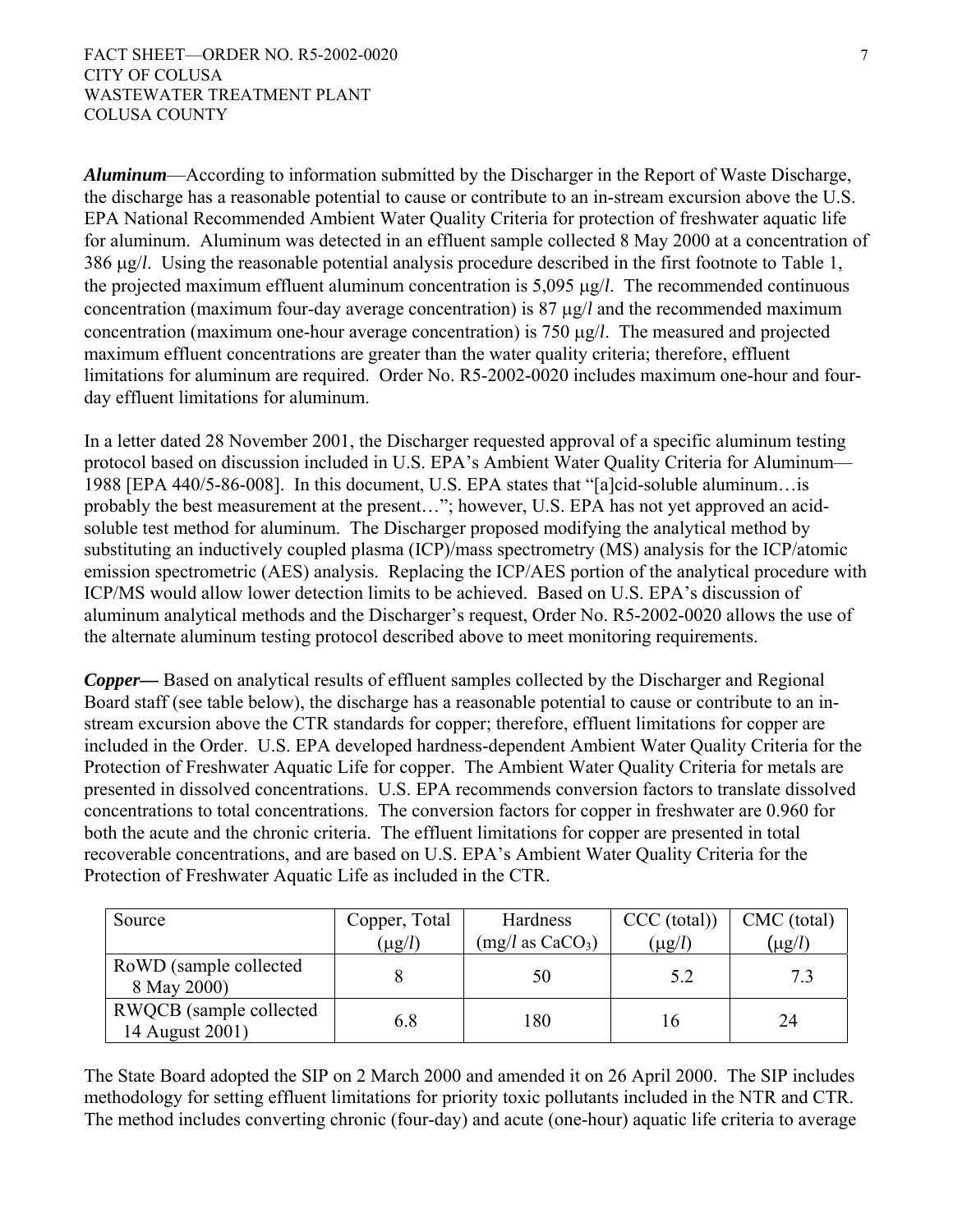monthly and maximum daily effluent limitations based on the variability of the existing data and the expected frequency of monitoring. Equations summarizing the conversion are shown below:

 $CCC = e^{\{0.8545[\ln(hardness)]-1.702\}}$   $CMC = e^{\{0.9422[\ln(hardness)]-1.700\}}$  $AMEL = 1.55$ [min(0.321*CMC*,0.527*CCC*)]  $MDEL = 3.11$ [min(0.321*CMC*,0.527*CCC*)] where:  $AMEL = average monthly effluent limitation$  $MDEL =$  maximum daily effluent limitation  $CCC =$  criteria continuous concentration (four-day average) CMC = criteria maximum concentration (one-hour average)

Order No. R5-2002-0020 includes maximum one-day average and one-month average hardnessdependent copper limitations.

*Iron*—Iron has been detected in the effluent. U.S. EPA has developed National Recommended Ambient Water Quality Criteria for the protection of freshwater aquatic life for iron. The recommended instantaneous maximum concentration of iron is 1,000 μg/*l*. Iron was detected in the effluent at a concentration of 293 μg/*l*. There is insufficient data to determine reasonable potential for the discharge to exceed the water quality criterion; therefore, no effluent limitation for iron is included in Order No. R5-2002-0020.

*Mercury*—Mercury has been detected in the effluent. U.S. EPA has developed National Recommended Ambient Water Quality Criteria for the protection of human health and welfare for mercury. The onein-a-million risk estimate criterion for waters that are not sources of drinking water, but from which aquatic organisms may be consumed, is 0.051 μg/*l*. This criterion is included in the CTR. Mercury was detected in the effluent at a concentration of 0.034 μg/*l*. Using the reasonable potential analysis procedure described in the first footnote to Table 1, the projected maximum effluent mercury concentration is 0.034 μg/*l*. The projected maximum effluent concentration is less than the water quality criterion; therefore, no effluent limitation for mercury is included in Order No. R5-2002-0020.

*Nickel*—Nickel has been detected in the effluent. U.S. EPA has developed hardness-dependent National Recommended Ambient Water Quality Criteria for the protection of freshwater aquatic life for nickel. The Ambient Water Quality Criteria for metals are presented in dissolved concentrations. U.S. EPA recommends conversion factors to translate dissolved concentrations to total concentrations. The conversion factors for nickel in freshwater are 0.997 and 0.998 for the chronic and the acute criteria, respectively. These criteria are included in the CTR. Using the worst-case (lowest) measured effluent hardness (50 mg/*l* as CaCO<sub>3</sub>) and converting the dissolved criteria to total recoverable criteria, the applicable chronic criterion is 29 μg/*l* and the acute criterion is 261 μg/*l*. Nickel has been detected in the effluent at a concentration of 3 μg/*l*. Using the reasonable potential analysis procedure described in the first footnote to Table 1, the projected maximum effluent nickel concentration is 3 μg/*l*. The projected maximum effluent concentration is less than the water quality criteria; therefore, no effluent limitation for nickel is included in Order No. R5-2002-0020.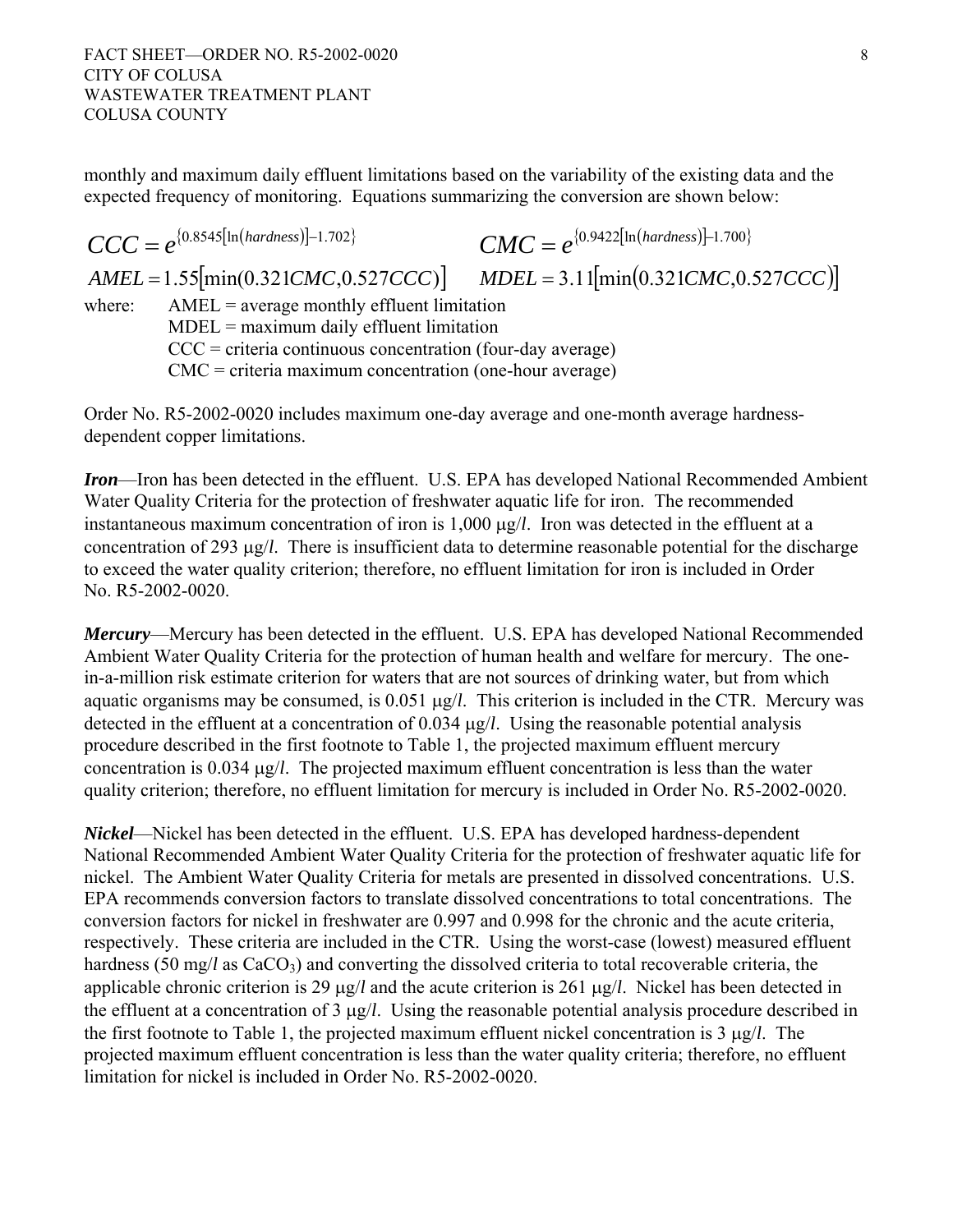*Zinc*—Zinc has been detected in the effluent. U.S. EPA has developed hardness-dependent National Recommended Ambient Water Quality Criteria for the protection of freshwater aquatic life for zinc. The Ambient Water Quality Criteria for metals are presented in dissolved concentrations. U.S. EPA recommends conversion factors to translate dissolved concentrations to total concentrations. The conversion factors for zinc in freshwater are 0.986 and 0.978 for the chronic and the acute criteria, respectively. These criteria are included in the CTR. Using the worst-case (lowest) measured effluent hardness (50 mg/*l* as CaCO<sub>3</sub>) and converting the dissolved criteria to total recoverable criteria, the applicable chronic criterion is 67 μg/*l* and the acute criterion is 66 μg/*l*. Zinc has been detected in the effluent at a concentration of 22 μg/*l*. Using the reasonable potential analysis procedure described in the first footnote to Table 1, the projected maximum effluent nickel concentration is 22 μg/*l*. The projected maximum effluent concentration is less than the water quality criteria; therefore, no effluent limitation for zinc is included in Order No. R5-2002-0020.

### *General Effluent Limitation Information—*

Selected 40 CFR §122.2 definitions:

'*Average monthly discharge limitation* means the highest allowable average of "daily discharges" over a calendar month, calculated as the sum of all "daily discharges" measured during a calendar month divided by the number of "daily discharges" measured during that month.

*Average weekly discharge limitation* means the highest allowable average of "daily discharges" over a calendar week, calculated as the sum of all "daily discharges" measured during a calendar week divided by the number of "daily discharges" measured during that week.

*Continuous discharge* means a "discharge" which occurs without interruption throughout the operating hours of the facility, except for infrequent shutdowns for maintenance, process changes, or other similar activities.

*Daily discharge* means the "discharge of a pollutant" measured during a calendar day or any 24-hour period that reasonable represents a calendar day for purposes of sampling. For pollutants with limitations expressed in units of mass, the "daily discharge" is calculated as the total mass of the pollutant discharged over the day. For pollutants with limitations expressed in other units of measurement, the "daily discharge" is calculated as the average measurement of the pollutant over the day.

*Maximum daily discharge limitation* means the highest allowable "daily discharge".'

The SIP contains similar definitions. These definitions were used in the development of Order No. R5-2002-0020. Alternate limitation period terms were used in the permit for the sake of clarity. Alternates are shown in the following table:

| Term Used in Permit | SIP/40 CFR 122.2 Term                        |
|---------------------|----------------------------------------------|
|                     |                                              |
| Average monthly     | Average monthly discharge limitation. 30-day |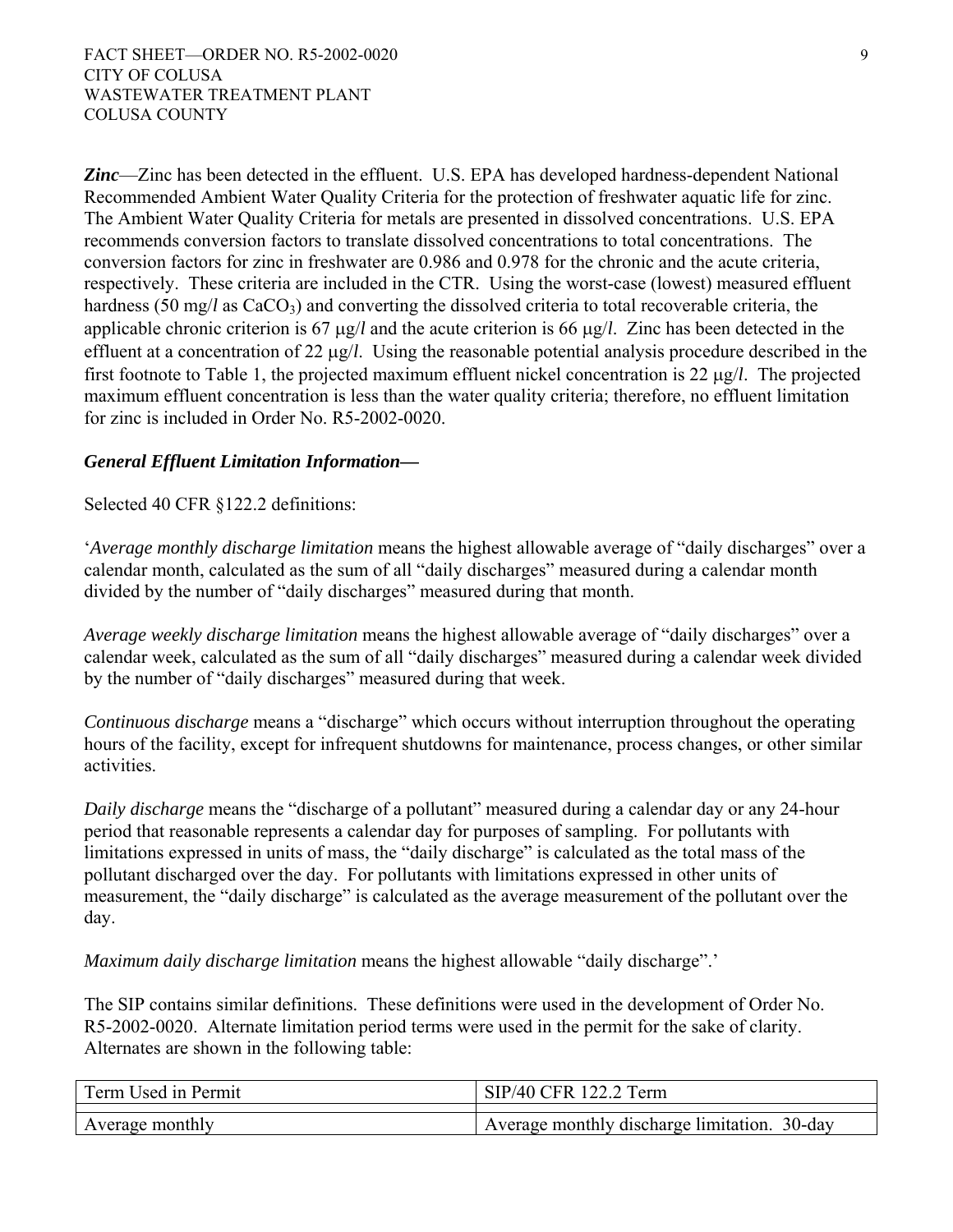| Term Used in Permit | SIP/40 CFR 122.2 Term                                                                                                                                                                                                                      |
|---------------------|--------------------------------------------------------------------------------------------------------------------------------------------------------------------------------------------------------------------------------------------|
|                     | averages may have been converted to monthly<br>averages to conform with 40 CFR §122.45 (see<br>below)                                                                                                                                      |
| Average daily       | Maximum daily discharge limitation. Since the<br>daily discharge for limitations expressed in<br>concentrations is defined as the average<br>measurement of the pollutant over the day, the<br>term 'Average Daily' was used in the Order. |

40 CFR §122.45 states that:

- (1) "In the case of POTWs, permit effluent limitations…shall be calculated based on design flow."
- (2) "For continuous discharges all permit effluent limitations…shall unless impracticable be stated as…[a]verage weekly and average monthly discharge limitations for POTWs."
- (3) "All pollutants limited in permits shall have limitations…expressed in terms of mass except…[f]or pH, temperature, radiation, or other pollutants which cannot appropriately be expressed by mass…Pollutants limited in terms of mass additionally may be limited in terms of other units of measurement, and the permit shall require the permittee to comply with both limitations."

### *RECEIVING WATER LIMITATIONS AND MONITORING*

*Fecal coliform***—**By the tributary rule, the unnamed tributary to Powell Slough has been designated as having the beneficial use of contact recreation (REC-1). For water bodies designated as having REC-1 as a beneficial use, the Basin Plan includes a water quality objective limiting the "…fecal coliform concentration based on a minimum of not less than five samples for any 30-day period…" to a maximum geometric mean of 200 MPN/100 ml. The objective also states that "…[no] more than ten percent of the total number of samples taken during any 30-day period [shall] exceed 400/100 ml." This objective is included in the Order as a receiving water limitation.

*Dissolved Oxygen***—**By the tributary rule, the unnamed tributary to Powell Slough has been designated as having the beneficial use of cold freshwater aquatic habitat (COLD). In general, the presence or absence of cold water species has not been documented for the unnamed tributary or Powell Slough; however, hydraulic continuity of the unnamed tributary to Powell Slough with Powell Slough and the Colusa Basin Drain has been observed by Regional Board staff.

For water bodies designated as having COLD as a beneficial use, the Basin Plan includes a water quality objective of maintaining a minimum of 7.0 mg/*l* of dissolved oxygen. Since, by the tributary rule, the beneficial use of COLD does apply to the unnamed tributary to Powell Slough, a receiving water limitation of 7.0 mg/l for dissolved oxygen was included in the Order.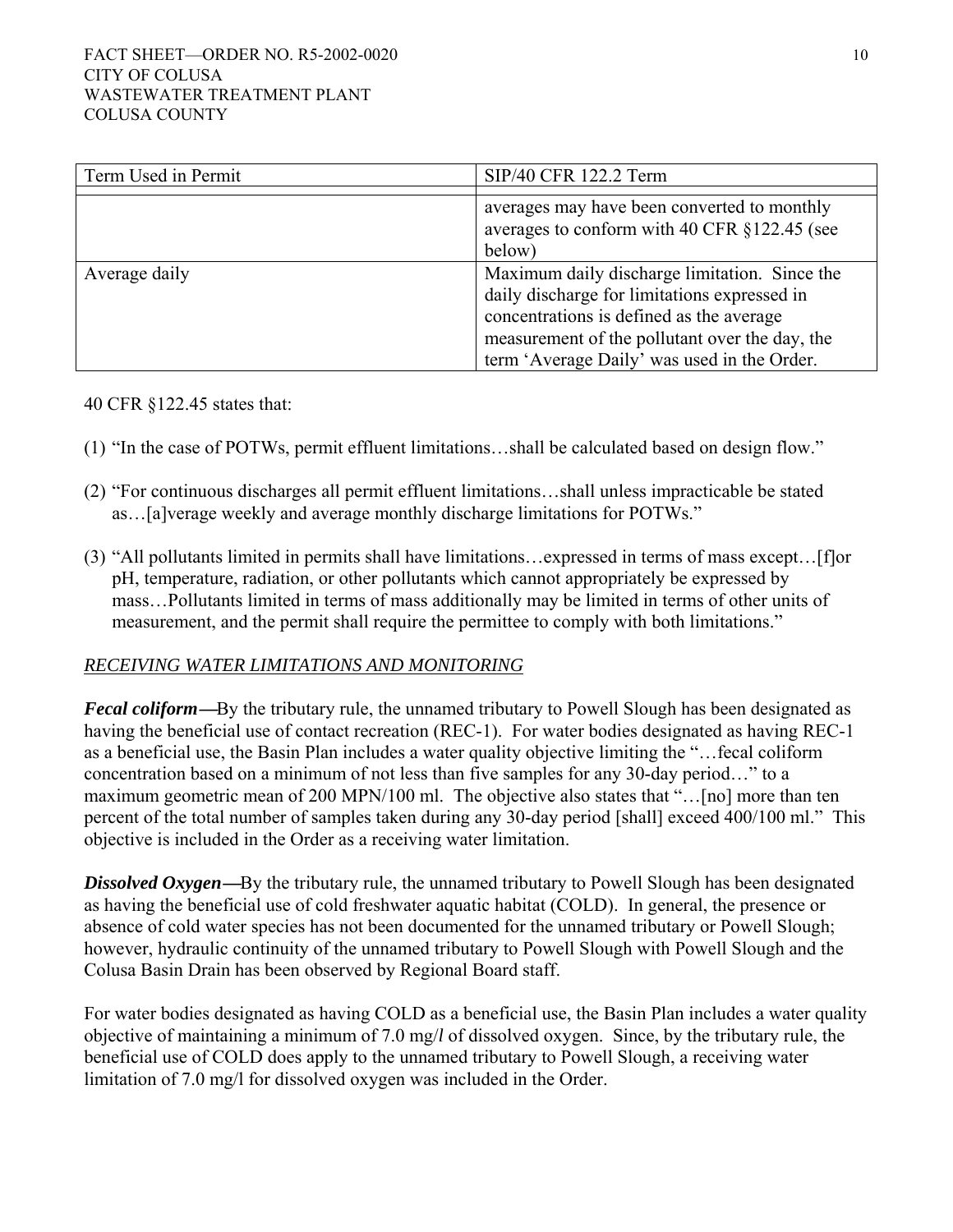For surface water bodies outside of the Delta, the Basin Plan includes the water quality objective that "…the monthly median of the mean daily dissolved oxygen (DO) concentration shall not fall below 85 percent of saturation in the main water mass, and the 95 percentile concentration shall not fall below 75 percent of saturation." This objective was included as a receiving water limitation in the Order.

*pH—*For all surface water bodies in the Sacramento River and San Joaquin River basins, the Basin Plan includes water quality objectives stating that "[t]he pH shall not be depressed below 6.5 nor raised above 8.5. Changes in normal ambient pH levels shall not exceed 0.5 in fresh waters with designated COLD or WARM beneficial uses." By the tributary rule, the unnamed tributary to Powell Slough has the beneficial uses of both COLD and WARM (warm freshwater habitat); therefore, the Order includes receiving water limitations for both pH range and pH change.

The Basin Plan allows an appropriate averaging period for pH change in the receiving stream. Since there is no technical information available that indicates that aquatic organisms are adversely affected by shifts in pH within the 6.5 to 8.5 range, an averaging period is considered appropriate and a monthly averaging period for determining compliance with the 0.5 receiving water pH limitation is included in the Order.

*Temperature—*By the tributary rule, the unnamed tributary to Powell Slough has the beneficial uses of both COLD and WARM. The Basin Plan includes the objective that "[a]t no time or place shall the temperature of COLD or WARM intrastate waters be increased more than 5ºF above natural receiving water temperature." The Order includes a receiving water limitation based on this objective.

*Turbidity—*The Basin Plan includes the following objective: "Increases in turbidity attributable to controllable water quality factors shall not exceed the following limits:

- Where natural turbidity is between 0 and 5 Nephelometric Turbidity Units (NTUs), increases shall not exceed 1 NTU.
- Where natural turbidity is between 5 and 10 NTUs, increases shall not exceed 20 percent.
- Where natural turbidity is between 50 and 100 NTUs, increases shall not exceed 10 NTU.
- Where natural turbidity is greater than 100 NTUs, increases shall not exceed 10 percent."

The Basin Plan allows an appropriate averaging period for turbidity increases in the receiving stream. The turbidity objective in the Basin Plan is based on antidegradation and not on protection of aquatic life. The effluent limitations in Order No. R5-2002-0020 are the best practicable treatment levels available from a tertiary treatment system. An averaging period for low turbidity levels will not result in degradation of beneficial uses of the receiving stream. Therefore, when the discharged wastewater has been treated to a tertiary level, an averaging period of one month may be used in determining compliance with the 0 to 5 NTU background turbidity increase limitation.

*Ammonia and Chlorine—*U.S. EPA has developed Ambient Water Quality Criteria for the Protection of Freshwater Aquatic Life for ammonia and for chlorine. The Order contains effluent limitations for ammonia and for chlorine equal to the Ambient Water Quality Criteria. Compliance with the effluent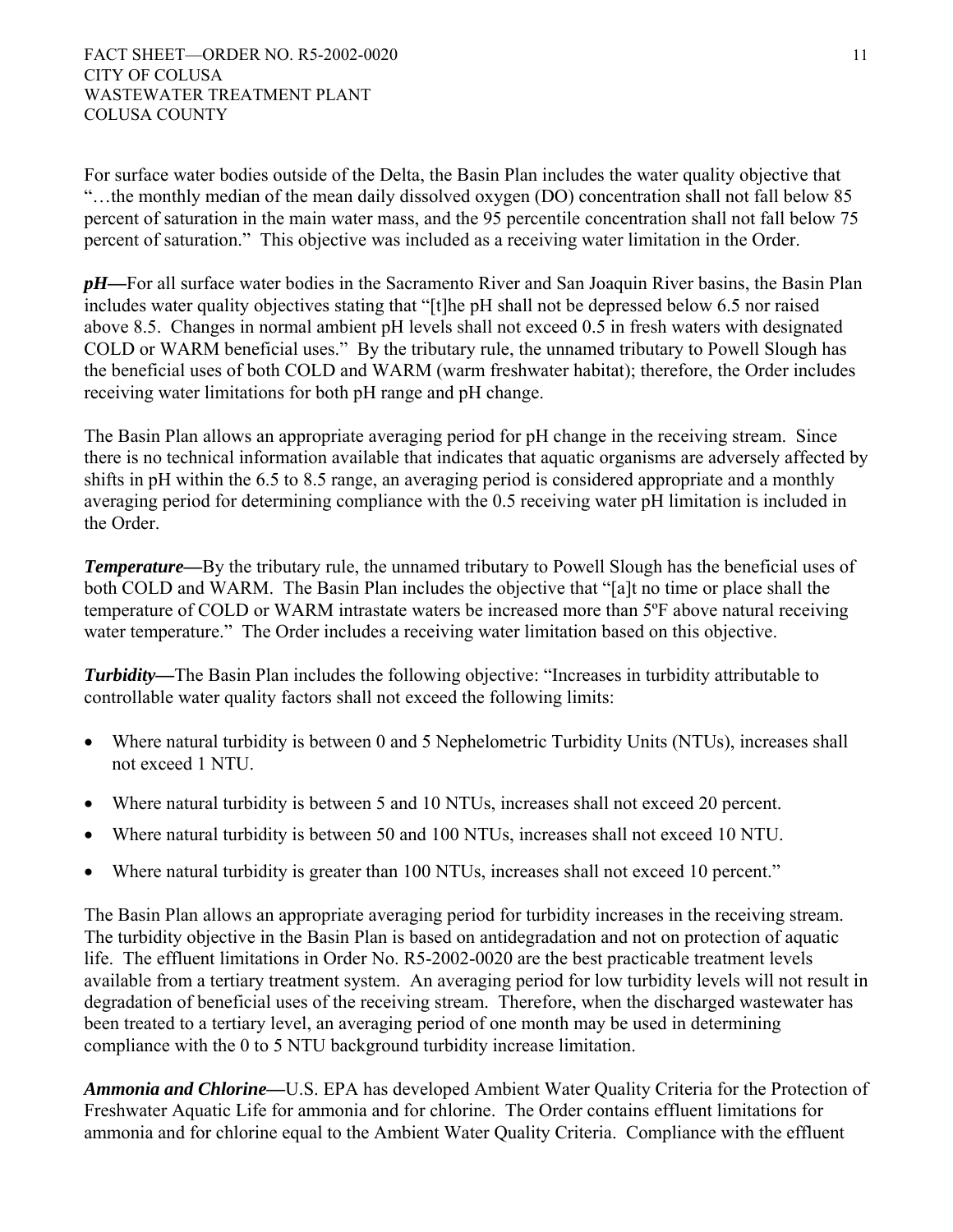limitations for ammonia and for chlorine means that the discharge cannot cause an exceedance of the criteria in the receiving stream; in other words, the limitations are fully protective of water quality. Therefore, no receiving water ammonia or chlorine limitations are included in the Order.

*Narrative Limitations—*Receiving Water Limitations 2 (biostimulatory substances), 3 (color), 5 (floating material), 6 (oil and grease), 8 (radioactivity), 9 (settleable material), 10 (tastes and odors), and 12 (toxicity) are based on narrative Basin Plan objectives. The objectives are located in Chapter III: Water Quality Objectives, under the Water Quality Objectives for Inland Surface Waters heading.

# *GROUNDWATER BENEFICIAL USES*

In allowing a discharge, the Board must comply with CWC Section 13263 in setting appropriate conditions. The Board is required, relative to the groundwater that may be affected by the discharge, to implement the Basin Plan and consider the beneficial uses to be protected along with the water quality objectives essential for that purpose. The Board need not authorize the full utilization of the waste assimilation capacity of the groundwater (CWC Section 13263(b)) but must consider other waste discharges and factors that affect that capacity. The Basin Plan establishes the beneficial uses for area groundwater as municipal and domestic supply, agricultural supply, industrial service supply, and industrial process supply. Procedures for application of water quality objectives to protect these uses, and the process for and factors to consider in allocating waste assimilation capacity, are set forth in the Basin Plan.

The antidegradation directives of CWC Section 13000 require that waters of the State that are better in quality than established water quality objectives be maintained "consistent with the maximum benefit to the people of the State." Waters can be of high quality for some constituents or beneficial uses and not others. Policies and procedures for complying with this directive are set forth in the Basin Plan (including by reference State Water Board Resolution No. 68-16, "Statement of Policy With Respect to Maintaining High Quality Waters in California," commonly referred to for convenience by Resolution 68-16 or as the "Antidegradation" Policy).

Resolution 68-16 establishes essentially a two-step process to comply with the policy. The first step is if a discharge will degrade high quality water, the discharge may be allowed if any change in water quality (a) will be consistent with maximum benefit to the people of the State, (b) will not unreasonably affect present and anticipated beneficial uses of such water, and (c) will not result in water quality less than that prescribed in State policies (*e.g*., water quality objectives in the Basin Plan). The second step is that any activities that result in discharges to such high quality waters are required to use the best practicable treatment or control (BPTC) of the discharge necessary to avoid a pollution or nuisance and to maintain the highest water quality consistent with the maximum benefit to the people of the State.

In authorizing waste discharges, the Board evaluates each case to determine whether degradation should be allowed and then either proscribes or limits the degradation on a constituent-by-constituent basis to that which complies with Resolution 68-16. If allowing water quality degradation, the Board must first find that the degradation is at least balanced by the benefit to the public of the activity creating the discharge and that the discharge undergoes BPTC. To facilitate this process and protect their interests, dischargers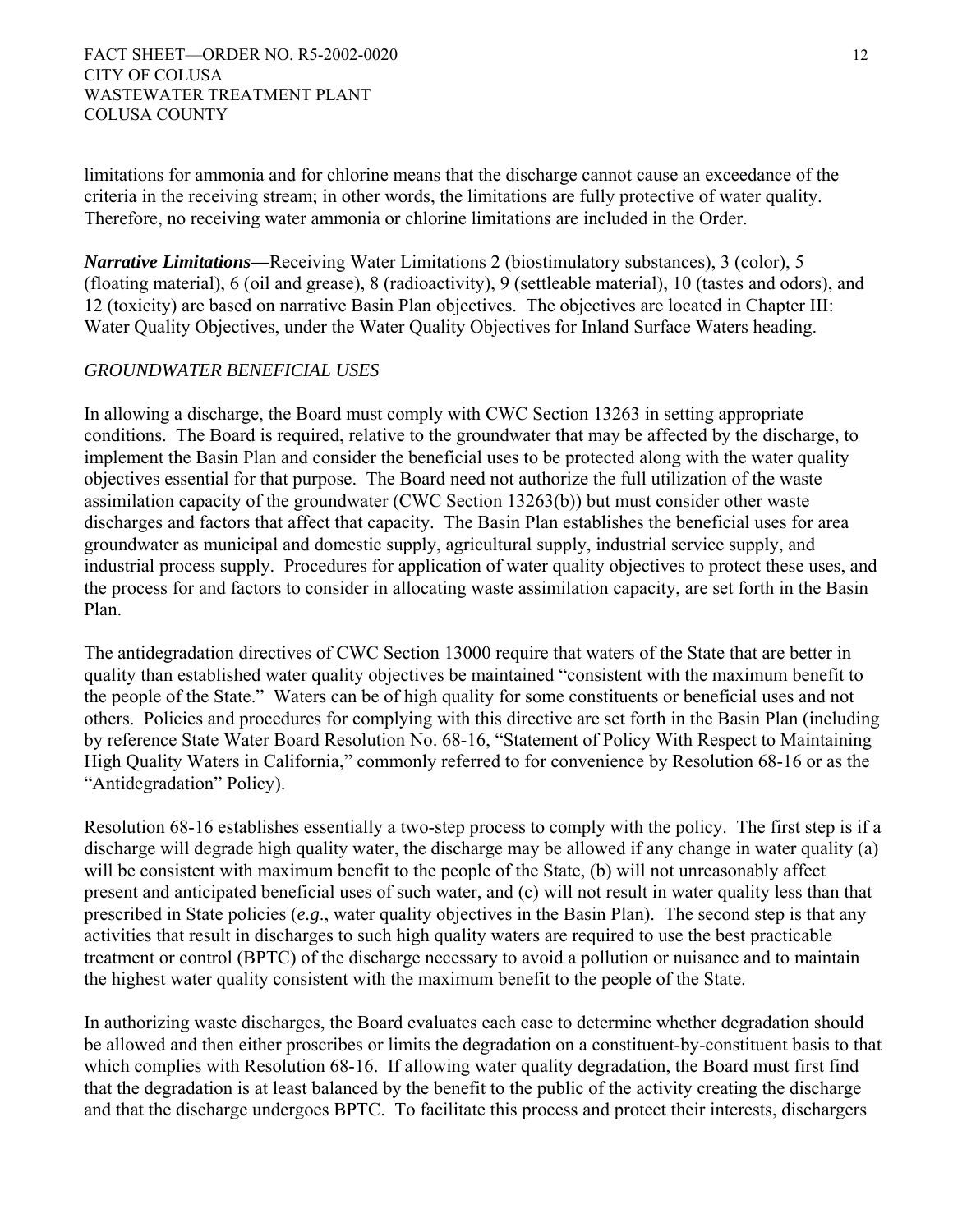must provide material and relevant technical information that fully characterizes:

- site-specific hydrogeologic conditions
- background quality of the receiving water
- background quality of other waters that may be affected by the discharge
- all waste constituents to be discharged
- waste treatment and control measures
- how treatment and control measures qualify as BPTC
- the extent that each waste constituent after BPTC will degrade the quality of the groundwater
- how the expected degradation compares to water quality objectives
- how the expected degradation is consistent with maximum public benefit

Water quality objectives (objectives) define the least stringent criteria that could apply as water quality limitations for groundwater at this location, except where natural background quality already exceeds the objective. When the Board adopts objectives in the Basin Plan, it is required to comply with CWC Section 13241, including consideration of economics. Section 13241 does not indicate how the Board is to consider economics in its decisions or emphasize any one of the Section 13241 factors over another. Regardless, Section 13241 applies to the imposition of requirements only when the Board is considering whether to impose groundwater limitations more stringent than an objective (see SWRCB Order WQ 95-4, slip op. page 5). Even where a Basin Plan narrative objective exists, and the Board adopts a numeric effluent limitation in waste discharge requirements to implement the narrative objective, the Board is not required to consider the factors in CWC Section 13241.

The objectives in the Basin Plan occur in numeric and narrative form. In issuing waste discharge requirements, the Board must implement the Basin Plan, including all its objectives, but need not allow degradation to the objectives (California Water Code Section 13263). Narrative objectives generally specify that groundwater shall not contain constituents (e.g., chemicals, pesticides, toxic substances, taste- and odor-producing substances) in concentrations that adversely affect beneficial uses. For some narrative objectives, the Basin Plan establishes minimum numerical objectives. Basin Plan numerical objectives are the concentration thresholds necessary for the reasonable protection of beneficial uses of the water. For example, the narrative objective for chemical constituents specifies that, as a minimum, groundwaters designated for municipal supply shall not exceed maximum contaminant levels (MCLs). Similar objectives exist for radioactivity and pesticides. Numeric objectives based on these MCLs are in Title 22, Sections 64431 (Inorganic Chemicals); 64431 (Fluoride); 64443 (Radioactivity); 64444 (Organic Chemicals); and 64449 (Secondary MCLs – Consumer Acceptance Limits). Numeric objectives in the Basin Plan intended to assure protection of municipal supply also include total coliform of less than 2.2/100 m*l*.

# *GROUNDWATER LIMITATIONS AND MONITORING*

*Electrical Conductivity*—The beneficial uses of groundwater include municipal and domestic water supply (MUN). The California Department of Health Services has listed a Secondary Maximum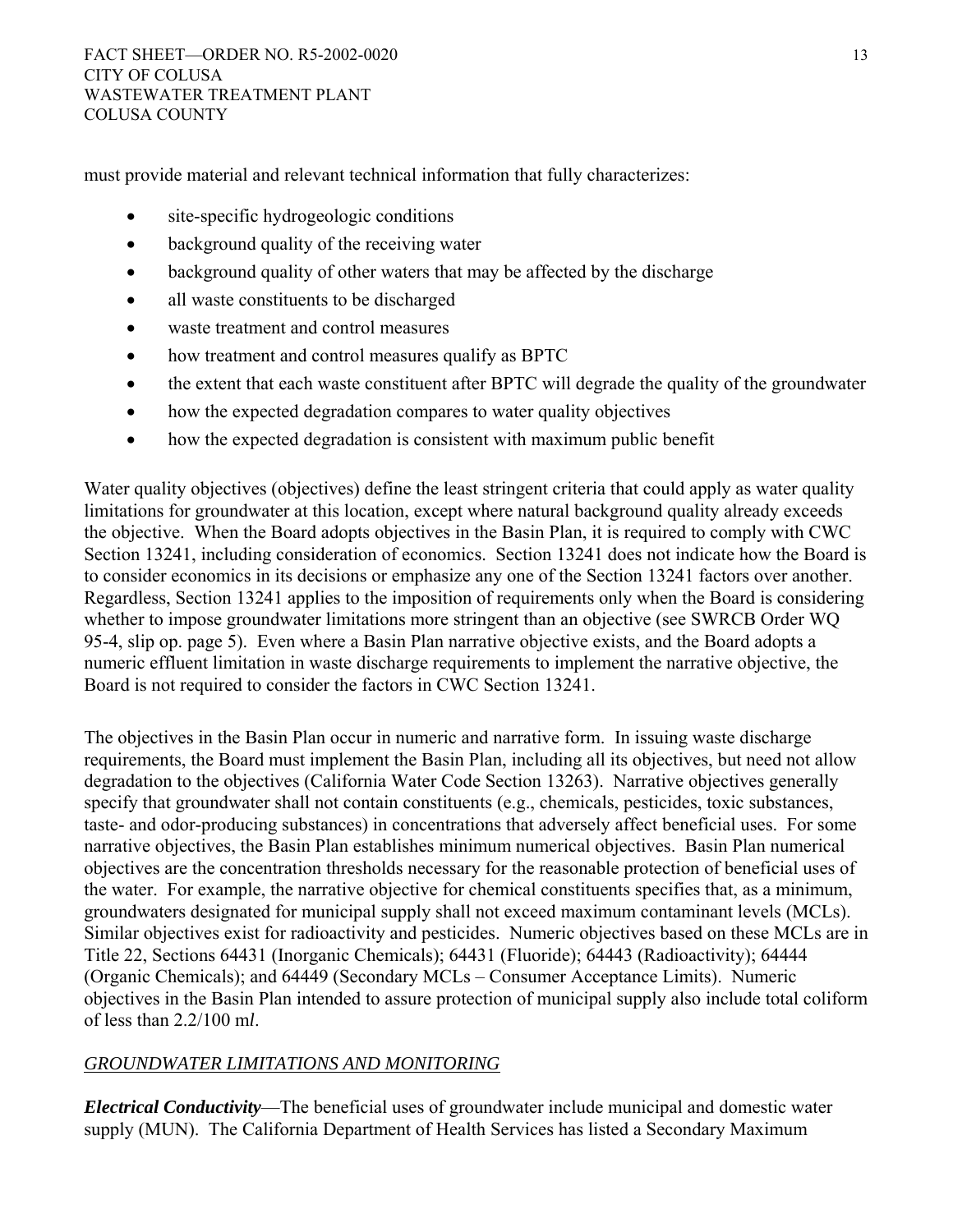Contaminant Level for specific conductance. There is potential for the wastewater percolating to groundwater to cause or contribute to elevated specific conductance in the groundwater. Order No. R5-2002-0020 requires monitoring of electrical conductivity in the groundwater.

*Total Coliform Organisms—*The Basin Plan includes the following water quality objective: "In ground waters used for domestic or municipal supply (MUN) the most probable number of coliform organisms over any seven-day period shall be less than 2.2/100 ml." The Order requires monitoring of total coliform organisms in the groundwater.

*Nitrogen*—Untreated domestic wastewater contains ammonia. Nitrification is a biological process that converts ammonia to nitrate, and denitrification is a process that converts nitrate to nitrogen gas, which is then released to the atmosphere. Wastewater treatment plants commonly use nitrification and denitrification processes to remove ammonia from the waste stream. The beneficial uses of groundwater include municipal and domestic water supply (MUN).

For nitrogen, California Department of Health Services has developed a Primary Maximum Contaminant Level (MCL) of 10 mg/*l*. The conversion of ammonia to nitrates presents a reasonable potential for the wastewater percolating to groundwater to cause the groundwater to exceed the Primary Maximum Contaminant Level for nitrogen. Denitrification reduces the potential for the Discharger to cause an exceedance of the Primary MCL for nitrogen. Order No. R5-2002-0020 requires continued monitoring of the groundwater for nitrogen.

*pH*— The ponds at the City of Colusa WWTP are unlined, so wastewater in the process of being treated may percolate to groundwater. The Basin Plan includes a water quality objective for groundwater that "[g]round waters shall not contain taste- or odor-producing substances in concentrations that cause nuisance or adversely affect beneficial uses." The beneficial uses of groundwater include municipal and domestic water supply (MUN), agricultural supply (AGR), industrial service supply (IND), and industrial process supply (PRO).

U.S. EPA has a Secondary Maximum Contaminant Level (or Secondary Standard) for drinking water pH of 6.5 to 8.5 units. The noticeable effects of pH outside of the Secondary Standard range include (a) for a low pH: bitter metallic taste; corrosion and (b) for a high pH: slippery feel; soda taste; deposits [U.S. EPA, Secondary Drinking Water Regulations: Guidance for Nuisance Chemicals, http://www.epa.gov/safewater].

Potential corrosion and deposits caused by a pH outside of the 6.5 to 8.5 range would adversely affect the beneficial use of industrial process supply, which is defined in the Basin Plan as: "Uses of water for industrial activities that depend primarily on water quality."

Low pH values cause metals to dissolve, allowing them to percolate into groundwater. Elevated metal concentrations in the groundwater would violate the groundwater toxicity objective included in the Basin Plan. Monitoring for groundwater pH is required by Order No. R5-2002-0020.